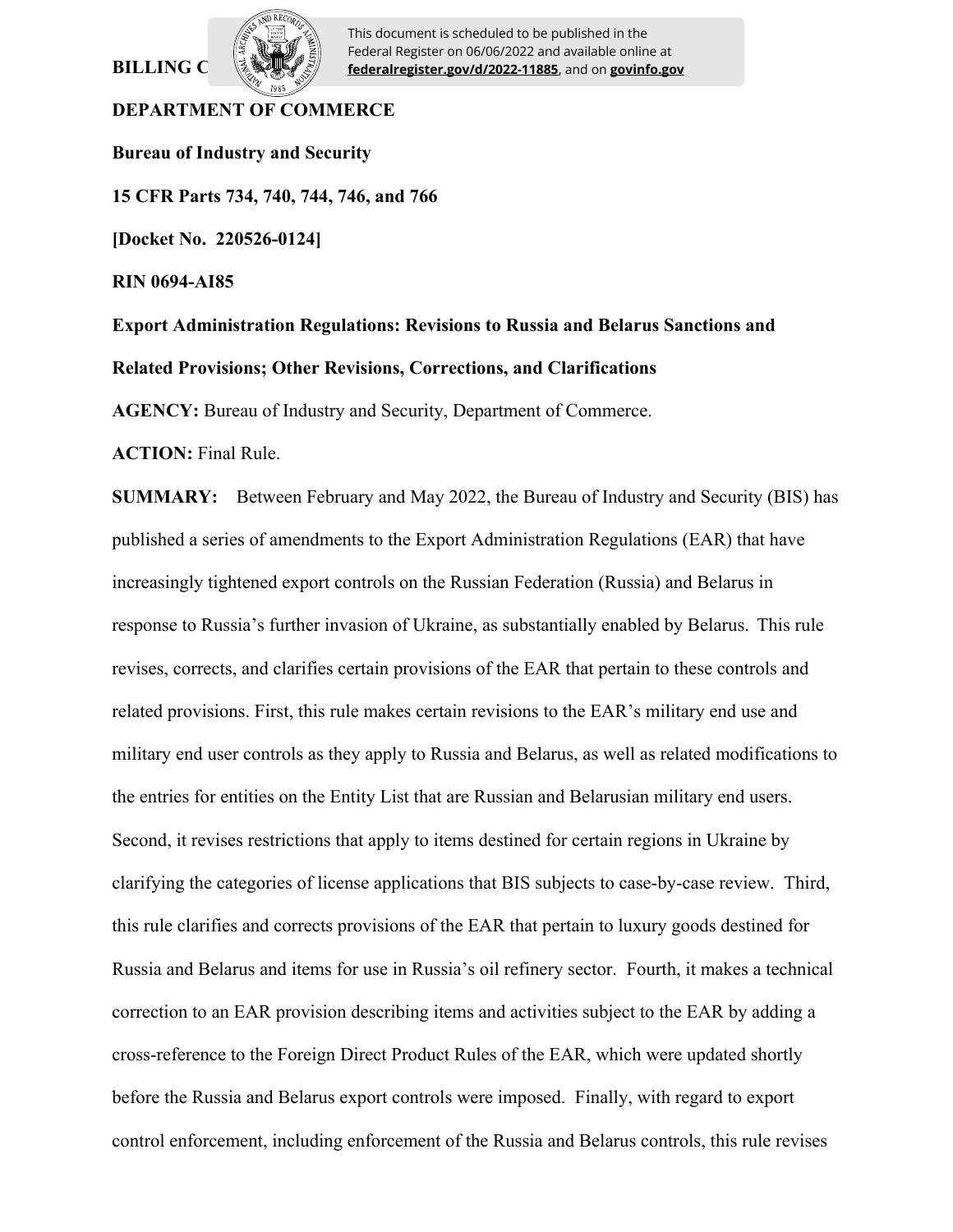the EAR to allow export enforcement case charging letters to be made available to the public prior to the final administrative disposition of such cases.

**DATES:** This rule is effective June 2, 2022.

**FOR FURTHER INFORMATION CONTACT:** Chair, End-User Review Committee, Office of the Assistant Secretary for Export Administration, Bureau of Industry and Security, Department of Commerce, Phone: (202) 482-5991, Email: ERC@bis.doc.gov.

## **SUPPLEMENTARY INFORMATION:**

#### **Background**

This final rule revises, corrects, and clarifies certain provisions of the EAR that were either amended by recent Russia and Belarus-related rules or added to the EAR in parallel with such rules. It also makes a technical correction by adding references to certain provisions that of the EAR were either revised or added by the BIS final rule effective February 3, 2022<sup>1</sup> that made organizational and clarifying changes to certain EAR Foreign Direct Product rules. Additionally, this final rule amends an EAR provision to allow for export enforcement case charging letters to be made available to the public prior to the final administrative disposition of such cases.

Since February 2022, BIS has published a series of rules that have increasingly tightened export controls on Russia in response to Russia's further invasion of Ukraine, and on Belarus for substantially enabling Russia's invasion. In a final rule effective February 24, 2022, *Implementation of Sanctions Against Russia Under the Export Administration Regulations (EAR)*  ("Russia Sanctions Rule")<sup>2</sup>, BIS implemented stringent export controls on Russia as part of a set of broader U.S. Government sanctions measures, and in a second final rule effective March 2, 2022, *Imposition of Sanctions Against Belarus Under the Export Administration Regulations (EAR)* ("Belarus Sanctions Rule")<sup>3</sup>, BIS imposed similarly stringent export controls on Belarus. During the March - April 2022 period, BIS published additional final rules that either imposed

<sup>1</sup> 87 FR 6022 (Feb. 3, 2022).

<sup>2</sup> 87 FR 12226 (March 3, 2022).

<sup>3</sup> 87 FR 13048 (March 8, 2022).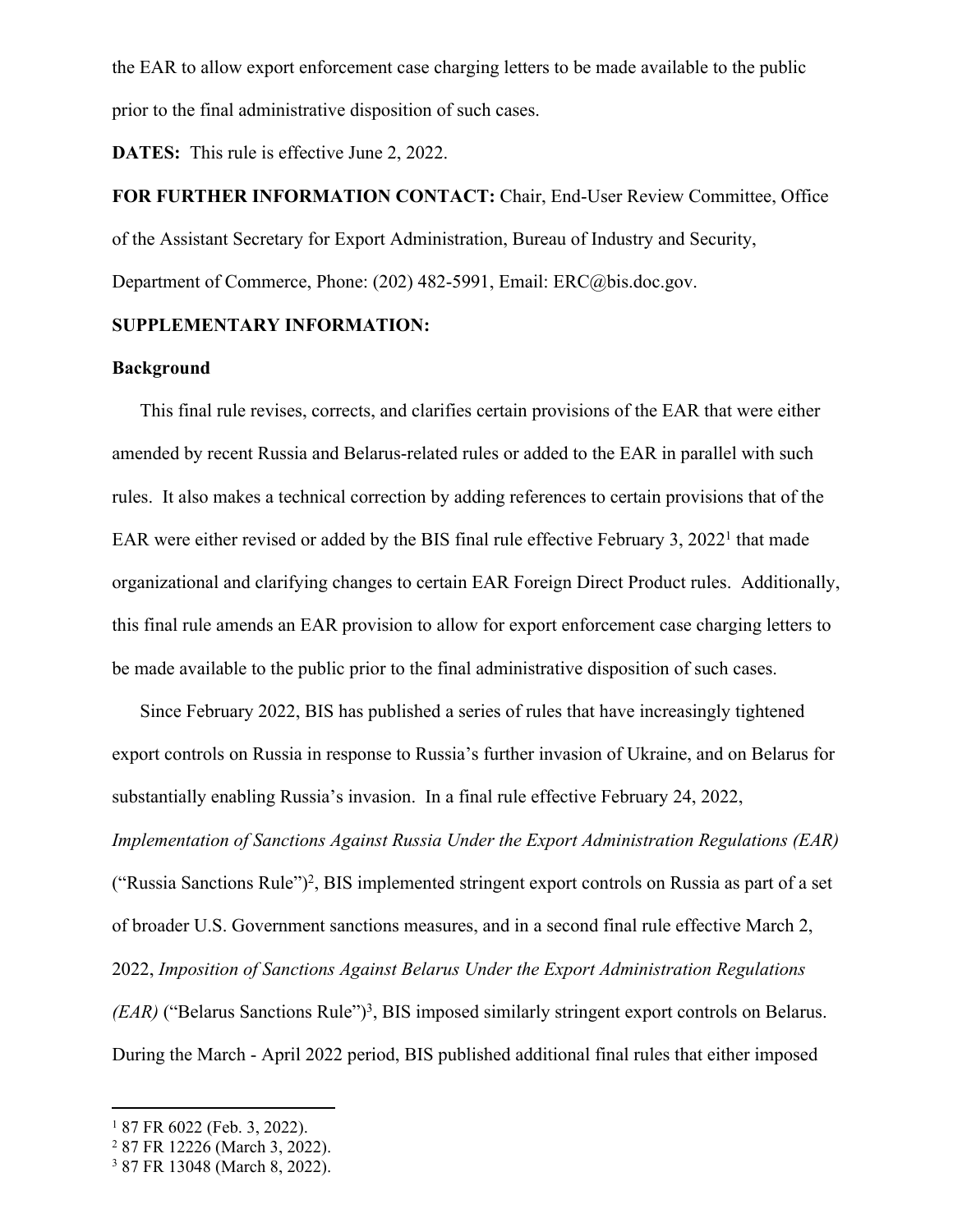additional export controls on one or both countries or were related to such controls. See *Expansion of Sanctions Against the Russian Industry Sector Under the Export Administration Regulations (EAR)*, effective March 3, 2022 ("Industry Sector Sanctions rule");<sup>4</sup> *Further Imposition of Sanctions Against Russia with the Addition of Certain Entities to the Entity List*, effective March 3, 2022 ("Russia Entity List rule")<sup>5</sup>; and *Imposition of Sanctions on 'Luxury Goods' Destined for Russia and Belarus and for Russian and Belarusian Oligarchs and Malign Actors Under the Export Administration Regulations (EAR),* effective March 11, 2022 ("Luxury Goods Sanctions Rule").<sup>6</sup> BIS also published two final rules adding countries that are excluded from certain Belarus and Russia-related licensing requirements that would otherwise apply to exports from abroad, reexports, and transfers (in-country) of certain items subject to the EAR: one rule effective March 4, 2022,<sup>7</sup> and a second rule effective April 8, 2022<sup>8</sup>. Taken together, these rules added South Korea, Iceland, Liechtenstein, Norway, and Switzerland to the list of countries set forth in supplement no. 3 to part 746 of the EAR that are excluded from such licensing requirements. Additionally, BIS published a final rule effective April 8, 2022, *Expansion of Sanctions Against Russia and Belarus Under the Export Administration Regulations (EAR)<sup>9</sup>*. As a result of this rule, which imposed licensing requirements on items controlled on the Commerce Control List ("CCL") under Categories 0-2 that are destined for Russia or Belarus, all CCL items require export, reexport, and transfer (in-country) licenses if destined for or within either country. Most recently, BIS published a final rule effective May 9, 2022, *Expansion of Sanctions Against Russian Industry Sectors Under the Export Administration Regulations (EAR)<sup>10</sup> .* This rule expanded the existing sanctions against Russian industry sectors by imposing a license requirement for exports, reexports, or transfers (in-country) to and within

<sup>4</sup> 87 FR 12856 (March 8, 2022).

<sup>5</sup> 87 FR 13141 (March 9, 2022).

<sup>6</sup> 87 FR 14785 (March 16, 2022).

<sup>7</sup> 87 FR 13627 (March 10, 2022).

<sup>8</sup> 87 FR 21554 (April 12, 2022).

<sup>9</sup> 87 FR 22130 (April 14, 2022).

<sup>10</sup> 87 FR 28758 (May 11, 2022).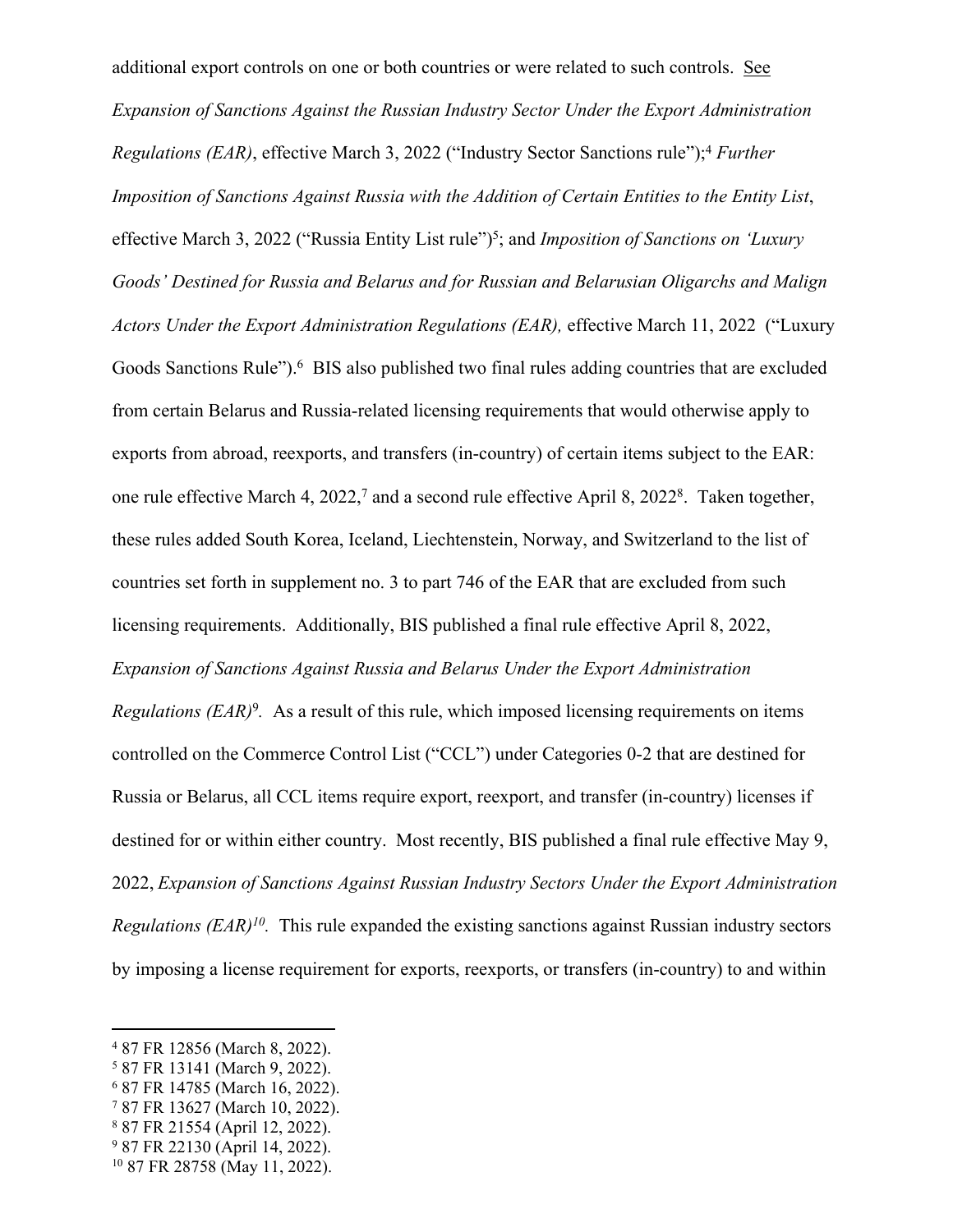Russia for additional items subject to the EAR identified under specific Schedule B numbers or Harmonized Tariff Schedule codes.

# *Corrections to part 734*

This final rule makes three technical corrections to  $\S 734.2(a)(1)$ , the provision that describes what items and activities are subject to the EAR and references other provisions throughout the EAR in which items and activities subject to the EAR are described. The technical corrections made in this final rule are: 1) adding a reference in the third sentence to § 734.9, a provision added to the EAR by the February 3, 2022 rule that made changes to certain EAR Foreign Direct Product Rules; 2) adding references to §§ 734.8 and 734.10; and 3) removing the reference to § 734.11 in the final sentence, as § 734.11 does not reference items and activities subject to the EAR.

# *Corrections to part 740*

In  $\S$  740.9(a)(9)(i) (Temporary imports, exports, reexports, and transfers (in-country) (TMP)), this rule adds the covered regions of Ukraine, as they are described in § 746.6, to the list of countries and regions for which License Exception TMP is eligible for news media. This change is a technical correction; TMP is already available to news media for the covered regions of Ukraine, pursuant to  $\frac{2}{3}$  746.6(c)(1).

In  $\S$  740.19 (Consumer Communications Devices (CCD)), under paragraph  $(c)(2)(iv)$ (Ineligible Belarusian Government officials), this final rule corrects a typographical error in the name 'Ministry of Defense,' which was intended to be spelled as 'Ministry of Defence.'

In supplement no. 1 to part 740 – Country Groups, in the Country Group A table, this final rule corrects the entry for Belarus to add a footnote 3 designation. The Belarus Sanctions Rule revised footnote 3 to add a reference to Belarus, but inadvertently did not add a footnote 3 designation to Belarus in Country Group A.

*Revisions to Section 744.21: Elimination of the exclusion of EAR99 food and medicine from licensing requirements for Russian and Belarusian 'military end users' and technical corrections*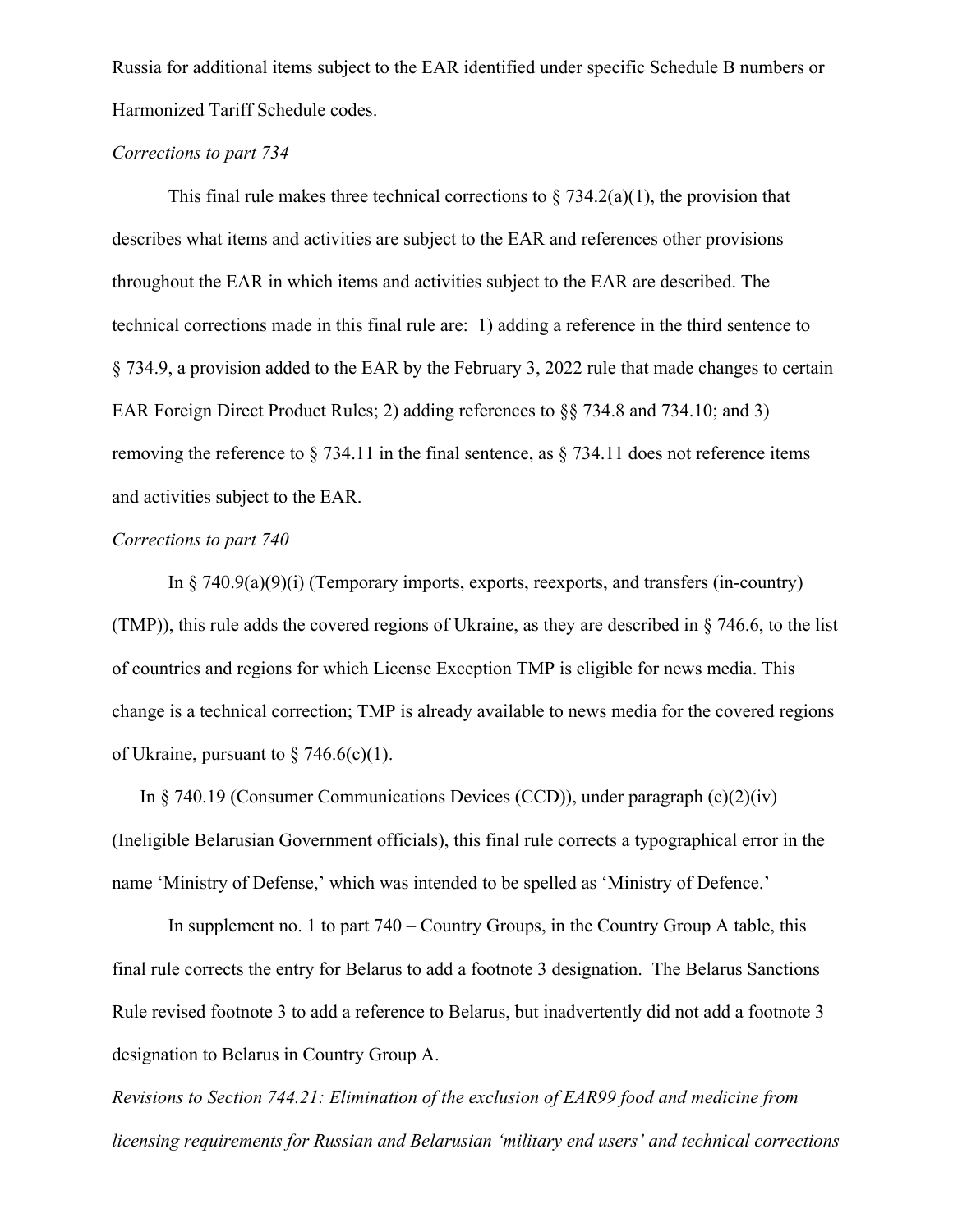As a result of amendments made by the Russia Sanctions Rule and the Belarus Sanctions Rule, BIS imposed an expansive license requirement under § 744.21 of the EAR on items destined to 'military end uses' and 'military end users' in Russia and Belarus. This final rule revises  $\S 744.21(b)(1)(ii)$  (License requirement for parties to the transaction), by removing the exclusion pertaining to food or medicine designated as EAR99 destined to Russian and Belarusian 'military end uses' and 'military end users'. Accordingly, as revised, the license requirement for Russian and Belarusian 'military end uses' and 'military end users' extends to food and medicine designated as EAR99.

Additionally, this final rule revises  $\S 744.21(e)(1)$  (License review standards) to state that applications for food and medicine designated as EAR99 destined for Russian and Belarusian 'military end uses' and 'military end users' will be reviewed under a case-by-case license review policy. This case-by-case license review policy will provide BIS with the flexibility to approve or deny, as warranted, applications involving food and medicine designated as EAR99. Applications for all other items subject to the EAR, including all other EAR99 items, that are destined for Russian and Belarusian 'military end uses' and 'military end users' under this section are subject to a license review policy of denial under paragraph (e)(1).

 BIS is taking this action because food and medicine may significantly contribute to the sustainment and reconstitution of Russian military forces engaged in combat in Ukraine. Combat actions initiated by Russian military forces in Ukraine—including numerous targeted or indiscriminate air, artillery and missile attacks against residential areas—have inflicted horrific casualties on Ukrainian civilians, including children. Combat actions initiated by Russian military forces in Bucha, Ukraine, and other locations previously occupied by Russian military forces, have resulted in similar atrocities. In light of Belarus's substantial enabling of Russia's military aggression in Ukraine, BIS also extends the license requirement for food and medicine designated as EAR99 to Belarusian military end uses and military end users.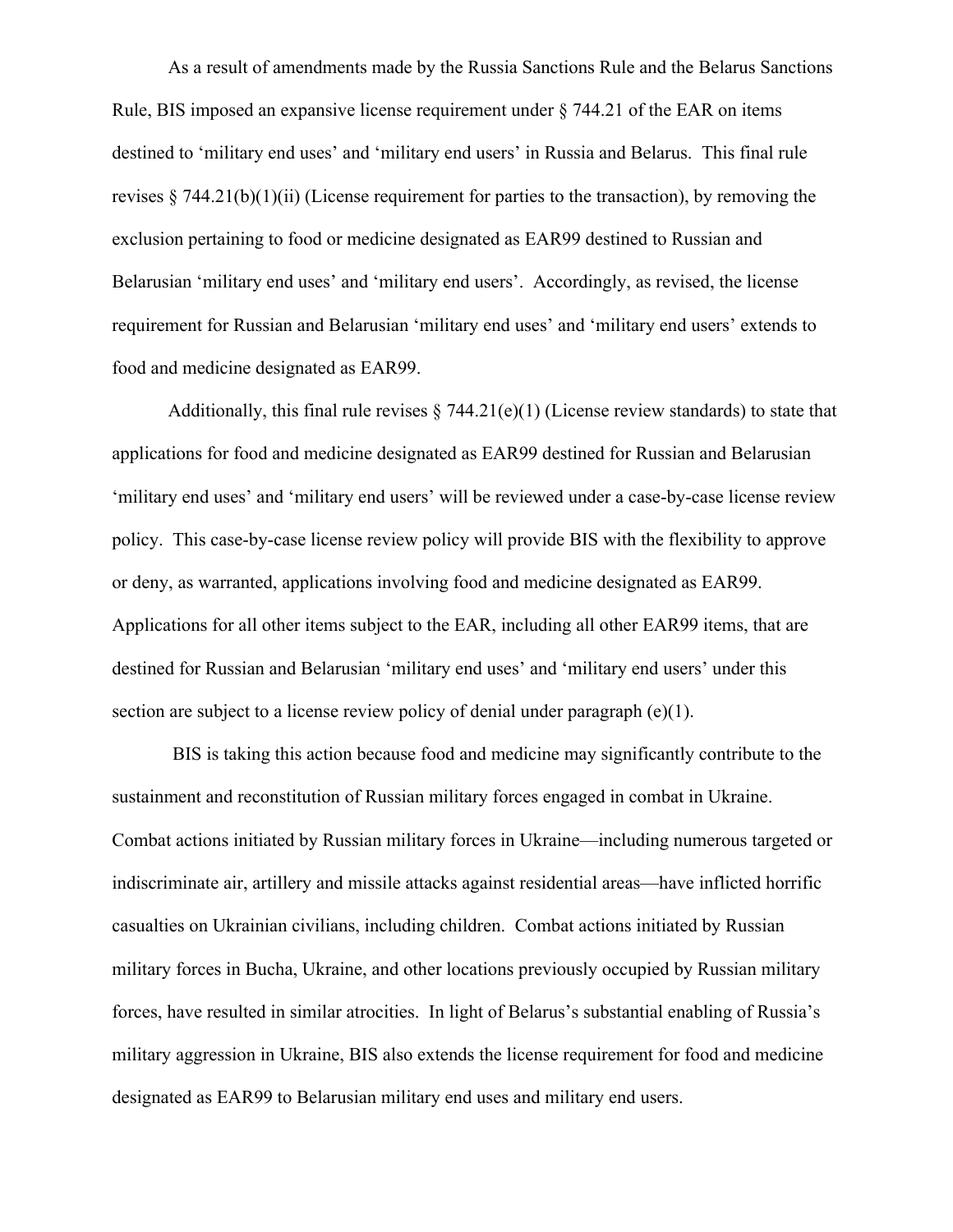This action does not impose a license requirement regarding the export, reexport, or transfer (in-country) of food and medicine designated as EAR99 for the use and benefit of the Russian people, the people of the Crimea region of Ukraine, or the so-called Donetsk People's Republic (DNR) and Luhansk People's Republic (LNR) regions of Ukraine (covered regions of Ukraine). Similarly, this rule does not alter or otherwise affect BIS policy regarding exports, reexports, or transfers (in country) of food and medicine designated as EAR99 to or within any other regions of Ukraine. Therefore, the license requirement for food or medicine designated as EAR99 to Russian and Belarusian 'military end uses' and 'military end users' will not impede the shipment of such items to the Russian people, to people located in the covered regions of Ukraine, or to people located in any other regions of Ukraine.

This final rule makes a technical correction to  $\S$  744.21(a) of the EAR in which a citation for the Commerce Control List (CCL) incorrectly indicates that the CCL is in part 744 of the EAR. This final rule corrects this citation by citing to part 774 of the EAR.

Additionally, consistent with BIS's intent, as reflected in the preamble of the Belarus Sanctions rule, BIS revises  $\S$  744.21(a) to add references to Belarus and to the Russian Federation, two destinations with a distinct (and more expansive) scope of applicable license requirements as compared with the other four destinations specified in § 744.21. This revision to the regulatory text was inadvertently omitted in the Belarus Sanctions rule. As a related restructuring revision, to ensure that the license requirements set forth in paragraph (a) are easily understood, this final rule separates the contents of paragraph (a) into paragraphs  $(a)(1)$ (applicable to 'military end uses' and 'military end users' in Burma, Cambodia, China, and Venezuela) and (a)(2) (applicable to 'military end uses' and 'military end users' in Russia and Belarus). This final rule also makes 'military end use' and 'military end user' plural in the title of § 744.21.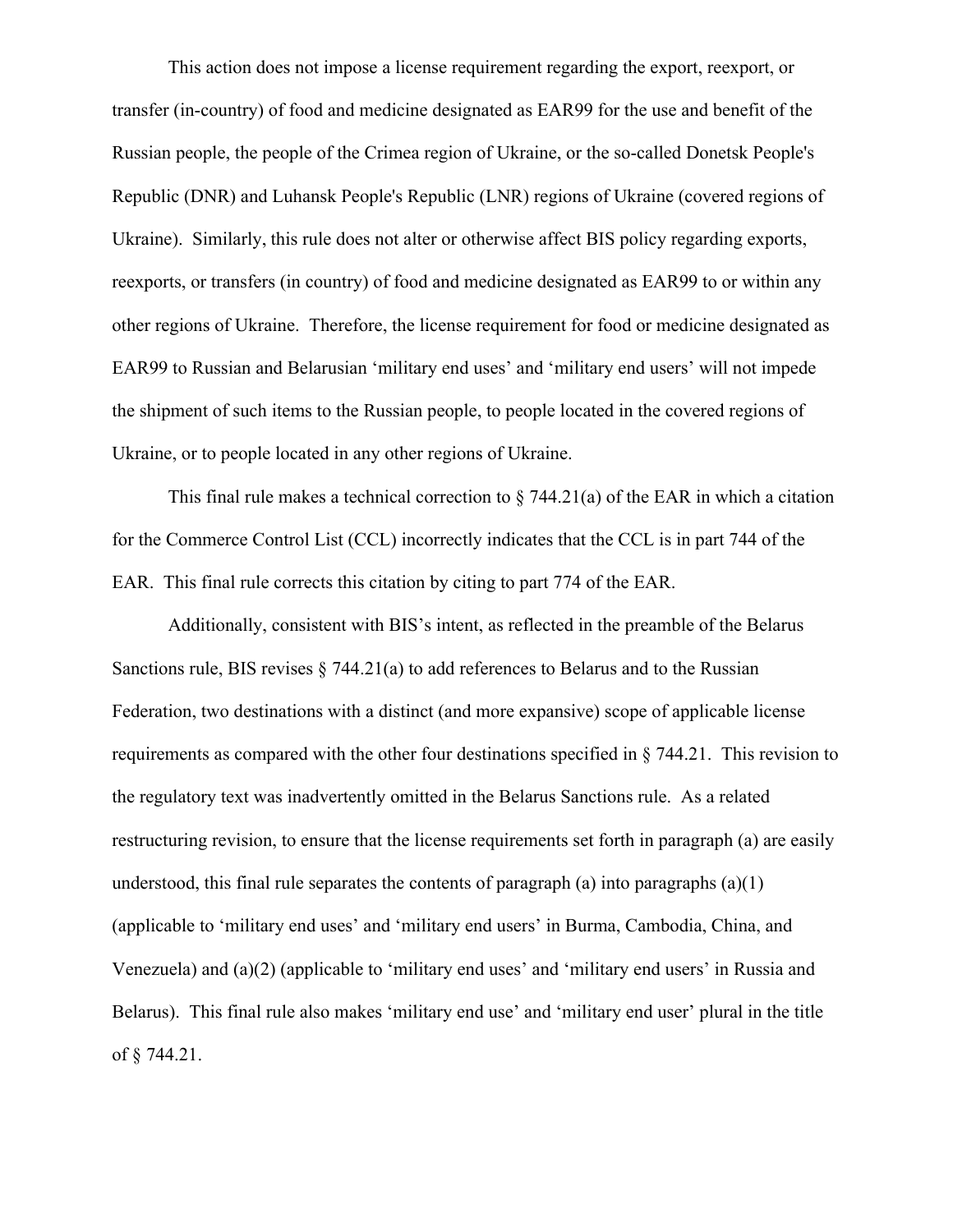*Supp. No. 4 to Part 744: Modifications to the Entity List: Elimination of exclusion of food and medicine designated as EAR99 destined for Russian and Belarusian 'military end users' on the Entity List*

Consistent with the revisions made to the scope of the license requirement set forth in § 744.21 that extends that requirement to food and medicine designated as EAR99 destined for Russian and Belarusian 'military end users' (and 'military end uses'), this final rule modifies the license requirement columns for 146 entities on the Entity List by eliminating the exclusion of food and medicine designated as EAR99 from the applicable license requirement. This final rule also modifies the applicable license review policy to refer to a policy of denial for all items apart from food and medicine designated as EAR99, which will be subject to a case-by-case review policy. The Russia Sanctions Rule and the Belarus Sanctions Rule had added 51 'military end users' to the Entity List, each with a footnote 3 designation. An additional rule, *Additions of Entities to the Entity List*, effective April 1, 2022,<sup>11</sup> added an additional 95 'military end users' with a footnote 3 designation to the Entity List. In total, all 146 footnote 3-designated entities added by those rules are modified by this final rule. With respect to each of these 146 footnote 3-designated entities, this final rule modifies the license requirement by deleting the language excluding food or medicine designated as EAR99, thereby extending the applicable license requirement to *all* items subject to the EAR. As a result of these modifications, a license is now required to export, reexport or transfer (in-country) food and medicine designated as EAR99 to these 146 footnote 3-designated entities. This final rule also removes references to export control classification numbers (ECCNs) 5A992.c and 5D992.c, Belarusian "government end users," and Belarusian state-owned enterprises (SoEs) from the entry for JSC Integral, a footnote 3-designated entity listed under Belarus.

Additionally, this final rule modifies the applicable license application review policy to state that license applications for 143 of these 146 footnote 3-designated entities will be reviewed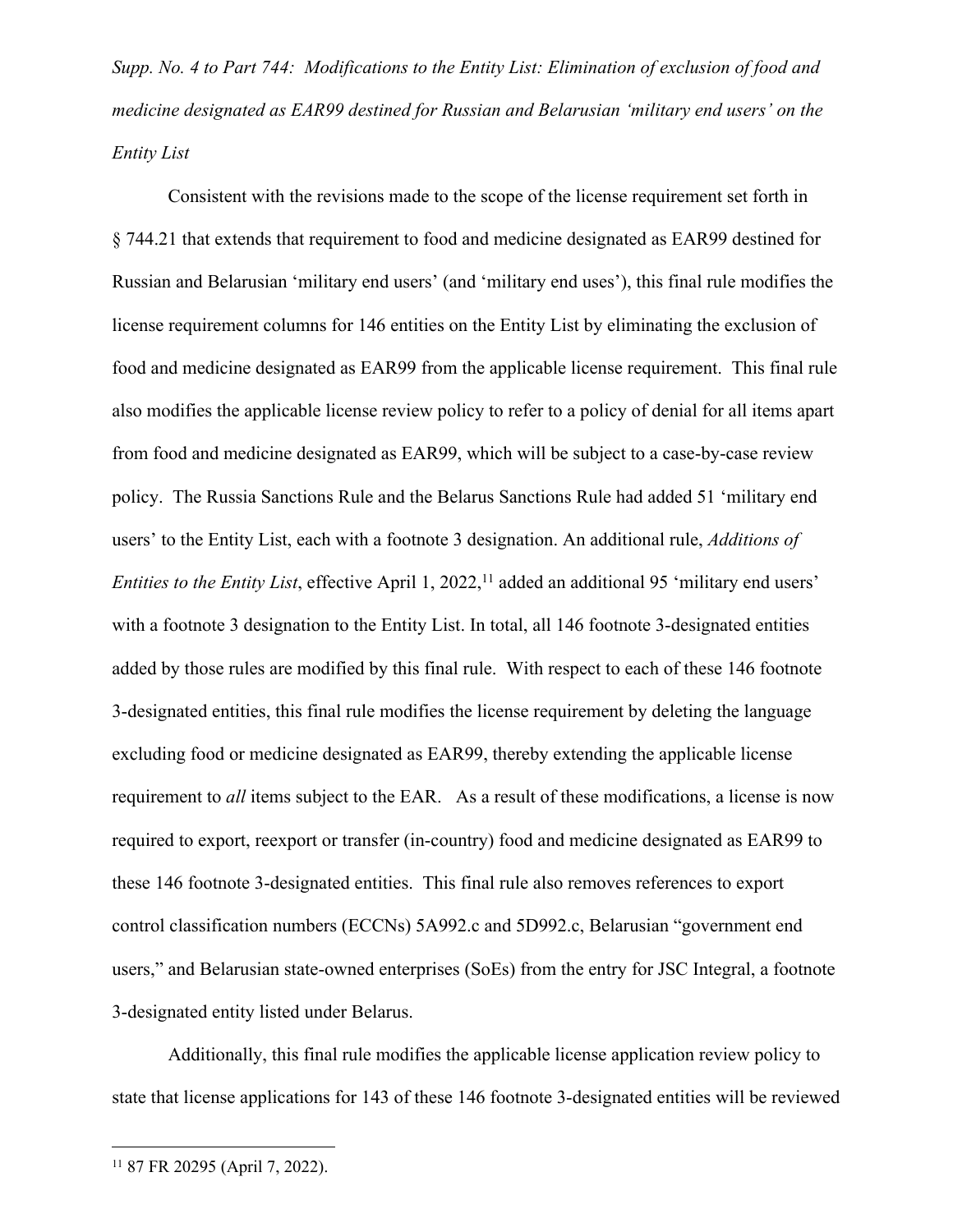under a policy of denial with the exception of food and medicine designated as EAR99, which will be reviewed under a case-by-case review policy. The three exceptions to the case-by-case review policy for food and medicine designated as EAR99, all under the destination of Russia, are the Foreign Intelligence Service (SVR), the Federal Security Service (FSB), and the Main Intelligence Directorate. Previously, the applicable license review policy for the FSB and the Main Intelligence Directorate was a presumption of denial. This final rule modifies the license review policy for the FSB and the Main Intelligence Directorate to a policy of denial. Thus, applications destined to these three footnote 3-designated entities will be subject to a review policy of denial. Moreover, unlike with respect to the other 143 footnote 3-designated entities, the review policy of denial will apply to all items subject to the EAR.

Modifications regarding these 146 footnote 3-desginated entities have been unanimously approved by the agencies that comprise the End-User Review Committee (ERC). The ERC, composed of representatives of the Departments of Commerce (Chair), State, Defense, Energy and, where appropriate, the Treasury, makes all decisions regarding additions to, removals from, or other modifications to the Entity List. The ERC makes all decisions to add an entry to the Entity List by majority vote and makes all decisions to remove or modify an entry by unanimous vote.

## *Sections 746.6 and 746.8: Revision to the license review policies and related clarifications*

This final rule revises the license review policy in § 746.6 (Crimea Region of Ukraine and Covered Regions of Ukraine) so that it harmonizes with aspects of the license review policy in § 746.8 (Sanctions against Russia and Belarus) that applies to certain types of activities specified in that section. Specifically, this final rule adds to § 746.6 the same categories of license applications specified in § 746.8 (e.g., safety of flight, maritime safety) that BIS will review under a case-by-case license review policy. Additionally, as revised by this final rule, under both provisions, BIS will take into consideration whether the transaction in question would benefit the Russian or Belarusian government or defense sectors. In the case of § 746.6, BIS will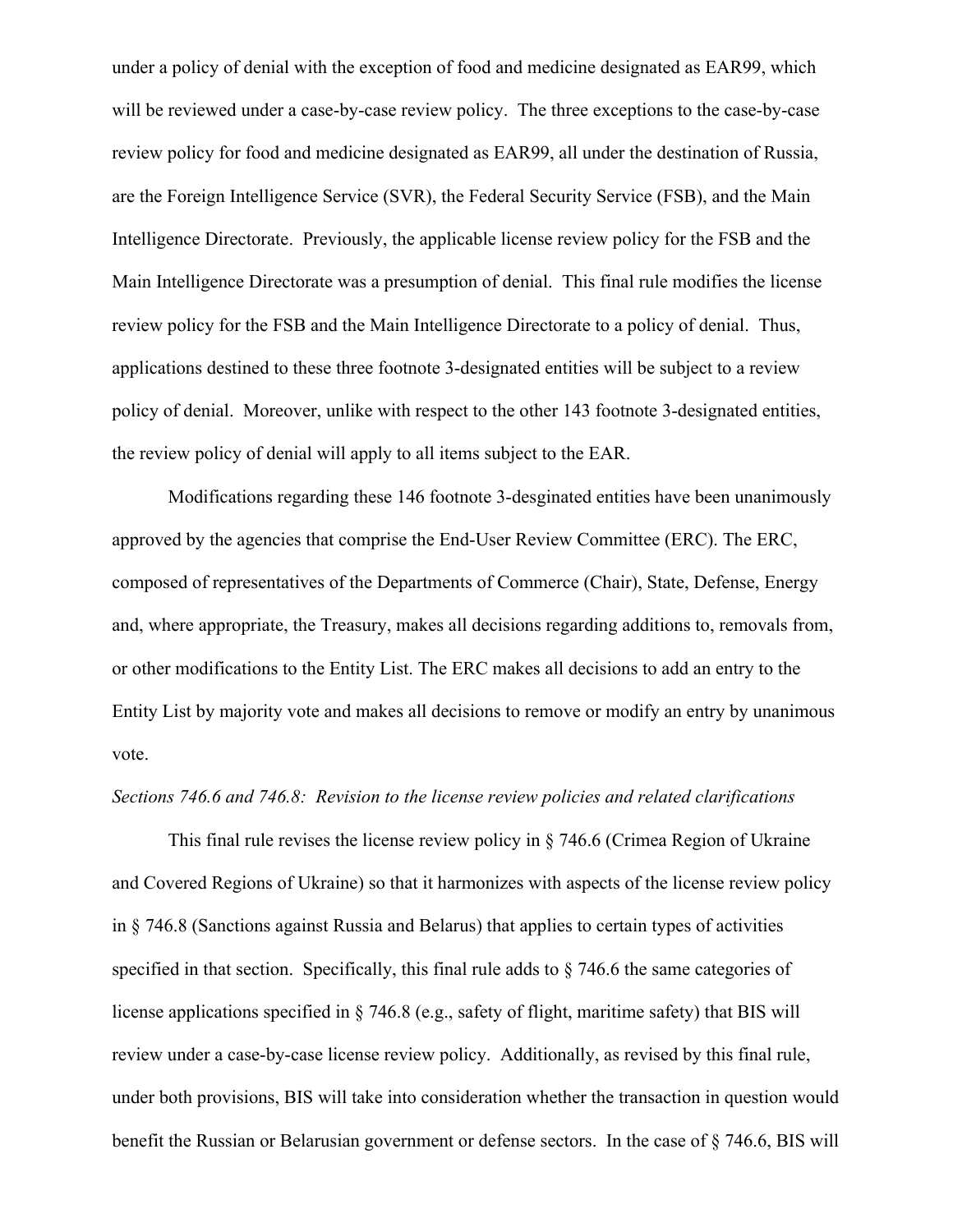also consider whether the transaction would be detrimental to the country or people of Ukraine. Consistent with these changes in review policy, this final rule removes from § 746.6 the reference to the case-by-case review of applications for transactions authorized under OFAC Ukraine-Related General Licenses. BIS expects that harmonizing the license review policies in §§ 746.6 and 746.8 in this manner will make it easier for exporters, reexporters, and transferors to understand the policies.

# *Clarification to license review policy to support civil telecommunications infrastructure*

In § 746.8 (Sanctions against Russia and Belarus), a provision added to the EAR by the Russia Sanctions Rule and subsequently amended by the Belarus Sanctions Rule, under paragraph (b) (Licensing policy), this final rule makes a clarification to the second sentence of the paragraph to add the phrase "in the United States" to clarify that applications for companies headquartered in the United States, as well as those in Country Groups A:5 and A:6, that are in support of civil telecommunications infrastructure, will be reviewed under a case-by-case license review policy.

#### *Clarifications to supplements no. 2 and 4 to part 746 - Russian Industry Sector Sanction List*

This final rule clarifies three of the Schedule B numbers (8421398020, 8421398030, and 8421398040) included in supplement no. 2 to part 746 - Russian Industry Sector Sanctions List. The change reflects amendments made to Schedule B since the issuance of an August 2014 rule that added supplement no. 2 to the EAR (79 FR 45680 (Aug. 6, 2014)). This final rule updates supplement no. 2 to include the current Schedule B numbers for these items (8421390120, 8421390130, and 8421390140). This update is limited to the Schedule B numbers and does not otherwise change the description of the items described under supplement no. 2 to part 746. Given that Schedule B number 8421390140 is also listed in supplement no. 4 to part 746, this rule revises the introductory paragraphs of both supplements nos. 2 and 4 to part 746 by adding a cross-reference to this Schedule B number.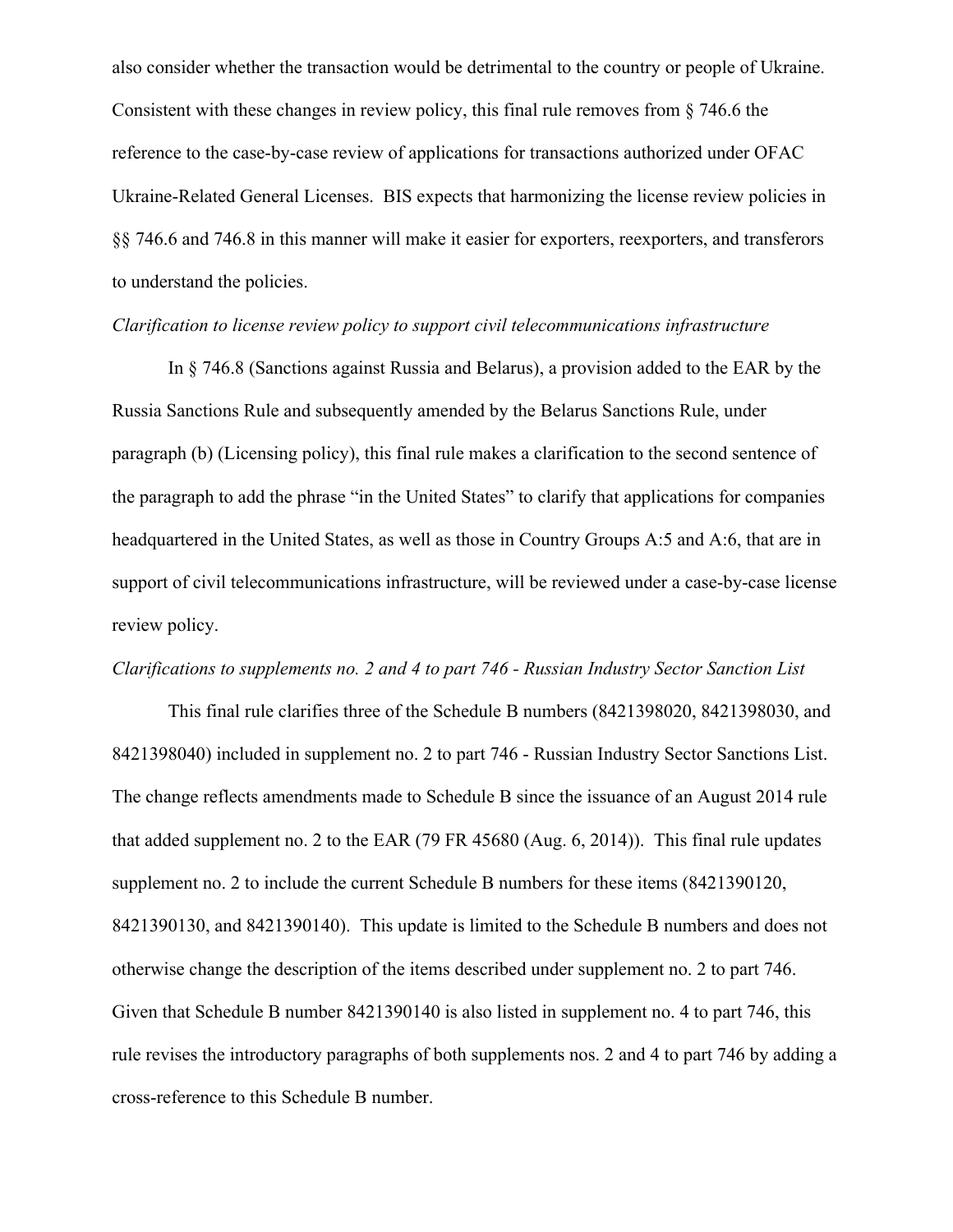# *Clarification to supplement no. 5 to part 746 - Luxury Goods Sanctions on Russia and Belarus and Certain Russian and Belarusian Oligarchs and Malign Actors*

This final rule clarifies language in a regulatory supplement that was added to the EAR by the Luxury Goods Sanctions Rule. Specifically, this rule makes a clarification to supplement no. 5 to part 746 that identifies by Schedule B numbers 'luxury goods' that are subject to a license requirement set forth in § 746.8 when destined for Russia or Belarus, or for certain Russian and Belarusian oligarchs and malign actors regardless of their location. This final rule revises the phrase "\$1000 Per Unit Wholesale Price in the U.S." that appears in each of the sixtyone clothing and shoes Schedule B entries by adding the language "valued at greater than or equal to" to each entry. This revision clarifies that the licensing requirement applies only when the per unit wholesale price in the United States is \$1,000 or greater. BIS is making this clarification to assist exporters, reexporters, and transferors in understanding the scope of 'luxury goods' that are controlled under those sixty-one Schedule B entries.

# *Revision to section 766.20 – Record for Decision and Availability of Documents*

This final rule revises § 766.20 of the EAR, which governs the public availability of documents in administrative enforcement proceedings, by permitting export enforcement case charging letters to be made available to the public prior to the final administrative disposition of such cases.

Specifically, this final rule amends  $\S 766.20(c)(2)(ii)$  by revising the first sentence to specify that charging letters filed with an Administrative Law Judge on or after June 2, 2022, can be made available prior to the final administrative disposition of the case. As a result of this change, charging letters will be publicly available following their issuance in accordance with § 766.3 of the EAR. Consistent with the prior language set forth in  $\S$  766.20(c)(2)(ii), documents other than charging letters filed in such cases will continue to be made available only after the final administrative disposition of the applicable case.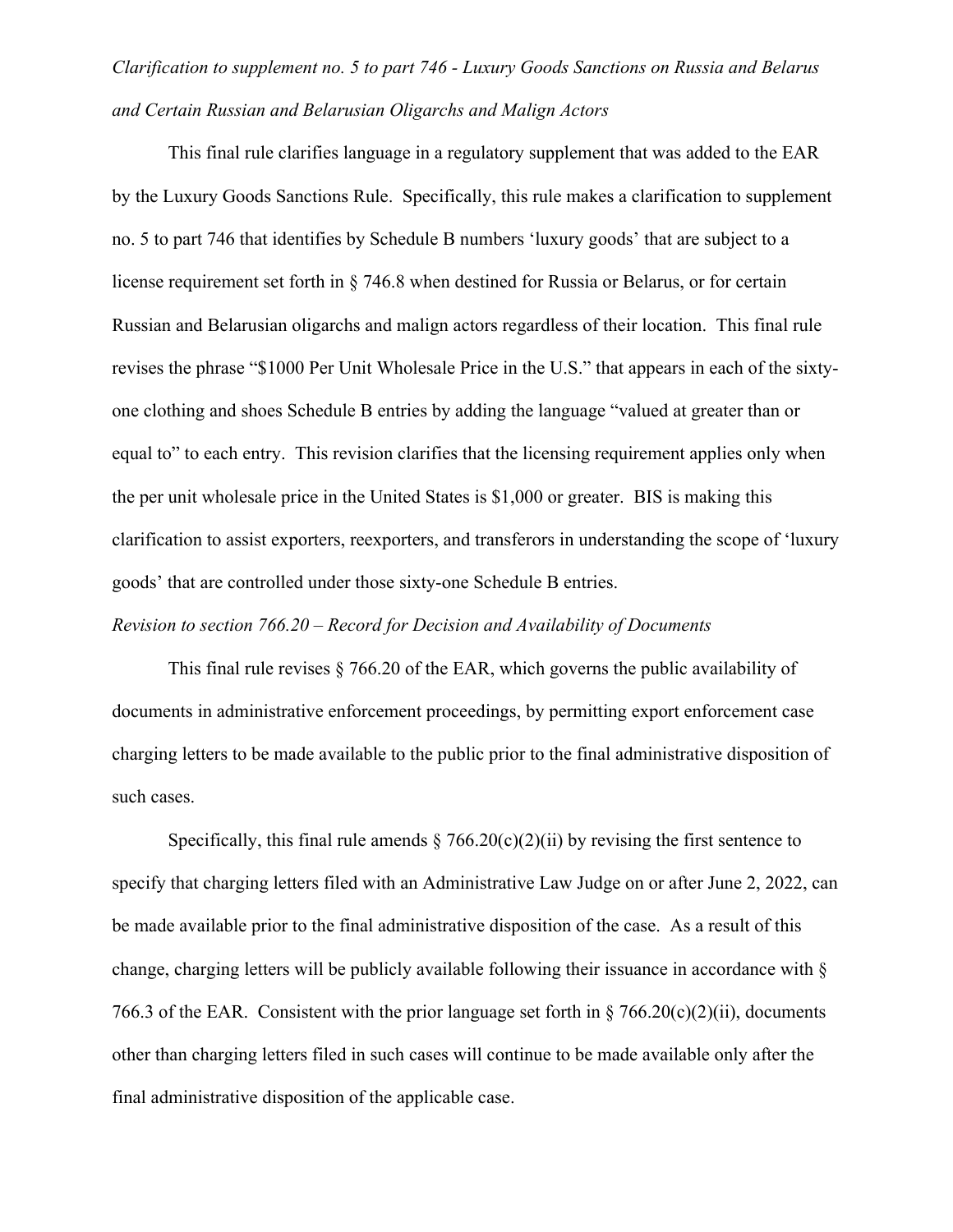This change will enhance BIS's transparency efforts, including with respect to actions related to Russia and Belarus export controls, by making information related to administrative enforcement cases available to the public at an earlier stage of the related proceedings. As such, BIS will be able to inform interested parties of ongoing enforcement efforts in a more timely way and educate the exporting community, particularly with respect to recent amendments to the EAR that could result in new bases for enforcement action. Previously, interested parties had less timely information regarding BIS's enforcement activities, limiting their ability to use such information in the development of, for example, their compliance programs. Similarly, other interested stakeholders will benefit from earlier, enhanced visibility.

#### *Savings Clause*

For the changes being made in this final rule, shipments of items removed from eligibility for a License Exception or export, reexport, or transfer (in-country) without a license (NLR) as a result of this regulatory action that were en route aboard a carrier to a port of export, reexport, or transfer (in-country), on June 2, 2022, pursuant to actual orders for export, reexport, or transfer (in-country) to or within a foreign destination, may proceed to that destination under the previous eligibility for a License Exception or export, reexport, or transfer (in-country) without a license (NLR).

### **Export Control Reform Act of 2018**

On August 13, 2018, the President signed into law the John S. McCain National Defense Authorization Act for Fiscal Year 2019, which included the Export Control Reform Act of 2018 (ECRA) (50 U.S.C. 4801-4852). ECRA provides the legal basis for BIS's principal authorities and serves as the authority under which BIS issues this rule. Additionally, the International Emergency Economic Powers Act, codified, as amended, at 50 U.S.C. Section 1701 *et seq.*, and Executive Order 14068, dated March 11, 2022, serve as authorities for this rule.

#### **Rulemaking Requirements**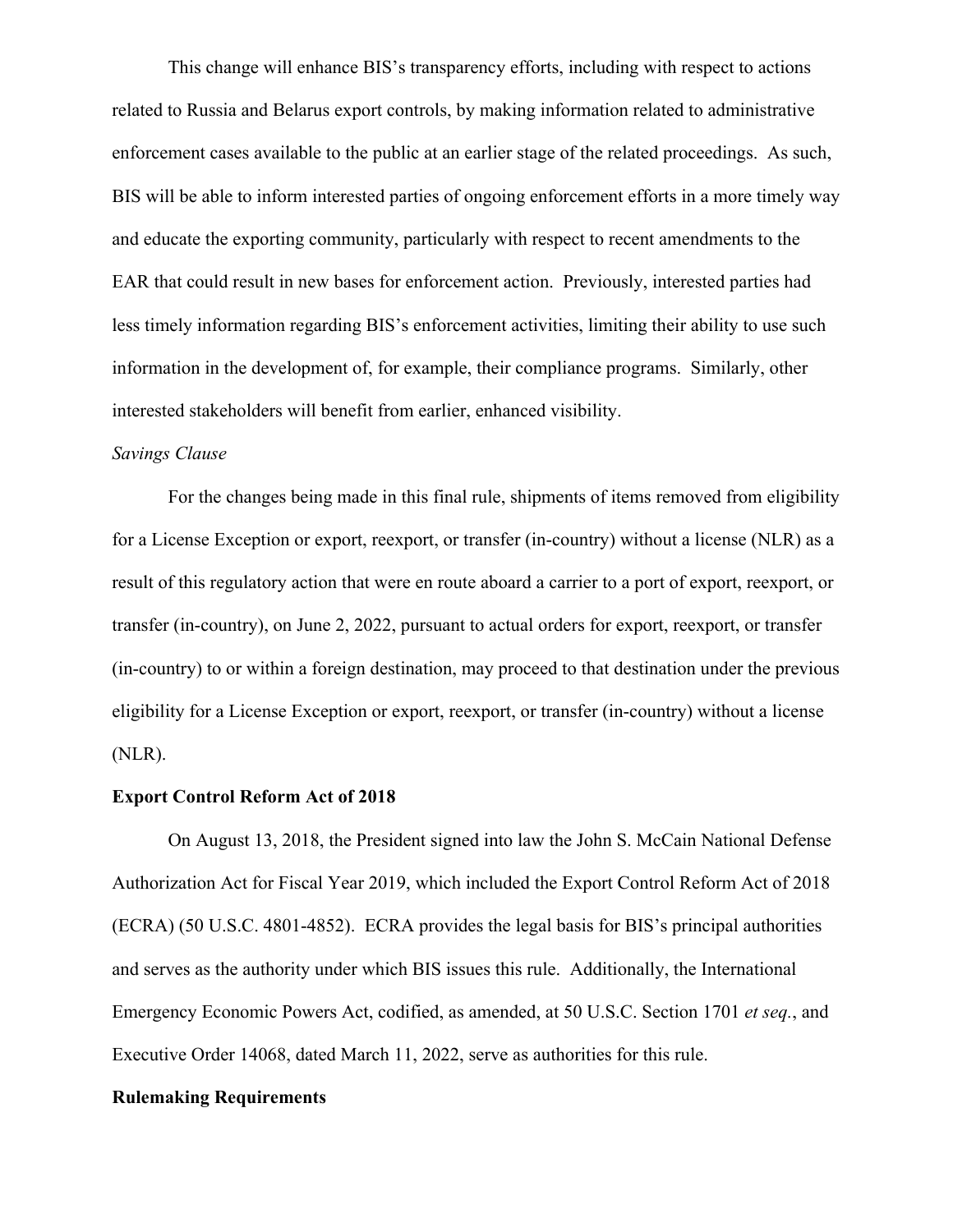1. This rule has been determined to be not significant for purposes of Executive Order 12866.

2. Notwithstanding any other provision of law, no person is required to respond to or be subject to a penalty for failure to comply with a collection of information, subject to the requirements of the Paperwork Reduction Act of 1995 (44 U.S.C. 3501 *et seq*.) (PRA), unless that collection of information displays a currently valid Office of Management and Budget (OMB) Control Number. This regulation involves collections previously approved by OMB under control number 0694-0088, Simplified Network Application Processing System, which includes, among other things, license applications and commodity classifications, and carries a burden estimate of 29.6 minutes for a manual or electronic submission for a total burden estimate of 33,133 hours. Total burden hours associated with the PRA and OMB control number 0694- 0088 are not expected to increase as a result of this rule.

3. This rule does not contain policies with federalism implications as that term is defined in Executive Order 13132.

4. Pursuant to section 1762 of the Export Control Reform Act of 2018, this action is exempt from the Administrative Procedure Act (5 U.S.C. 553) requirements for notice of proposed rulemaking, opportunity for public participation, and delay in effective date.

5. Because a notice of proposed rulemaking and an opportunity for public comment are not required to be given for this rule by 5 U.S.C. 553, or by any other law, the analytical requirements of the Regulatory Flexibility Act, 5 U.S.C. 601, *et seq*., are not applicable. Accordingly, no regulatory flexibility analysis is required and none has been prepared.

# **List of Subjects**

#### **15 CFR Part 734**

Administrative practice and procedure, Exports, Inventions and patents, Research, Science and technology.

### **15 CFR Part 740**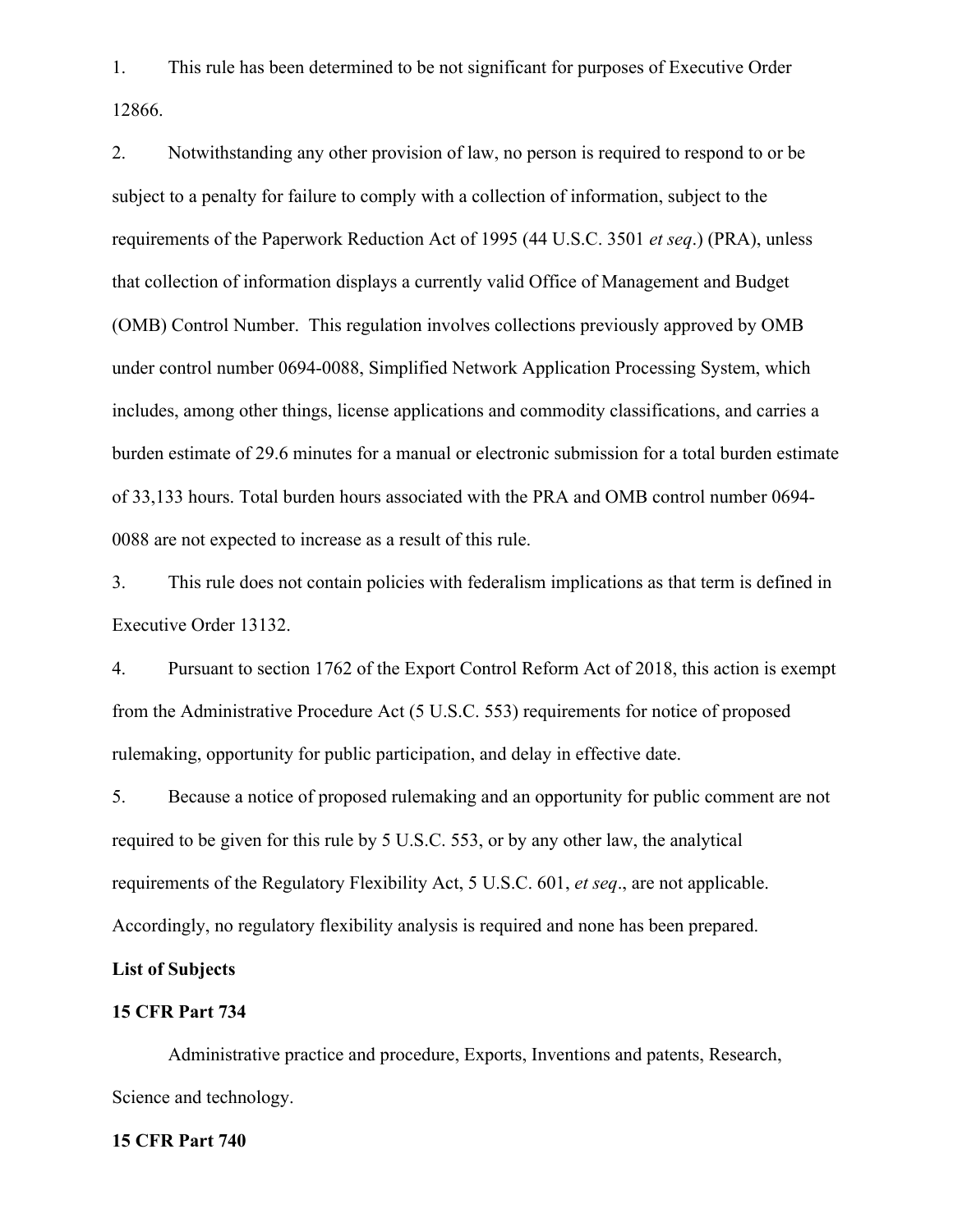Administrative practice and procedure, Exports, Reporting and recordkeeping requirements.

# **15 CFR Part 744**

Exports, Reporting and recordkeeping requirements, Terrorism.

#### **15 CFR Part 746**

Exports, Reporting and recordkeeping requirements.

# **15 CFR Part 766**

Exports, Administrative enforcement proceedings.

Accordingly, parts 734, 740, 744, 746, and 766 of the Export Administration Regulations (15 CFR parts 730-774) are amended as follows:

# **PART 734 – SCOPE OF THE EXPORT ADMINISTRATION REGULATIONS**

1. The authority citation for part 734 continues to read as follows: **Authority:** 50 U.S.C. 4801–4852; 50 U.S.C. 4601 *et seq*.; 50 U.S.C. 1701 *et seq*.; 22 U.S.C. 3201 *et seq*.; 42 U.S.C. 2139a; 22 U.S.C. 7201 *et seq*.; 22 U.S.C. 7210; E.O. 12058, 43 FR 20947, 3 CFR, 1978 Comp., p. 179; E.O. 12851, 58 FR 33181, 3 CFR, 1993 Comp., p. 608; E.O. 12938, 59 FR 59099, 3 CFR, 1994 Comp., p. 950; E.O. 13026, 61 FR 58767, 3 CFR, 1996 Comp., p. 228; E.O. 13099, 63 FR 45167, 3 CFR, 1998 Comp., p. 208; E.O. 13222, 66 FR 44025, 3 CFR, 2001 Comp., p. 783; E.O. 13224, 66 FR 49079, 3 CFR, 2001 Comp., p. 786; Notice of September 15, 2021, 86 FR 52069 (September 17, 2021); Notice of November 10, 2021, 86 FR 62891 (November 12, 2021).

2. Section 734.2 is amended by revising paragraph (a)(1) to read as follows:

# **§ 734.2 Subject to the EAR.**

(a) \* \* \* (1) "*Subject to the EAR*" is a term used in the EAR to describe those items and activities over which BIS exercises regulatory jurisdiction under the EAR. Conversely, items and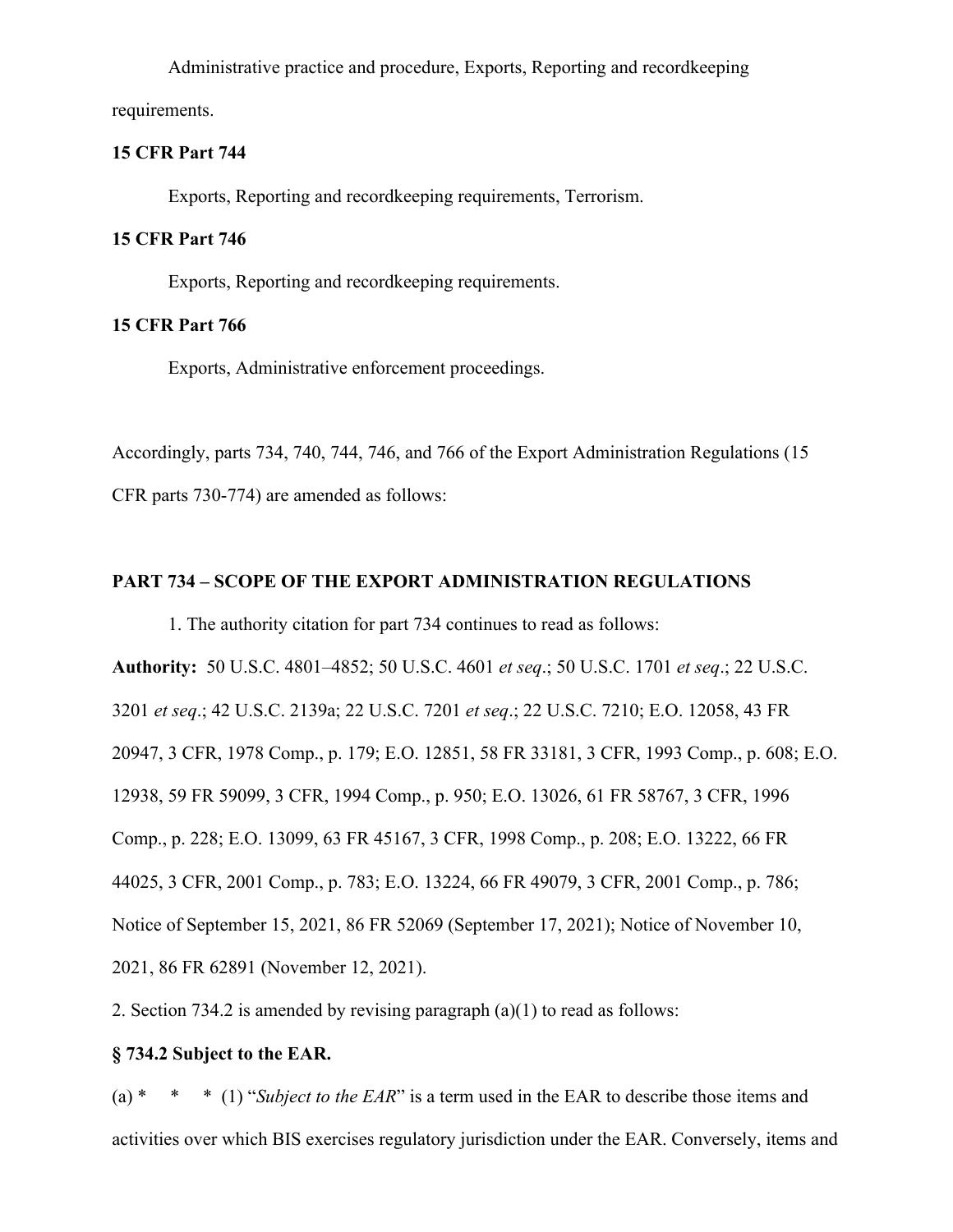activities that are not subject to the EAR are outside the regulatory jurisdiction of the EAR and are not affected by these regulations. The items and activities subject to the EAR are described in §§ 734.2 through 734.5 and 734.9 of this part. You should review the Commerce Control List (CCL) and any applicable parts of the EAR to determine whether an item or activity is subject to the EAR. However, if you need help in determining whether an item or activity is subject to the EAR, see § 734.6 of this part. Publicly available technology and software not subject to the EAR are described in §§ 734.7, 734.8, 734.10, and supplement no. 1 to this part. \*\*\*\*\*

#### **PART 740 – LICENSE EXCEPTIONS**

3. The authority citation for part 740 continues to read as follows:

**Authority:** 50 U.S.C. 4801-4852; 50 U.S.C. 4601 *et seq.*; 50 U.S.C. 1701 *et seq.*; 22 U.S.C. 7201 *et seq.*; E.O. 13026, 61 FR 58767, 3 CFR, 1996 Comp., p. 228; E.O. 13222, 66 FR 44025, 3 CFR, 2001 Comp., p. 783.

4. Amend  $\S$  740.9 by revising paragraph  $(a)(9)(i)$  introductory text to read as follows:

**§ 740.9 Temporary imports, exports, reexports, and transfers (in-country) (TMP).**  $(a)$   $*$  $(9)$  \*

(i) Commodities necessary for news-gathering purposes (and software necessary to use such commodities) may be temporarily exported or reexported for accredited news media personnel (i.e., persons with credentials from a news-gathering or reporting firm) to Cuba, North Korea, Syria (see supplement no. 1 to part 740), or the covered regions of Ukraine (as specified in § 746.6) if the commodities:

\* \* \* \* \*

## **§ 740.19 [Amended]**

5. In § 740.19 amend paragraph (c)(2)(iv) by removing the term "Ministry of Defense" and adding in its place the term "Ministry of Defence".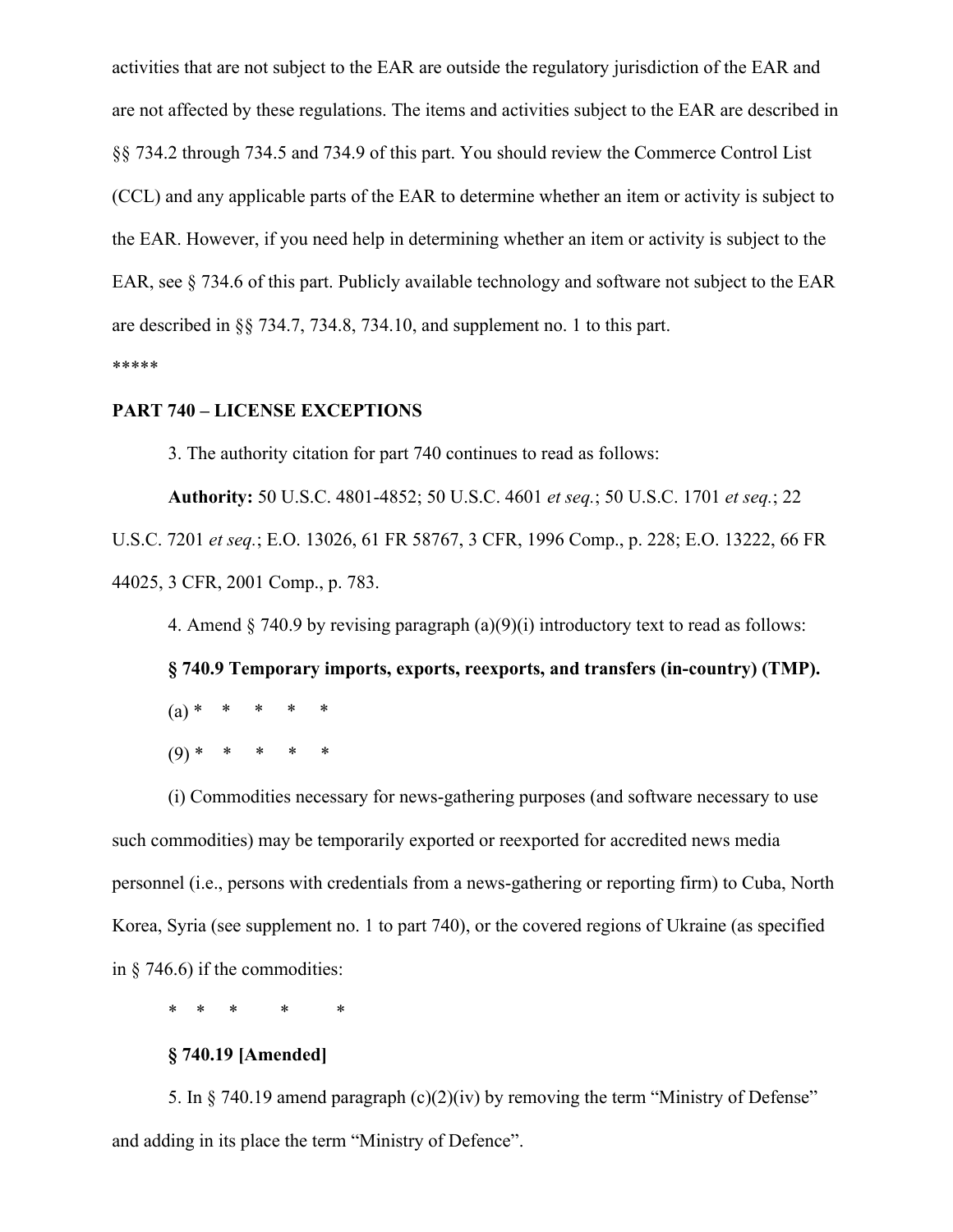6. Supplement no. 1 to part 740 is amended by revising the entry for "Belarus" in the

Country Group A table to read as follows:

# **SUPPLEMENT NO. 1 TO PART 740—COUNTRY GROUPS**

| <b>Country</b>       | [A:1]<br>Wassenaar<br>Participating<br>States <sup>1</sup> | [A:2]<br><b>Missile</b><br><b>Technology</b><br><b>Control Regime<sup>2</sup></b> | [A:3]<br><b>Australia</b><br>Group | [A:4]<br><b>Nuclear</b><br><b>Suppliers</b><br>Group <sup>3</sup> | [A:5] | [A:6] |  |
|----------------------|------------------------------------------------------------|-----------------------------------------------------------------------------------|------------------------------------|-------------------------------------------------------------------|-------|-------|--|
|                      | *******                                                    |                                                                                   |                                    |                                                                   |       |       |  |
| Belarus <sup>3</sup> |                                                            |                                                                                   |                                    |                                                                   |       |       |  |
| *******              |                                                            |                                                                                   |                                    |                                                                   |       |       |  |

# **COUNTRY GROUP A**

<sup>1</sup>Country Group A:1 is a list of the Wassenaar Arrangement Participating States, except for Malta, Russia and Ukraine.

<sup>2</sup>Country Group A:2 is a list of the Missile Technology Control Regime countries, except for Russia.

<sup>3</sup>Country Group A:4 is a list of the Nuclear Suppliers Group countries, except for the People's Republic of China (PRC), Russia, and Belarus.

\* \* \* \* \*

# **PART 744 – CONTROL POLICY: END-USER AND END-USE BASED**

7. The authority citation for part 744 continues to read as follows:

**Authority:** 50 U.S.C. 4801–4852; 50 U.S.C. 4601 *et seq*.; 50 U.S.C. 1701 *et seq*.; 22 U.S.C.

3201 *et seq*.; 42 U.S.C. 2139a; 22 U.S.C. 7201 *et seq*.; 22 U.S.C. 7210; E.O. 12058, 43 FR

20947, 3 CFR, 1978 Comp., p. 179; E.O. 12851, 58 FR 33181, 3 CFR, 1993 Comp., p. 608; E.O.

12938, 59 FR 59099, 3 CFR, 1994 Comp., p. 950; E.O. 13026, 61 FR 58767, 3 CFR, 1996

Comp., p. 228; E.O. 13099, 63 FR 45167, 3 CFR, 1998 Comp., p. 208; E.O. 13222, 66 FR

44025, 3 CFR, 2001 Comp., p. 783; E.O. 13224, 66 FR 49079, 3 CFR, 2001 Comp., p. 786;

Notice of September 15, 2021, 86 FR 52069 (September 17, 2021); Notice of November 10,

2021, 86 FR 62891 (November 12, 2021).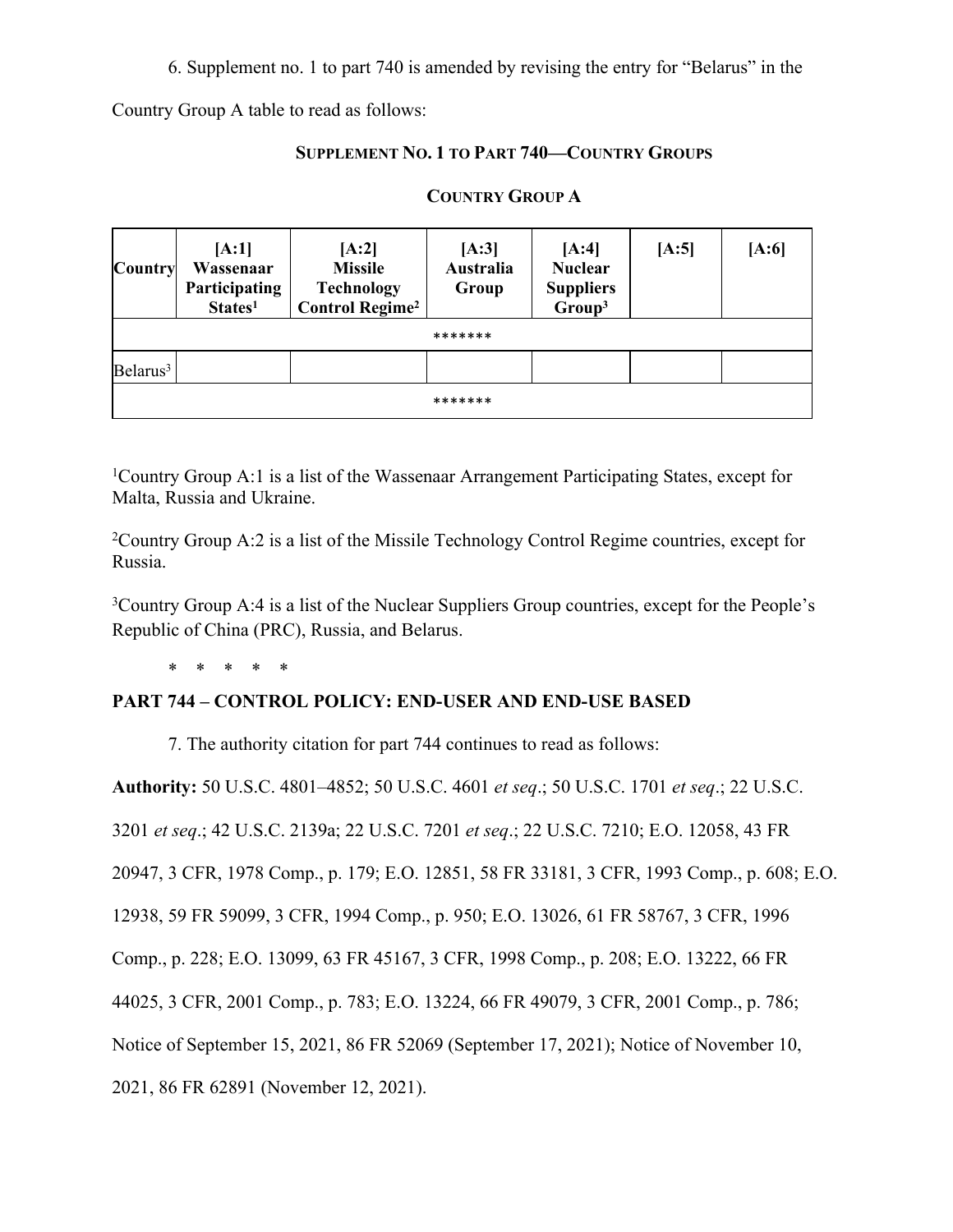8. Section 744.21 is amended by revising paragraph (a), the second sentence of paragraph  $(b)(1)(ii)$ , and the second sentence of paragraph  $(e)(1)$  to read as follows:

# **§ 744.21 Restrictions on certain 'military end uses' or 'military end users' in Belarus, Burma, Cambodia, the People's Republic of China, the Russian Federation, or Venezuela.**

(a) *General prohibition*. In addition to the license requirements for items specified on the Commerce Control List (CCL) (supplement no. 1 to part 774), you may not export, reexport, or transfer (in-country):

(1) Any item subject to the EAR listed in supplement no. 2 to this part to Burma, Cambodia, the People's Republic of China (China), or Venezuela without a license if, at the time of the export, reexport, or transfer (in-country), you have "knowledge," as defined in § 772.1 of the EAR, that the item is intended, entirely or in part, for a 'military end use,' as defined in paragraph (f) of this section, or a 'military end user,' as defined in paragraph (g) of this section, in Burma, Cambodia, China, or Venezuela.

(2) Any item subject to the EAR to Belarus or the Russian Federation without a license if, at the time of the export, reexport, or transfer (in-country), you have "knowledge," as defined in § 772.1 of the EAR that the item is intended, entirely or in part, for a 'military end use,' as defined in paragraph (f) of this section, or a 'military end user,' as defined in paragraph (g) of this section, in Belarus or the Russian Federation.

- $(b) * * * * * *$
- $(1)$  \*

(ii)  $* * *$  Consistent with paragraph (a) of this section, a license is required for the export, reexport, or transfer (in-country) of any item subject to the EAR to Russia or to Belarus when an entity that is listed on the Entity List under Russia or Belarus pursuant to this section is a party to the transaction as described in  $\S$  748.5(c) through (f) of the EAR.

- \* \* \* \* \*
- (e)\* \* \*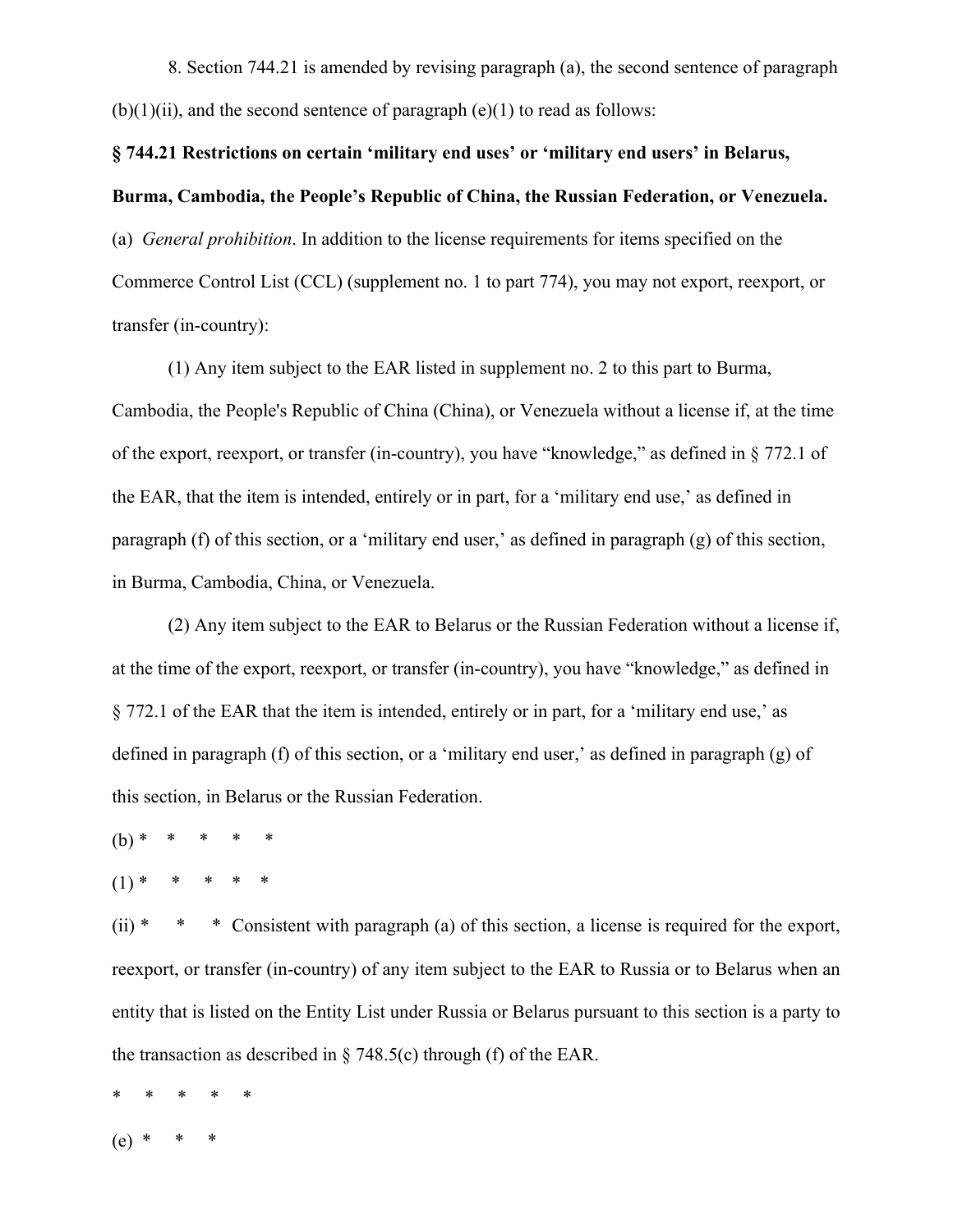$(1)$  \* \* \* Applications to export, reexport, or transfer (in-country) items to or within Russia or Belarus described in paragraph (a) of this section will be reviewed with a policy of denial except for food and medicine designated as EAR99, which will be reviewed under a case-by-case review policy, unless otherwise stated in the license review policy column on the Entity List (supplement no. 4 to part 744).

\* \* \* \* \*

9. Supplement No. 4 to part 744 is amended:

a. Under BELARUS by revising the entries for "140 Repair Plant JSC," "558 Aircraft Repair Plant JSC," "2566 Radioelectronic Armament Repair Plant JSC," "AGAT – Control Systems – Managing Company of Geoinformation Control Systems Holding JSC," "Agat-Electromechanical Plant OJSC," "AGAT-SYSTEM," "ATE-Engineering LLC," "BelOMO Holding," "Belspetsvneshtechnika SFTUE," "BSVT-New Technologies," "CJSC Beltechexport," "Department of Internal Affairs of the Gomel Region Executive Committee," "Internal Troops of The Ministry of Internal Affairs of the Republic of Belarus," "JSC Integral," "JSC Transaviaexport Airlines," "KGB Alpha," "Kidma Tech OJSC," "Minotor-Service," "Minsk Wheeled Tractor Plant," "Oboronnye Initsiativy LLC," "OJS KB Radar Managing Company," "Peleng JSC," "State Authority for Military Industry of the Republic of Belarus," "State Security Committee of the Republic of Belarus," "The Ministry of Defence of the Republic of Belarus, including the Armed Forces of Belarus," and "Volatavto OJSC"; and

b. Under RUSSIA by revising the entries for "5th Shipyard," "Admiralty Shipyard JSC," "Alagir Resistor Factory," "Aleksandrov Scientific Research Technological Institute NITI," "All-Russian Scientific-Research Institute Etalon JSC," "Almaz JSC," "Argut OOO," "Communication Center of the Ministry of Defence," "Dolgoprudniy Design Bureau of Automatics," "Electronic Computing Technology Scientific-Research Center," "Electrosignal JSC," "Federal Research Center Boreskov Institute of Catalysis," "Federal Security Service (FSB)," "Federal State Budgetary Enterprise of the Administration of the President of Russia,"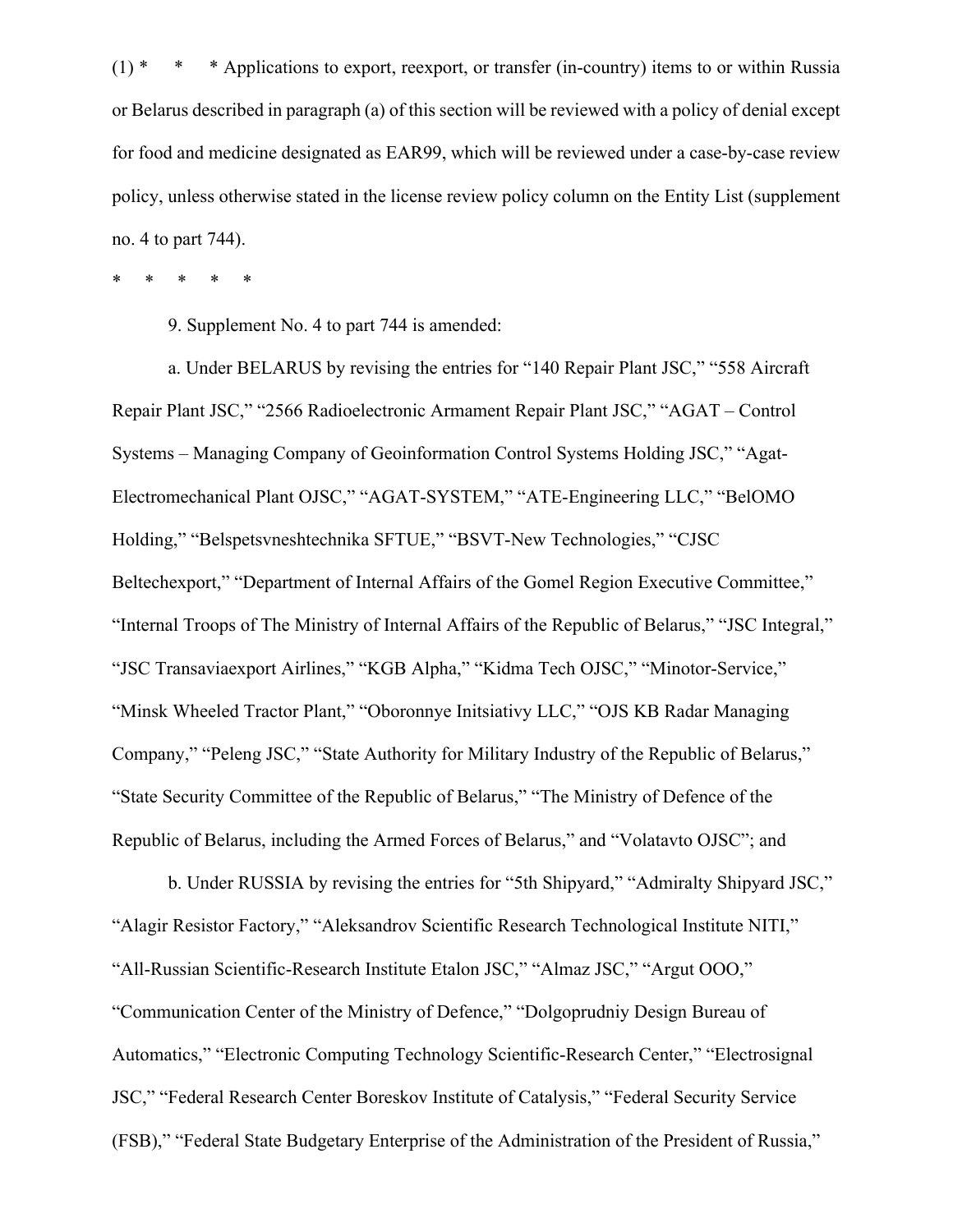"Federal State Budgetary Enterprise Special Flight Unit Rossiya of the Administration of the President of Russia," "Federal State Unitary Enterprise Dukhov Automatics Research Institute (VNIIA)," "Foreign Intelligence Service (SVR)," "Forensic Center of Nizhniy Novgorod Region Main Directorate of the Ministry of Interior Affairs," "Inteltech PJSC," "International Center for Quantum Optics and Quantum Technologies LLC," "Irkut Corporation," "Irkut Research and Production Corporation Public Joint Stock Company," "Joint Stock Company NPO Elektromechaniki," "Joint Stock Company Scientific Research Institute of Computing Machinery," "JSC Central Research Institute of Machine Building (JSC TsNIIMash)," "JSC Kazan Helicopter Plant Repair Service," "JSC Rocket and Space Centre – Progress," "Kamensk-Uralsky Metallurgical Works J.S. Co.," "Kazan Helicopter Plant PJSC," "Komsomolsk-na-Amur Aviation Production Organization (KNAAPO)," "Kulon Scientific-Research Institute JSC," "Lutch Design Office JSC," "Main Intelligence Directorate," "Meteor Plant JSC," "Ministry of Defence of the Russian Federation," "Moscow Communications Research Institute JSC," "Moscow Institute of Physics and Technology," "Moscow Order of the Red Banner of Labor Research Radio Engineering Institute JSC," "NPO High Precision Systems JSC," "NPO Splav JSC," "Oboronprom OJSC," "Omsk Production Union Irtysh JSC," "Omsk Scientific-Research Institute of Instrument Engineering JSC," "Optron JSC," PJSC Beriev Aircraft Company," "PJSC Irkut Corporation," "PJSC Kazan Helicopters," "Polyot Chelyabinsk Radio Plant JSC," "POLYUS Research Institute of M.F. Stelmakh Joint Stock Company," "Promtech-Dubna, JSC," "Pskov Distance Communications Equipment Plant," "Public Joint Stock Company United Aircraft Corporation," "Radiotechnical and Information Systems (RTI) Concern," "Radiozavod JSC," "Rapart Services LLC," "Razryad JSC," "Research Production Association Mars," "Rosoboronexport OJSC (ROE)," "Rostec (Russian Technologies State Corporation)," "Rostekh – Azimuth," "Russian Aircraft Corporation MiG," "Russian Helicopters JSC," "Ryazan Radio-Plant," "Scientific-Production Association and Scientific-Research Institute of Radio-Components," "Scientific-Production Enterprise Almaz JSC," "Scientific-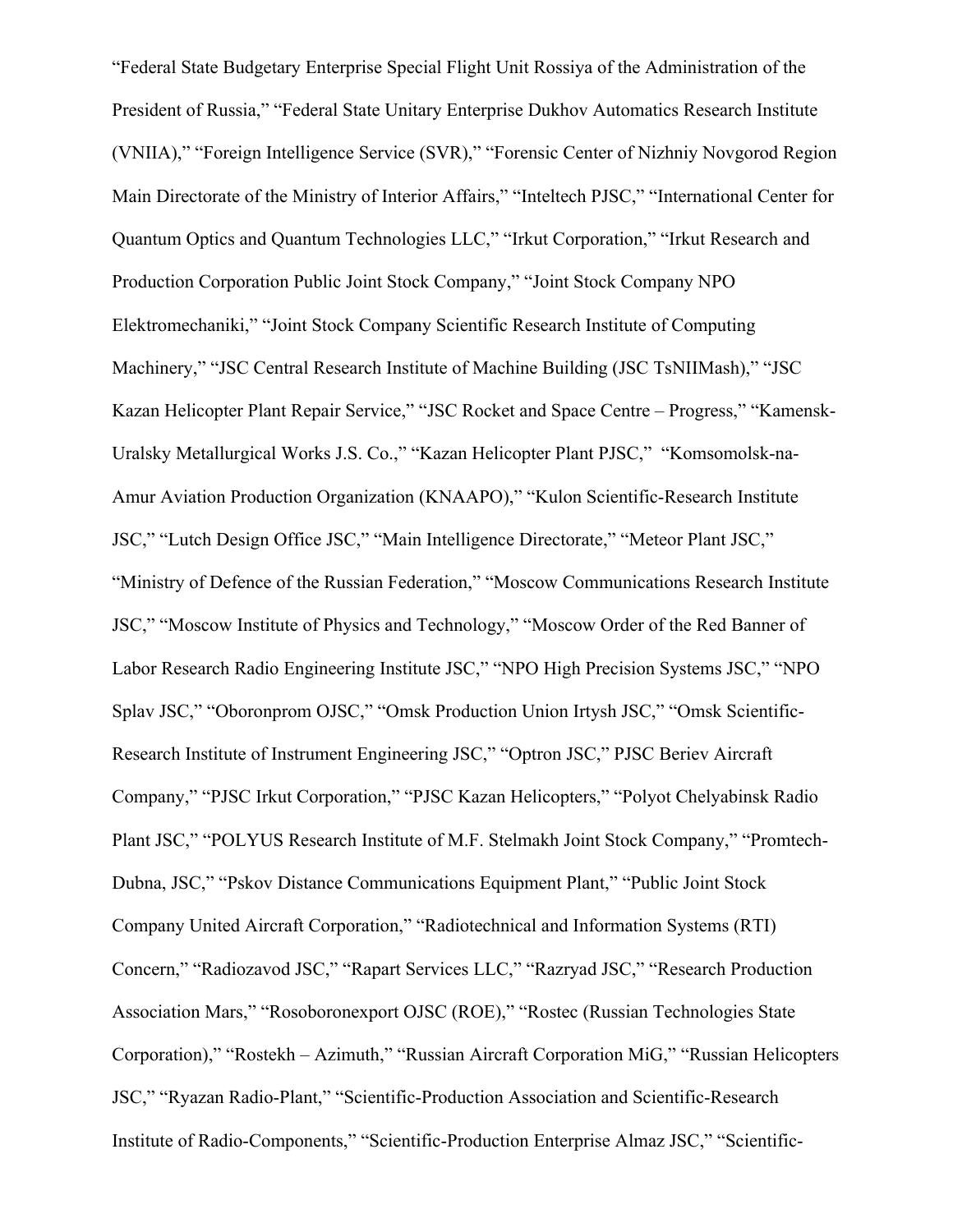Production Enterprise "Kant"," "Scientific Production Enterprise "Radiosviaz"," "Scientific-Production Enterprise "Svyaz"," "Scientific-Production Enterprise Volna," "Scientific-Production Enterprise Vostok JSC," "Scientific-Research Institute "Argon"," "Scientific Research Institute Ferrite-Domen," "Scientific-Research Institute of Automated Systems and Communications Complexes Neptune JSC," "Scientific Research Institute of Communication Management Systems," "SP Kvant," "Special Design and Technical Bureau for Relay Technology," "Sukhoi Aviation JSC," "Sukhoi Civil Aircraft," "Tactical Missile Corporation, 711 Aircraft Repair Plant (711 ARZ)," "Tactical Missile Corporation, AO GNPP "Region"," "Tactical Missile Corporation, AO TMKB "Soyuz"," "Tactical Missile Corporation, Azov Optical and Mechanical Plant," "Tactical Missile Corporation, "Central Design Bureau of Automation"," "Tactical Missile Corporation, Concern "MPO – Gidropribor"," "Tactical Missile Corporation, Joint Stock Company Avangard," "Tactical Missile Corporation, Joint Stock Company Concern Granit-Electron," "Tactical Missile Corporation, Joint Stock Company Elektrotyaga," "Tactical Missile Corporation, Joint Stock Company GosNIIMash," "Tactical Missile Corporation, Joint Stock Company PA Strela," "Tactical Missile Corporation, Joint Stock Company "Plant Dagdiesel"," "Tactical Missile Corporation, Joint Stock Company Plant Kulakov," "Tactical Missile Corporation, Joint Stock Company Ravenstvo," "Tactical Missile Corporation, Joint Stock Company Ravenstvo-service," "Tactical Missile Corporation, Joint-Stock Company "Research Center for Automated Design," "Tactical Missile Corporation, Joint Stock Company "Salute"," "Tactical Missile Corporation, Joint Stock Company Saratov Radio Instrument Plant," "Tactical Missile Corporation Joint Stock Company "Scientific Research Institute of Marine Heat Engineering"," "Tactical Missile Corporation, Joint Stock Company Severny Press," "Tactical Missile Corporation, Joint Stock Company "State Machine Building Design Bureau "Vympel" By Name I.I. Toropov"," "Tactical Missile Corporation, Joint Stock Company "URALELEMENT"," "Tactical Missile Corporation JSC "KRASNY GIDROPRESS"," "Tactical Missile Corporation, KB Mashinostroeniya," "Tactical Missile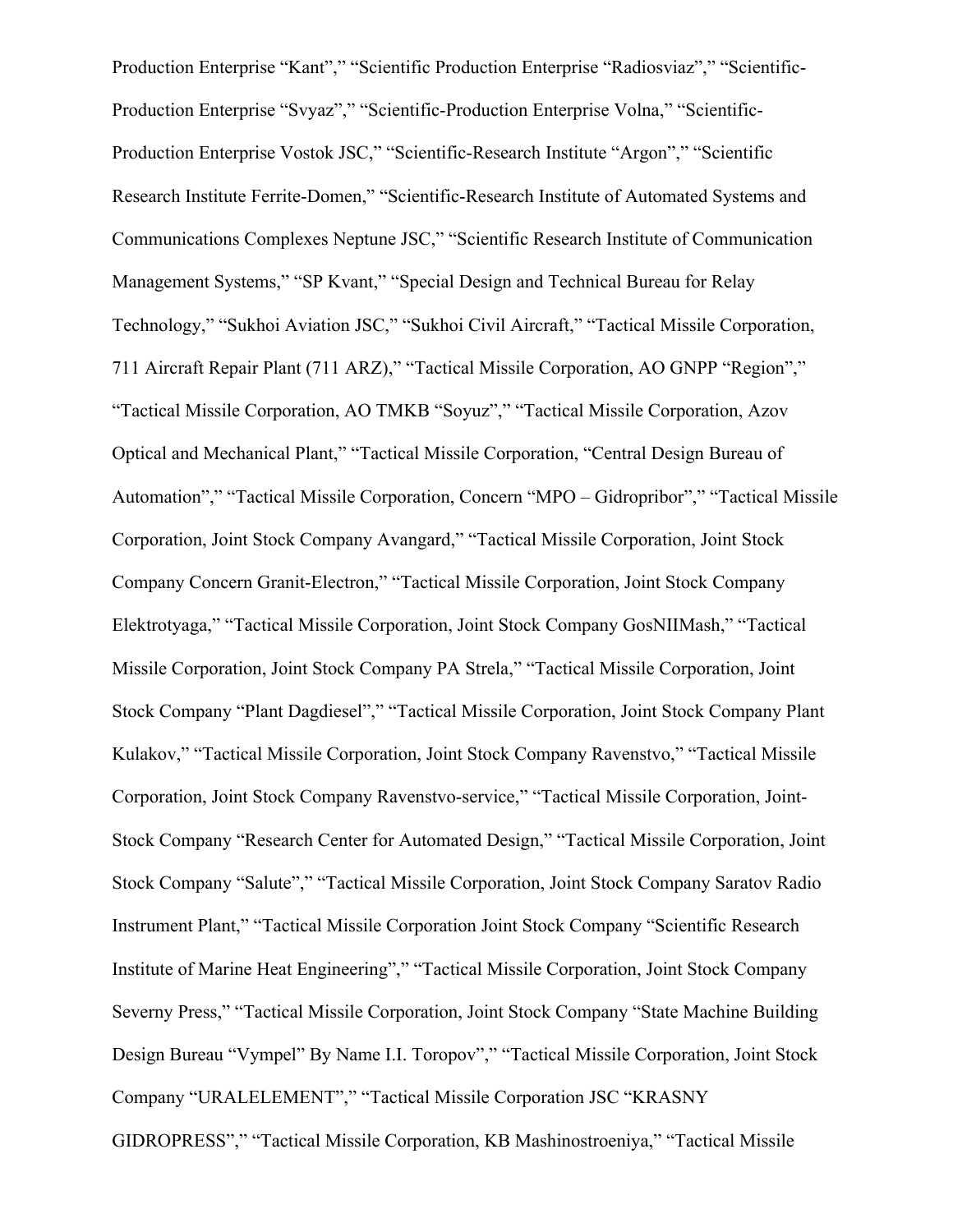Corporation, NPO Electromechanics," "Tactical Missile Corporation, NPO Lightning," "Tactical Missile Corporation, Petrovsky Electromechanical Plant "Molot"," "Tactical Missile Corporation, PJSC ANPP Temp Avia," "Tactical Missile Corporation, PJSC "MBDB ISKRA"," "Tactical Missile Corporation, Raduga Design Bureau," "Tactical Missile Corporation, RKB Globus," "Tactical Missile Corporation, Smolensk Aviation Plant," "Tactical Missile Corporation, TRV Engineering," "Tactical Missile Corporation, Ural Design Bureau "Detal"," "Tactical Missile Corporation, Zvezda-Strela Limited Liability Company," "Tactical Missiles Corporation JSC," "Tupolev JSC," "UEC-Saturn," "United Aircraft Corporation," "United Engine Corporation," "United Instrument Manufacturing Corporation," and "United Shipbuilding Corporation "Production Association Northern Machine Building Enterprise"". The revisions read as follows:

## **Supplement No. 4 to Part 744 – Entity List**

\* \* \* \* \*

| <b>COUNTRY</b> | <b>ENTITY</b>                                                                                                                                                                                        | <b>LICENSE</b><br><b>REQUIREMEN</b>                                                                                   | <b>LICENSE</b><br><b>REVIEW</b><br><b>POLICY</b>                                                                                                                                                                           | <b>FEDERAL</b><br><b>REGISTER</b><br><b>CITATION</b>                                                                                                       |
|----------------|------------------------------------------------------------------------------------------------------------------------------------------------------------------------------------------------------|-----------------------------------------------------------------------------------------------------------------------|----------------------------------------------------------------------------------------------------------------------------------------------------------------------------------------------------------------------------|------------------------------------------------------------------------------------------------------------------------------------------------------------|
| *******        |                                                                                                                                                                                                      |                                                                                                                       |                                                                                                                                                                                                                            |                                                                                                                                                            |
| <b>BELARUS</b> | 140 Repair Plant JSC, a.k.a., the<br>following two aliases:<br>-Open Joint Stock Company 140 Repair<br>Plant; and<br>-JSC 140 Repair Plant.<br>19 Luysi Chalovskoy St., Borisov,<br>222512, Belarus. | All items subject<br>to the EAR. (See<br>§§ 734.9(g), <sup>3</sup><br>$746.8(a)(3)$ , and<br>744.21(b) of the<br>EAR) | Policy of denial<br>for all items<br>subject to the<br>EAR apart from<br>food and<br>medicine<br>designated as<br>EAR99, which<br>will be<br>reviewed on a<br>case-by-case<br>basis. See §§<br>$746.8(b)$ and<br>744.21(e) | 87 FR 20299,<br>4/7/22.<br>87 FR [INSERT<br><b>FR PAGE</b><br><b>NUMBER AND</b><br>DATE OF<br><b>PUBLICATION</b><br><b>IN THE</b><br>FEDERAL<br>REGISTER]. |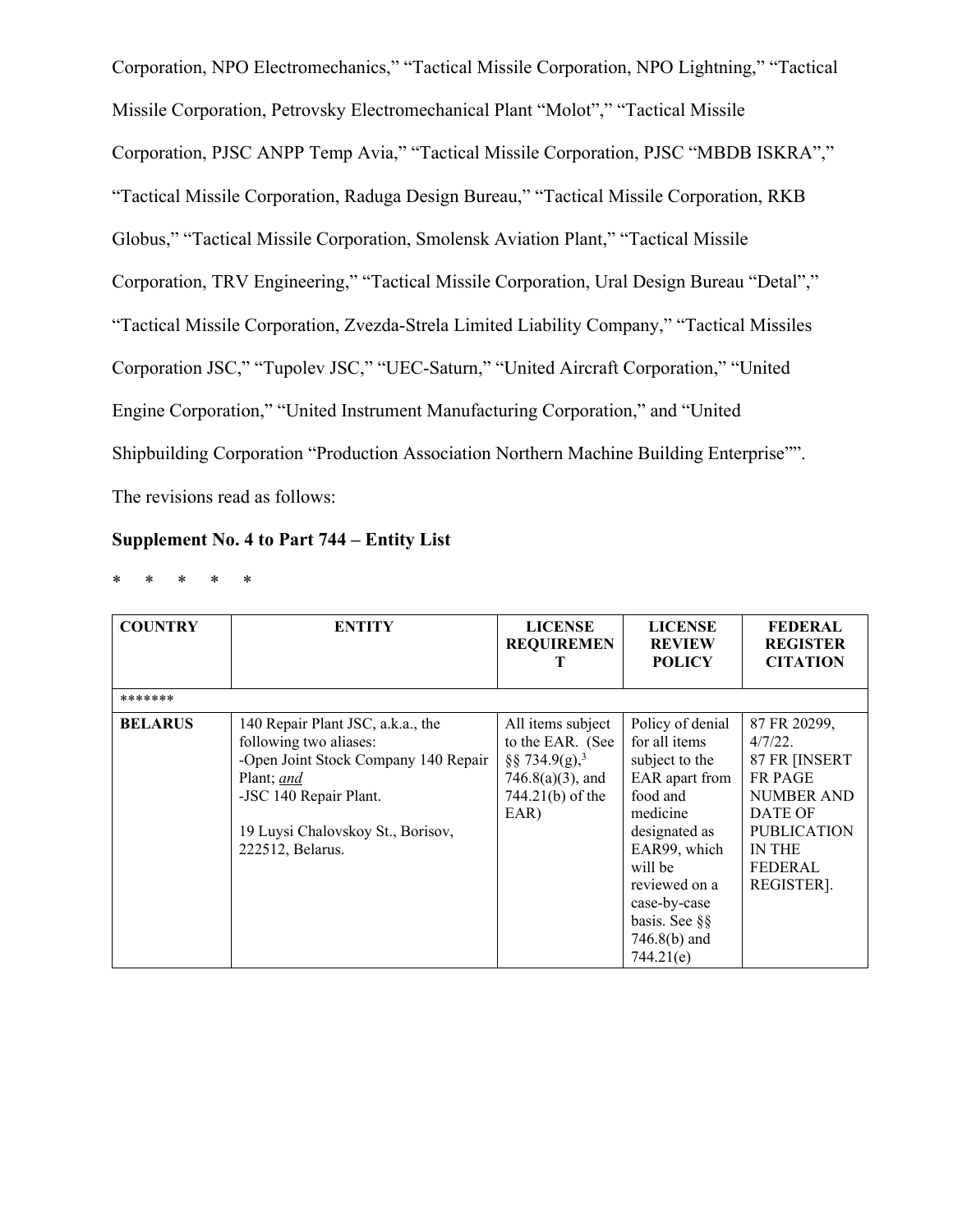| 558 Aircraft Repair Plant JSC, a.k.a.,<br>the following one alias:<br>-JSC 558 ARP.<br>7 50 Years VLKSM St., Baranovichi,<br>Brest region, 225320, Belarus.                                                                                                                   | All items subject<br>to the EAR. (See<br>§§ 734.9(g), <sup>3</sup><br>$746.8(a)(3)$ , and<br>744.21(b) of the<br>EAR) | Policy of denial<br>for all items<br>subject to the<br>EAR apart from<br>food and<br>medicine<br>designated as<br>EAR99, which<br>will be<br>reviewed on a<br>case-by-case<br>basis. See §§<br>$746.8(b)$ and<br>744.21(e) | 87 FR 20299,<br>$4/7/22$ .<br>87 FR [INSERT<br><b>FR PAGE</b><br><b>NUMBER AND</b><br>DATE OF<br><b>PUBLICATION</b><br>IN THE<br><b>FEDERAL</b><br>REGISTER].     |
|-------------------------------------------------------------------------------------------------------------------------------------------------------------------------------------------------------------------------------------------------------------------------------|-----------------------------------------------------------------------------------------------------------------------|----------------------------------------------------------------------------------------------------------------------------------------------------------------------------------------------------------------------------|-------------------------------------------------------------------------------------------------------------------------------------------------------------------|
| 2566 Radioelectronic Armament Repair<br>Plant JSC, a.k.a., the following one<br>alias:<br>-JSC 2566 ZRREV.<br>54 Gagarina St., Borisov, 222511,<br>Belarus.                                                                                                                   | All items subject<br>to the EAR. (See<br>§§ 734.9(g), <sup>3</sup><br>$746.8(a)(3)$ , and<br>744.21(b) of the<br>EAR) | Policy of denial<br>for all items<br>subject to the<br>EAR apart from<br>food and<br>medicine<br>designated as<br>EAR99, which<br>will be<br>reviewed on a<br>case-by-case<br>basis. See §§<br>746.8(b) and<br>744.21(e)   | 87 FR 20299,<br>$4/7/22$ .<br>87 FR [INSERT<br>FR PAGE<br><b>NUMBER AND</b><br>DATE OF<br><b>PUBLICATION</b><br>IN THE<br><b>FEDERAL</b><br>REGISTER].            |
| AGAT - Control Systems - Managing<br>Company of Geoinformation Control<br>Systems Holding JSC, a.k.a., the<br>following one alias:<br>-AGAT - Control Systems.<br>117/1 Nezavisimosti Ave., Minsk,<br>220114, Belarus.                                                        | All items subject<br>to the EAR. (See<br>§§ 734.9(g), <sup>3</sup><br>$746.8(a)(3)$ , and<br>744.21(b) of the<br>EAR) | Policy of denial<br>for all items<br>subject to the<br>EAR apart from<br>food and<br>medicine<br>designated as<br>EAR99, which<br>will be<br>reviewed on a<br>case-by-case<br>basis. See §§<br>$746.8(b)$ and<br>744.21(e) | 87 FR 20299,<br>$4/7/22$ .<br>87 FR [INSERT<br><b>FR PAGE</b><br><b>NUMBER AND</b><br>DATE OF<br><b>PUBLICATION</b><br>IN THE<br><b>FEDERAL</b><br>REGISTER].     |
| Agat-Electromechanical Plant OJSC,<br>a.k.a., the following two aliases:<br>-JSC Agat Electromechanical Plant;<br>and<br>-Agat-Elektromekhanicheski Zavod.<br>6 Volgogradskaya St., Minsk, 220012,<br>Belarus; and 117, bld. 3, Nezavisimosti<br>Ave., Minsk 220114, Belarus. | All items subject<br>to the EAR. (See<br>§§ 734.9(g), <sup>3</sup><br>$746.8(a)(3)$ , and<br>744.21(b) of the<br>EAR) | Policy of denial<br>for all items<br>subject to the<br>EAR apart from<br>food and<br>medicine<br>designated as<br>EAR99, which<br>will be<br>reviewed on a<br>case-by-case<br>basis. See §§<br>$746.8(b)$ and<br>744.21(e) | 87 FR 20299,<br>4/7/22.<br>87 FR [INSERT<br><b>FR PAGE</b><br><b>NUMBER AND</b><br>DATE OF<br><b>PUBLICATION</b><br><b>IN THE</b><br><b>FEDERAL</b><br>REGISTER]. |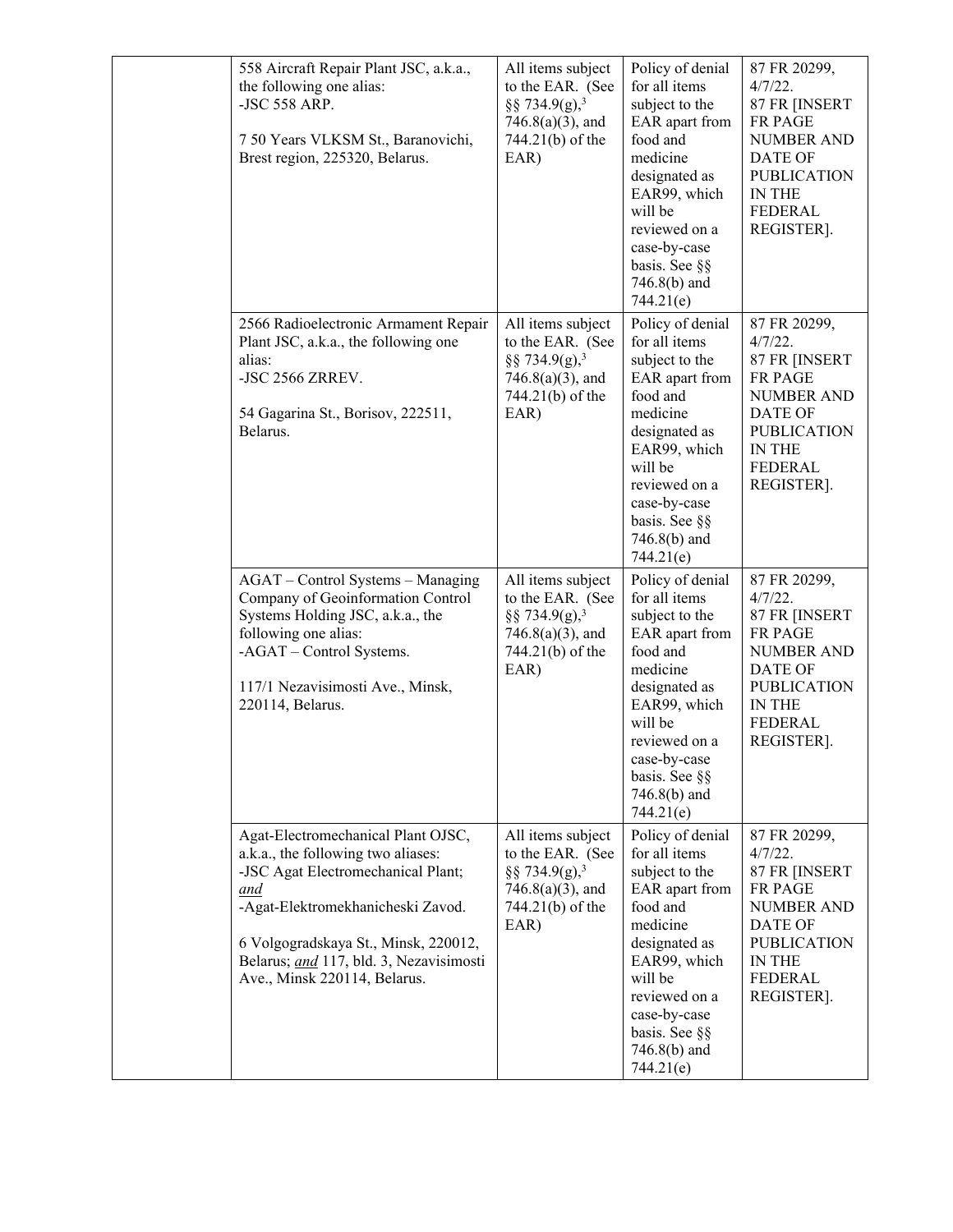| AGAT-SYSTEM,<br>51B Francyska Skaryna St., Minsk,<br>220141, Belarus.                                                                                                                                       | All items subject<br>to the EAR.<br>(See $\S$ $\S$<br>734.9(g), <sup>3</sup><br>$746.8(a)(3)$ , and<br>744.21(b) of the<br>EAR) | Policy of denial<br>for all items<br>subject to the<br>EAR apart from<br>food and<br>medicine<br>designated as<br>EAR99, which<br>will be<br>reviewed on a<br>case-by-case<br>basis. See §§<br>746.8(b) and<br>744.21(e)   | 87 FR 20299,<br>$4/7/22$ .<br>87 FR [INSERT<br><b>FR PAGE</b><br><b>NUMBER AND</b><br>DATE OF<br><b>PUBLICATION</b><br>IN THE<br><b>FEDERAL</b><br>REGISTER]. |
|-------------------------------------------------------------------------------------------------------------------------------------------------------------------------------------------------------------|---------------------------------------------------------------------------------------------------------------------------------|----------------------------------------------------------------------------------------------------------------------------------------------------------------------------------------------------------------------------|---------------------------------------------------------------------------------------------------------------------------------------------------------------|
| ATE-Engineering LLC,<br>15A Smolenskaya St., Minsk, 220088,<br>Belarus.                                                                                                                                     | All items subject<br>to the EAR.<br>(See $\S$ $\S$<br>734.9(g), <sup>3</sup><br>$746.8(a)(3)$ , and<br>744.21(b) of the<br>EAR) | Policy of denial<br>for all items<br>subject to the<br>EAR apart from<br>food and<br>medicine<br>designated as<br>EAR99, which<br>will be<br>reviewed on a<br>case-by-case<br>basis. See §§<br>746.8(b) and<br>744.21(e)   | 87 FR 20299,<br>$4/7/22$ .<br>87 FR [INSERT<br>FR PAGE<br><b>NUMBER AND</b><br>DATE OF<br><b>PUBLICATION</b><br><b>IN THE</b><br><b>FEDERAL</b><br>REGISTER]. |
| *******                                                                                                                                                                                                     |                                                                                                                                 |                                                                                                                                                                                                                            |                                                                                                                                                               |
| BelOMO Holding, a.k.a., the following<br>one alias:<br>-The Belarusian Optical and<br>Mechanical Association.<br>23 Makaenka St., Minsk, 220114,<br>Belarus.                                                | All items subject<br>to the EAR.<br>(See $\S$ §<br>734.9(g), <sup>3</sup><br>$746.8(a)(3)$ , and<br>744.21(b) of the<br>EAR)    | Policy of denial<br>for all items<br>subject to the<br>EAR apart from<br>food and<br>medicine<br>designated as<br>EAR99, which<br>will be<br>reviewed on a<br>case-by-case<br>basis. See §§<br>$746.8(b)$ and<br>744.21(e) | 87 FR 20299,<br>$4/7/22$ .<br>87 FR [INSERT<br>FR PAGE<br><b>NUMBER AND</b><br>DATE OF<br><b>PUBLICATION</b><br>IN THE<br>FEDERAL<br>REGISTER].               |
| Belspetsyneshtechnika SFTUE, a.k.a.,<br>the following two aliases:<br>-State-Owned Foreign Trade Unitary<br>Enterprise Belspetsvneshtechnika; and<br>-BSVT.<br>8 Kalinovsky St., Minsk, 220103,<br>Belarus. | All items subject<br>to the EAR.<br>(See $\S$ $\S$<br>734.9(g), <sup>3</sup><br>$746.8(a)(3)$ , and<br>744.21(b) of the<br>EAR) | Policy of denial<br>for all items<br>subject to the<br>EAR apart from<br>food and<br>medicine<br>designated as<br>EAR99, which<br>will be<br>reviewed on a<br>case-by-case<br>basis. See §§<br>$746.8(b)$ and<br>744.21(e) | 87 FR 20299,<br>$4/7/22$ .<br>87 FR [INSERT<br>FR PAGE<br><b>NUMBER AND</b><br><b>DATE OF</b><br><b>PUBLICATION</b><br>IN THE<br><b>FEDERAL</b><br>REGISTER]. |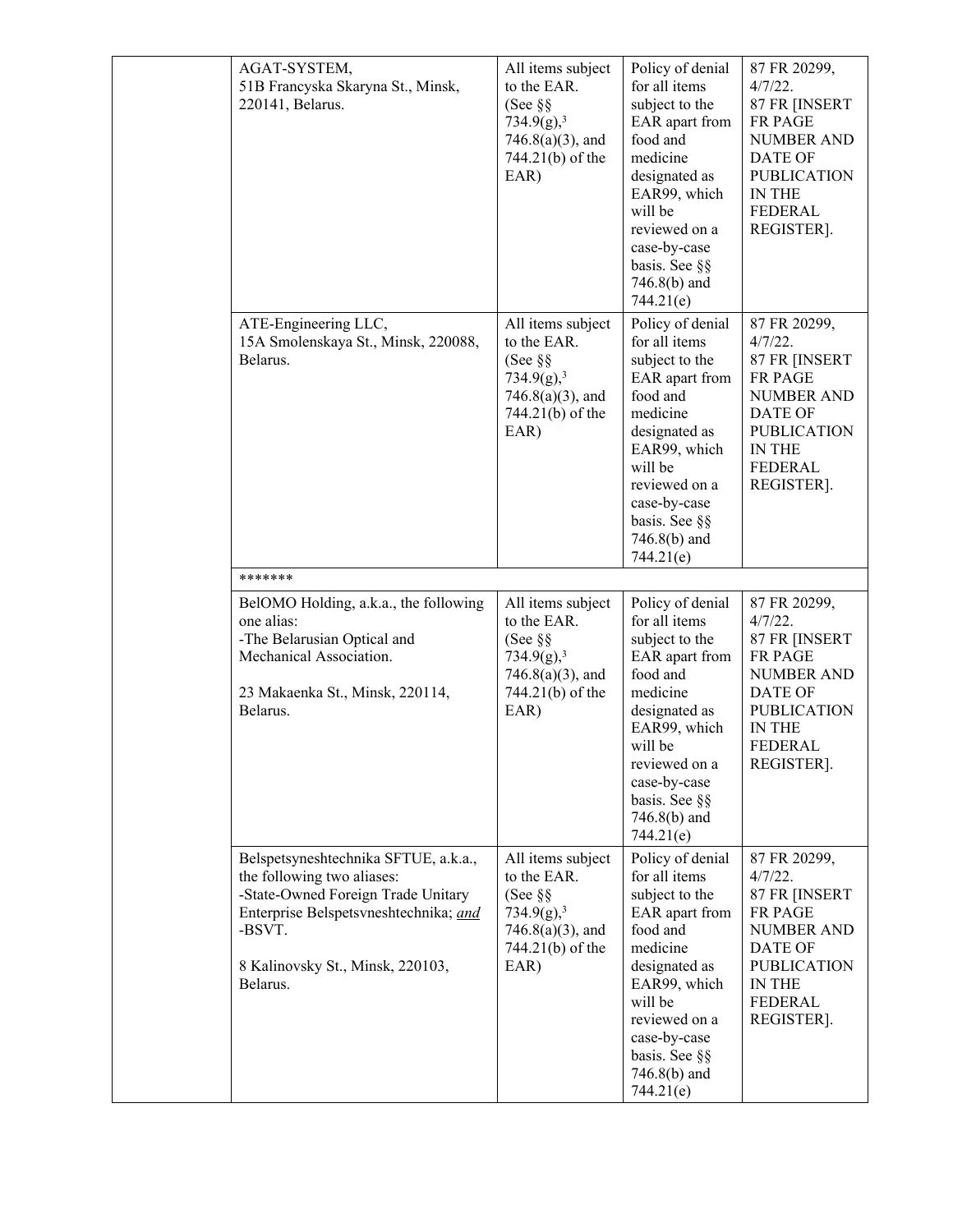| Beltechexport, CJSC,<br>86-B Nezavisimosti Ave., Minsk,<br>220012, Belarus.                                                                                                                                           | All items subject<br>to the EAR.<br>(See $\S$ §<br>734.9(g), <sup>3</sup><br>$746.8(a)(3)$ , and<br>744.21(b) of the<br>EAR)    | Policy of denial<br>for all items<br>subject to the<br>EAR apart from<br>food and<br>medicine<br>designated as<br>EAR99, which<br>will be<br>reviewed on a<br>case-by-case<br>basis. See §§<br>$746.8(b)$ and<br>744.21(e) | 87 FR 20299,<br>4/7/22.<br>87 FR [INSERT<br>FR PAGE<br>NUMBER AND<br><b>DATE OF</b><br><b>PUBLICATION</b><br>IN THE<br><b>FEDERAL</b><br>REGISTER].           |
|-----------------------------------------------------------------------------------------------------------------------------------------------------------------------------------------------------------------------|---------------------------------------------------------------------------------------------------------------------------------|----------------------------------------------------------------------------------------------------------------------------------------------------------------------------------------------------------------------------|---------------------------------------------------------------------------------------------------------------------------------------------------------------|
| BSVT-New Technologies,<br>187 Soltysa Street, Minsk, Belarus.                                                                                                                                                         | All items subject<br>to the EAR.<br>(See $\S$ $\S$<br>734.9(g), <sup>3</sup><br>$746.8(a)(3)$ , and<br>744.21(b) of the<br>EAR) | Policy of denial<br>for all items<br>subject to the<br>EAR apart from<br>food and<br>medicine<br>designated as<br>EAR99, which<br>will be<br>reviewed on a<br>case-by-case<br>basis. See §§<br>$746.8(b)$ and<br>744.21(e) | 87 FR 20299,<br>$4/7/22$ .<br>87 FR [INSERT<br>FR PAGE<br><b>NUMBER AND</b><br>DATE OF<br><b>PUBLICATION</b><br>IN THE<br>FEDERAL<br>REGISTER].               |
| Department of Internal Affairs of the<br>Gomel Region Executive Committee,<br>a.k.a., the following one alias:<br>-UVD of the Gomel Region Executive<br>Committee.<br>3 Kommunarov Street, Gomel, 246050,<br>Belarus. | All items subject<br>to the EAR.<br>(See $\S$ §<br>734.9(g), <sup>3</sup><br>$746.8(a)(3)$ , and<br>744.21(b) of the<br>EAR)    | Policy of denial<br>for all items<br>subject to the<br>EAR apart from<br>food and<br>medicine<br>designated as<br>EAR99, which<br>will be<br>reviewed on a<br>case-by-case<br>basis. See §§<br>$746.8(b)$ and<br>744.21(e) | 87 FR 20299,<br>$4/7/22$ .<br>87 FR [INSERT<br>FR PAGE<br><b>NUMBER AND</b><br><b>DATE OF</b><br><b>PUBLICATION</b><br><b>IN THE</b><br>FEDERAL<br>REGISTER]. |
| Internal Troops of The Ministry of<br>Internal Affairs of the Republic of<br>Belarus, a.k.a., the following one alias:<br>-MVD Internal Troops.<br>4 Gorodskoi Val, Minsk, 220030,<br>Belarus.                        | All items subject<br>to the EAR.<br>(See $\S$ $\S$<br>734.9(g), <sup>3</sup><br>$746.8(a)(3)$ , and<br>744.21(b) of the<br>EAR) | Policy of denial<br>for all items<br>subject to the<br>EAR apart from<br>food and<br>medicine<br>designated as<br>EAR99, which<br>will be<br>reviewed on a<br>case-by-case<br>basis. See §§<br>746.8(b) and<br>744.21(e)   | 87 FR 20299,<br>4/7/22.<br>87 FR [INSERT<br><b>FR PAGE</b><br><b>NUMBER AND</b><br>DATE OF<br><b>PUBLICATION</b><br>IN THE<br>FEDERAL<br>REGISTER].           |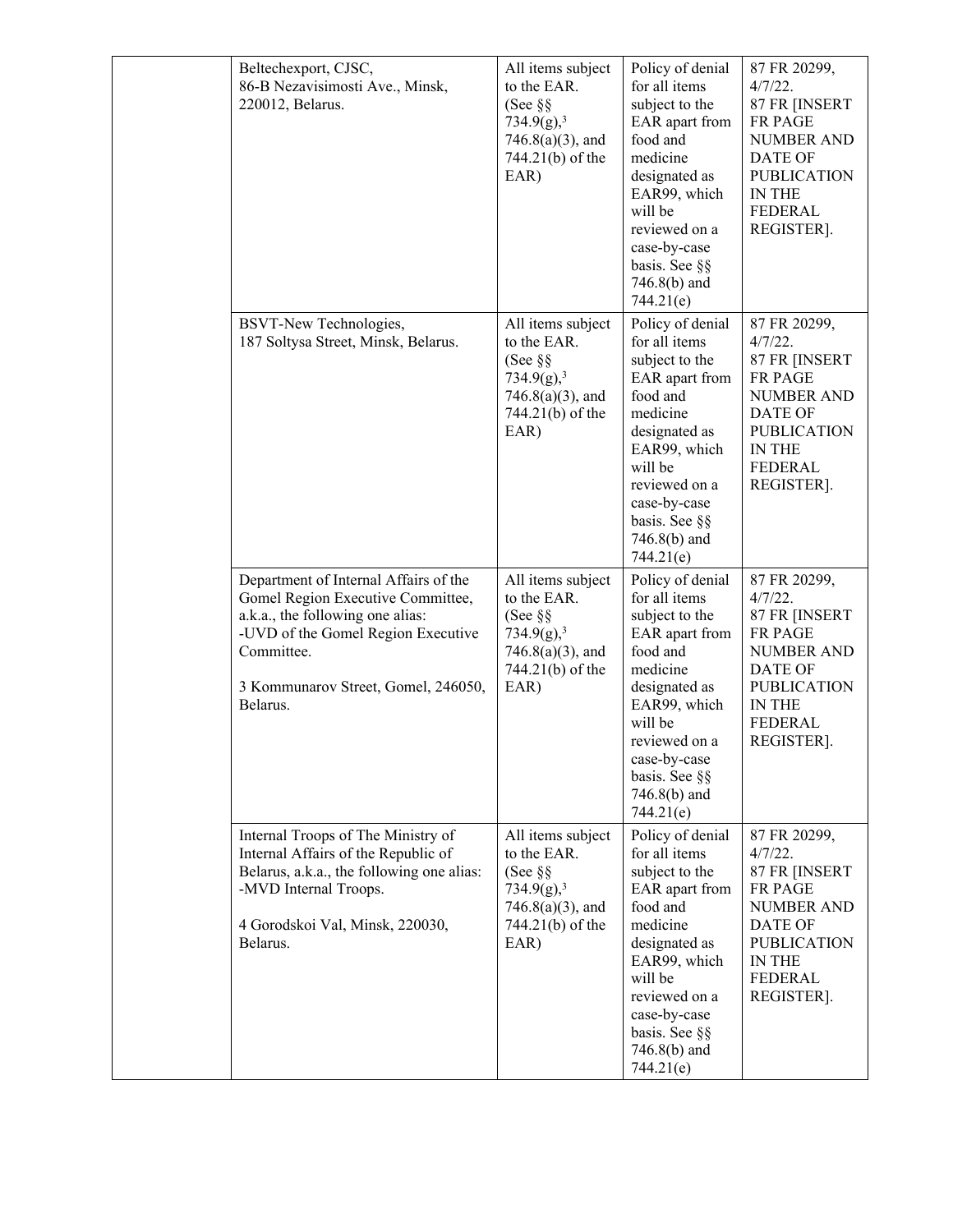|  | JSC Integral, a.k.a., the following two<br>aliases:<br>-OAO Integral; and<br>-Joint-Stock Company Integral -<br>Holding Managing Company.<br>121A, Kazintsa I.P. Str., Minsk,<br>220108, Belarus; and 12<br>Korzhenevskogo Str., Minsk, 220108,<br>Belarus; and 137 Brestskaya Str.,<br>Pinsk, Brest region, 225710, Belarus. | All items subject<br>to the EAR. (See<br>§§ 734.9(g), <sup>3</sup><br>$746.8(a)(3)$ , and<br>744.21(b) of the<br>EAR). This<br>license<br>requirement may<br>be overcome by<br>License<br><b>Exception GOV</b><br>under $\S$<br>$740.11(b)(2)$ and<br>(e). | Policy of denial<br>for all items<br>subject to the<br>EAR apart from<br>food and<br>medicine<br>designated as<br>EAR99, which<br>will be<br>reviewed on a<br>case-by-case<br>basis. See §§<br>746.8(b) and<br>744.21(e)   | 87 FR 13061,<br>$3/8/22$ .<br>87 FR [INSERT<br>FR PAGE<br><b>NUMBER AND</b><br><b>DATE OF</b><br><b>PUBLICATION</b><br>IN THE<br><b>FEDERAL</b><br>REGISTER].        |
|--|-------------------------------------------------------------------------------------------------------------------------------------------------------------------------------------------------------------------------------------------------------------------------------------------------------------------------------|------------------------------------------------------------------------------------------------------------------------------------------------------------------------------------------------------------------------------------------------------------|----------------------------------------------------------------------------------------------------------------------------------------------------------------------------------------------------------------------------|----------------------------------------------------------------------------------------------------------------------------------------------------------------------|
|  | KGB Alpha, a.k.a., the following three<br>aliases:<br>-the State Security Committee Alpha;<br>-Alpha Group; and<br>-Group A.<br>Belarus.                                                                                                                                                                                      | All items subject<br>to the EAR. (See<br>§§ 734.9(g), <sup>3</sup><br>$746.8(a)(3)$ , and<br>744.21(b) of the<br>EAR)                                                                                                                                      | Policy of denial<br>for all items<br>subject to the<br>EAR apart from<br>food and<br>medicine<br>designated as<br>EAR99, which<br>will be<br>reviewed on a<br>case-by-case<br>basis. See §§<br>746.8(b) and<br>744.21(e)   | 87 FR 20299,<br>$4/7/22$ .<br>87 FR [INSERT<br>FR PAGE<br><b>NUMBER AND</b><br><b>DATE OF</b><br><b>PUBLICATION</b><br><b>IN THE</b><br><b>FEDERAL</b><br>REGISTER]. |
|  | Kidma Tech OJSC, a.k.a., the following<br>two aliases:<br>-BSVT-New Technologies; and<br>-BSVT-NT.<br>187 Soltysa Street, Minsk, 220070,<br>Belarus; and 5/1 Ustenskiy Selsovyet,<br>Orshanskiy Region, Vitebskaya Oblast,<br>Ag. Ustye, 211003, Belarus.                                                                     | All items subject<br>to the EAR. See<br>§§ 734.9(g), <sup>3</sup><br>$746.8(a)(3)$ , and<br>744.21(b) of the<br>EAR)                                                                                                                                       | Policy of denial<br>for all items<br>subject to the<br>EAR apart from<br>food and<br>medicine<br>designated as<br>EAR99, which<br>will be<br>reviewed on a<br>case-by-case<br>basis. See §§<br>$746.8(b)$ and<br>744.21(e) | 87 FR 20299,<br>$4/7/22$ .<br>87 FR [INSERT<br>FR PAGE<br><b>NUMBER AND</b><br><b>DATE OF</b><br><b>PUBLICATION</b><br>IN THE<br><b>FEDERAL</b><br>REGISTER].        |
|  | Minotor-Service, a.k.a., the following<br>one alias:<br>-Industrial-Commercial Private Unitary<br>Enterprise Minotor-Service.<br>40 Radialnaya St., Minsk, 220070,<br>Belarus.                                                                                                                                                | All items subject<br>to the EAR. (See<br>§§ 734.9(g), <sup>3</sup><br>$746.8(a)(3)$ , and<br>744.21(b) of the<br>EAR)                                                                                                                                      | Policy of denial<br>for all items<br>subject to the<br>EAR apart from<br>food and<br>medicine<br>designated as<br>EAR99, which<br>will be<br>reviewed on a<br>case-by-case<br>basis. See §§<br>$746.8(b)$ and<br>744.21(e) | 87 FR 20299,<br>4/7/22.<br>87 FR [INSERT<br><b>FR PAGE</b><br><b>NUMBER AND</b><br>DATE OF<br><b>PUBLICATION</b><br>IN THE<br><b>FEDERAL</b><br>REGISTER].           |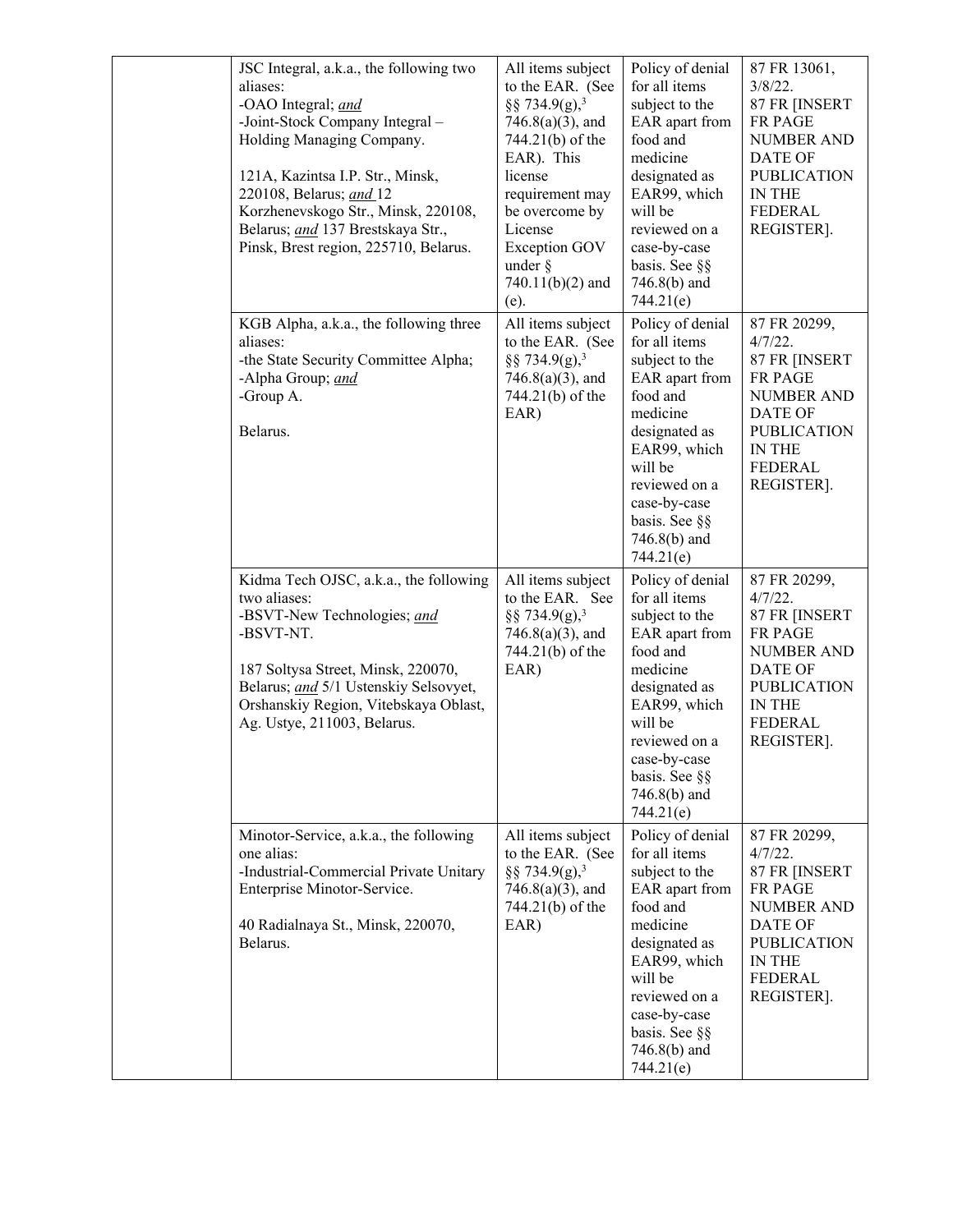| Minsk Wheeled Tractor Plant, a.k.a.,<br>the following two aliases:<br>-MZKT; and<br>-Production Republican Unitary<br>Enterprise Minsk Wheeled Tractor<br>Plant.<br>150 Partizansky Avenue, Minsk,<br>220021, Belarus. | All items subject<br>to the EAR. (See<br>§§ 734.9(g), <sup>3</sup><br>$746.8(a)(3)$ , and<br>744.21(b) of the<br>EAR) | Policy of denial<br>for all items<br>subject to the<br>EAR apart from<br>food and<br>medicine<br>designated as<br>EAR99, which<br>will be<br>reviewed on a<br>case-by-case<br>basis. See §§<br>746.8(b) and<br>744.21(e)   | 87 FR 20299,<br>4/7/22.<br>87 FR [INSERT<br>FR PAGE<br><b>NUMBER AND</b><br><b>DATE OF</b><br><b>PUBLICATION</b><br>IN THE<br><b>FEDERAL</b><br>REGISTER].    |
|------------------------------------------------------------------------------------------------------------------------------------------------------------------------------------------------------------------------|-----------------------------------------------------------------------------------------------------------------------|----------------------------------------------------------------------------------------------------------------------------------------------------------------------------------------------------------------------------|---------------------------------------------------------------------------------------------------------------------------------------------------------------|
| *******                                                                                                                                                                                                                |                                                                                                                       |                                                                                                                                                                                                                            |                                                                                                                                                               |
| Oboronnye Initsiativy LLC, a.k.a., the<br>following one alias:<br>-LLC Defense Initiatives.<br>18 1st lane F. Skaryna, Minsk, 220070,<br>Belarus.                                                                      | All items subject<br>to the EAR. (See<br>§§ 734.9(g), <sup>3</sup><br>$746.8(a)(3)$ , and<br>744.21(b) of the<br>EAR) | Policy of denial<br>for all items<br>subject to the<br>EAR apart from<br>food and<br>medicine<br>designated as<br>EAR99, which<br>will be<br>reviewed on a<br>case-by-case<br>basis. See §§<br>$746.8(b)$ and<br>744.21(e) | 87 FR 20299,<br>$4/7/22$ .<br>87 FR [INSERT<br>FR PAGE<br><b>NUMBER AND</b><br><b>DATE OF</b><br><b>PUBLICATION</b><br>IN THE<br><b>FEDERAL</b><br>REGISTER]. |
| OJS KB Radar Managing Company,<br>a.k.a., the following two aliases:<br>-JSC KB Radar; and<br>-KB Radar.<br>64A Partizanskyi Prospect, Minsk,<br>220026, Belarus.                                                      | All items subject<br>to the EAR. (See<br>§§ 734.9(g), <sup>3</sup><br>$746.8(a)(3)$ , and<br>744.21(b) of the<br>EAR) | Policy of denial<br>for all items<br>subject to the<br>EAR apart from<br>food and<br>medicine<br>designated as<br>EAR99, which<br>will be<br>reviewed on a<br>case-by-case<br>basis. See §§<br>$746.8(b)$ and<br>744.21(e) | 87 FR 20299,<br>$4/7/22$ .<br>87 FR [INSERT<br><b>FR PAGE</b><br><b>NUMBER AND</b><br>DATE OF<br><b>PUBLICATION</b><br>IN THE<br><b>FEDERAL</b><br>REGISTER]. |
| Peleng JSC,<br>25 Makaenka St., Minsk, 220114,<br>Belarus.<br>*******                                                                                                                                                  | All items subject<br>to the EAR. (See<br>§§ 734.9(g), <sup>3</sup><br>$746.8(a)(3)$ , and<br>744.21(b) of the<br>EAR) | Policy of denial<br>for all items<br>subject to the<br>EAR apart from<br>food and<br>medicine<br>designated as<br>EAR99, which<br>will be<br>reviewed on a<br>case-by-case<br>basis. See §§<br>746.8(b) and<br>744.21(e)   | 87 FR 20299,<br>$4/7/22$ .<br>87 FR [INSERT<br>FR PAGE<br><b>NUMBER AND</b><br><b>DATE OF</b><br><b>PUBLICATION</b><br>IN THE<br><b>FEDERAL</b><br>REGISTER]. |
|                                                                                                                                                                                                                        |                                                                                                                       |                                                                                                                                                                                                                            |                                                                                                                                                               |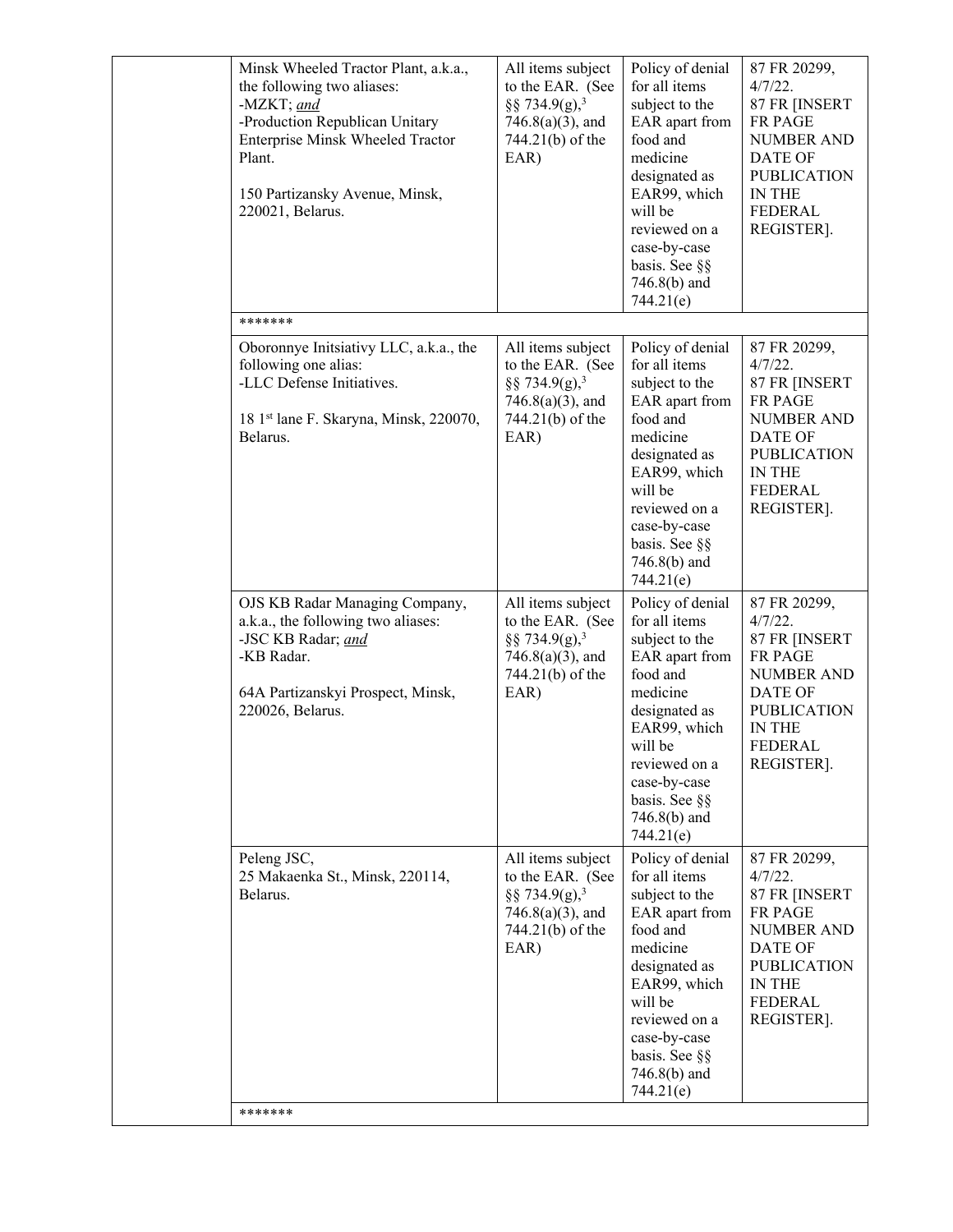|  | State Authority for Military Industry of<br>the Republic of Belarus,<br>115 Nezavisimosti Avenue, Minsk,<br>220114, Belarus.                                                                                                                                                                                                                                                                               | All items subject<br>to the EAR. (See<br>§§ 734.9(g), <sup>3</sup><br>$746.8(a)(3)$ , and<br>744.21(b) of the<br>EAR) | Policy of denial<br>for all items<br>subject to the<br>EAR apart from<br>food and<br>medicine<br>designated as<br>EAR99, which<br>will be<br>reviewed on a<br>case-by-case<br>basis. See §§<br>$746.8(b)$ and<br>744.21(e) | 87 FR 20299,<br>$4/7/22$ .<br>87 FR [INSERT<br>FR PAGE<br>NUMBER AND<br>DATE OF<br><b>PUBLICATION</b><br>IN THE<br><b>FEDERAL</b><br>REGISTER].               |
|--|------------------------------------------------------------------------------------------------------------------------------------------------------------------------------------------------------------------------------------------------------------------------------------------------------------------------------------------------------------------------------------------------------------|-----------------------------------------------------------------------------------------------------------------------|----------------------------------------------------------------------------------------------------------------------------------------------------------------------------------------------------------------------------|---------------------------------------------------------------------------------------------------------------------------------------------------------------|
|  | State Security Committee of the<br>Republic of Belarus,<br>17 Nezavisimosti Avenue, Minsk,<br>220030, Belarus.                                                                                                                                                                                                                                                                                             | All items subject<br>to the EAR. (See<br>§§ 734.9(g), <sup>3</sup><br>$746.8(a)(3)$ , and<br>744.21(b) of the<br>EAR) | Policy of denial<br>for all items<br>subject to the<br>EAR apart from<br>food and<br>medicine<br>designated as<br>EAR99, which<br>will be<br>reviewed on a<br>case-by-case<br>basis. See §§<br>$746.8(b)$ and<br>744.21(e) | 87 FR 20299,<br>$4/7/22$ .<br>87 FR [INSERT<br>FR PAGE<br><b>NUMBER AND</b><br>DATE OF<br><b>PUBLICATION</b><br>IN THE<br><b>FEDERAL</b><br>REGISTER].        |
|  | The Ministry of Defence of the<br>Republic of Belarus, including the<br>Armed Forces of Belarus and all<br>operating units wherever located. This<br>includes the national armed services<br>(army and air force), as well as the<br>national guard and national police,<br>government intelligence or<br>reconnaissance organizations of the<br>Republic of Belarus.<br>All addresses located in Belarus. | All items subject<br>to the EAR. (See<br>§§ 734.9(g), <sup>3</sup><br>$746.8(a)(3)$ , and<br>744.21(b) of the<br>EAR) | Policy of denial<br>for all items<br>subject to the<br>EAR apart from<br>food and<br>medicine<br>designated as<br>EAR99, which<br>will be<br>reviewed on a<br>case-by-case<br>basis. See §§<br>746.8(b) and<br>744.21(e)   | 87 FR 13061,<br>$3/8/22$ .<br>87 FR [INSERT<br>FR PAGE<br><b>NUMBER AND</b><br><b>DATE OF</b><br><b>PUBLICATION</b><br>IN THE<br><b>FEDERAL</b><br>REGISTER]. |
|  | Transaviaexport Airlines JSC,<br>44 Zakhariva Street, Minsk, 220034,<br>Republic of Belarus.                                                                                                                                                                                                                                                                                                               | All items subject<br>to the EAR. (See<br>§§ 734.9(g), <sup>3</sup><br>$746.8(a)(3)$ , and<br>744.21(b) of the<br>EAR) | Policy of denial<br>for all items<br>subject to the<br>EAR apart from<br>food and<br>medicine<br>designated as<br>EAR99, which<br>will be<br>reviewed on a<br>case-by-case<br>basis. See §§<br>$746.8(b)$ and<br>744.21(e) | 87 FR 20299,<br>$4/7/22$ .<br>87 FR [INSERT<br><b>FR PAGE</b><br><b>NUMBER AND</b><br>DATE OF<br><b>PUBLICATION</b><br>IN THE<br>FEDERAL<br>REGISTER].        |
|  | *******                                                                                                                                                                                                                                                                                                                                                                                                    |                                                                                                                       |                                                                                                                                                                                                                            |                                                                                                                                                               |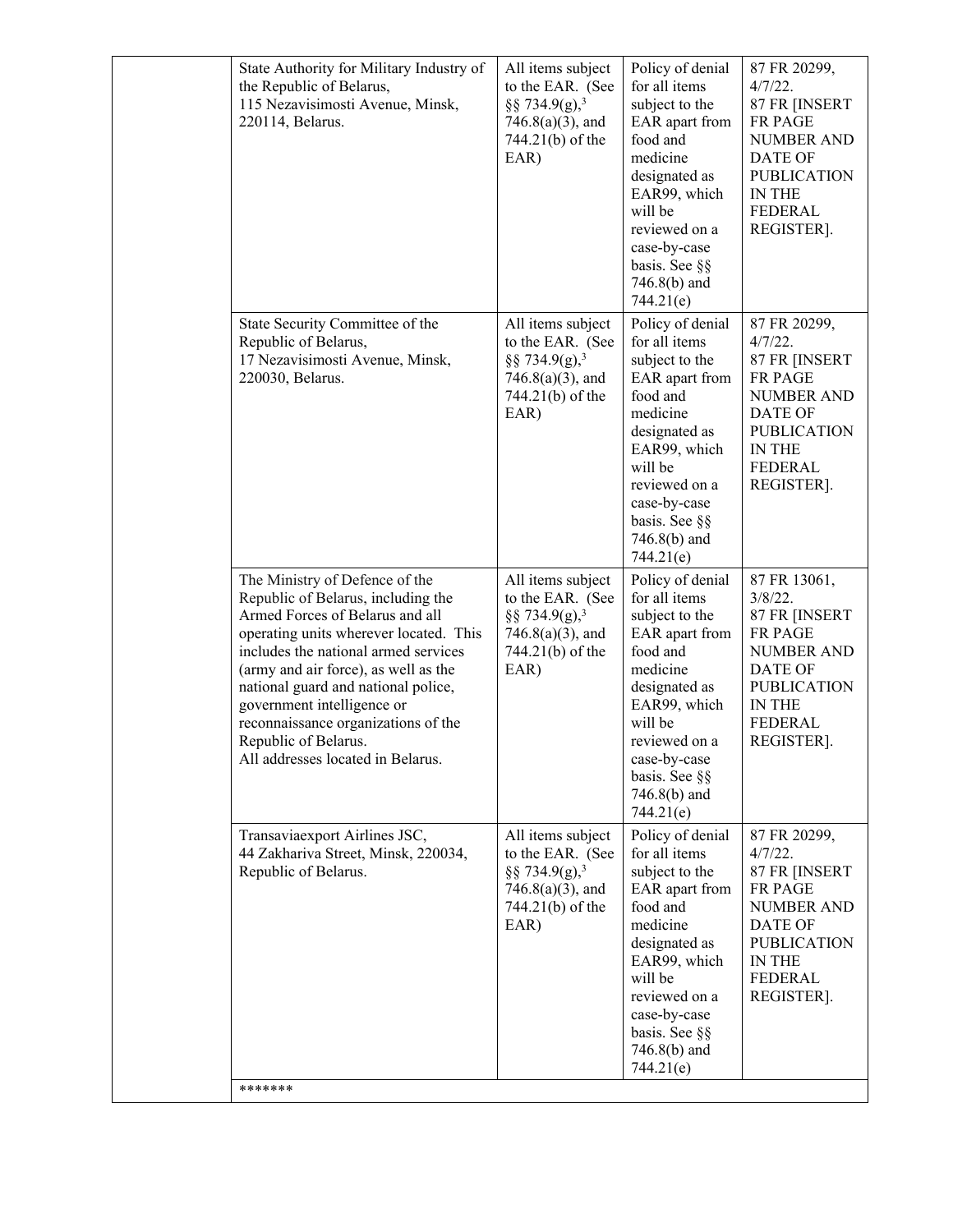|               | Volatavto OJSC, a.k.a., the following<br>one alias:<br>-NPP VOLATauto.<br>2/1 Kulman St., office 1-143, Minsk,<br>220013, Belarus; and 133 Socialist<br>Street, Slutsk, Minsk Region, 223610,<br>Belarus.                       | All items subject<br>to the EAR. (See<br>§§ 734.9(g), <sup>3</sup><br>$746.8(a)(3)$ , and<br>744.21(b) of the<br>EAR) | Policy of denial<br>for all items<br>subject to the<br>EAR apart from<br>food and<br>medicine<br>designated as<br>EAR99, which<br>will be<br>reviewed on a<br>case-by-case<br>basis. See §§<br>746.8(b) and<br>744.21(e)   | 87 FR 20299,<br>$4/7/22$ .<br>87 FR [INSERT<br>FR PAGE<br><b>NUMBER AND</b><br><b>DATE OF</b><br><b>PUBLICATION</b><br>IN THE<br>FEDERAL<br>REGISTER]. |
|---------------|---------------------------------------------------------------------------------------------------------------------------------------------------------------------------------------------------------------------------------|-----------------------------------------------------------------------------------------------------------------------|----------------------------------------------------------------------------------------------------------------------------------------------------------------------------------------------------------------------------|--------------------------------------------------------------------------------------------------------------------------------------------------------|
| *******       |                                                                                                                                                                                                                                 |                                                                                                                       |                                                                                                                                                                                                                            |                                                                                                                                                        |
| <b>RUSSIA</b> | 5 <sup>th</sup> Shipyard, a.k.a., the following three<br>aliases:<br>-5-y Sudoremontnyy Zavod;<br>$-5$ SRZ; and<br>-JSC GF 5 SRZ JSC TsS Zvezdochka.<br>67 Lenina Street, Port, Temryuk,<br>Krasnodarskiy Kray, 353500, Russia. | All items subject<br>to the EAR. (See<br>§§ 734.9(g), <sup>3</sup><br>$746.8(a)(3)$ , and<br>744.21(b) of the<br>EAR) | Policy of denial<br>for all items<br>subject to the<br>EAR apart from<br>food and<br>medicine<br>designated as<br>EAR99, which<br>will be<br>reviewed on a<br>case-by-case<br>basis. See §§<br>746.8(b) and<br>744.21(e)   | 87 FR 20299,<br>$4/7/22$ .<br>87 FR [INSERT<br>FR PAGE<br><b>NUMBER AND</b><br><b>DATE OF</b><br><b>PUBLICATION</b><br>IN THE<br>FEDERAL<br>REGISTER]. |
|               | *******                                                                                                                                                                                                                         |                                                                                                                       |                                                                                                                                                                                                                            |                                                                                                                                                        |
|               | Admiralty Shipyard JSC,<br>203, Fontanka Emb., 190121, St.<br>Petersburg, Russia.<br>*******                                                                                                                                    | All items subject<br>to the EAR. (See<br>§§ 734.9(g), <sup>3</sup><br>$746.8(a)(3)$ , and<br>744.21(b) of the<br>EAR) | Policy of denial<br>for all items<br>subject to the<br>EAR apart from<br>food and<br>medicine<br>designated as<br>EAR99, which<br>will be<br>reviewed on a<br>case-by-case<br>basis. See §§<br>$746.8(b)$ and<br>744.21(e) | 87 FR 12241,<br>$3/3/22$ .<br>87 FR [INSERT<br>FR PAGE<br><b>NUMBER AND</b><br>DATE OF<br><b>PUBLICATION</b><br><b>IN THE</b><br>FEDERAL<br>REGISTER]. |
|               |                                                                                                                                                                                                                                 |                                                                                                                       |                                                                                                                                                                                                                            |                                                                                                                                                        |
|               | Alagir Resistor Factory, a.k.a., the<br>following one alias:<br>-Alagirsky Resistor Factory.<br>202 L. Tolstogo Street, Alagir,<br>Alagirsky District, Severnaya Ossetia-<br>Alania Republic, Russia, 363240.<br>*******        | All items subject<br>to the EAR. (See<br>§§ 734.9(g), <sup>3</sup><br>$746.8(a)(3)$ , and<br>744.21(b) of the<br>EAR) | Policy of denial<br>for all items<br>subject to the<br>EAR apart from<br>food and<br>medicine<br>designated as<br>EAR99, which<br>will be<br>reviewed on a<br>case-by-case<br>basis. See §§<br>746.8(b) and<br>744.21(e)   | 87 FR 20299,<br>$4/7/22$ .<br>87 FR [INSERT<br>FR PAGE<br><b>NUMBER AND</b><br>DATE OF<br><b>PUBLICATION</b><br>IN THE<br><b>FEDERAL</b><br>REGISTER]. |
|               |                                                                                                                                                                                                                                 |                                                                                                                       |                                                                                                                                                                                                                            |                                                                                                                                                        |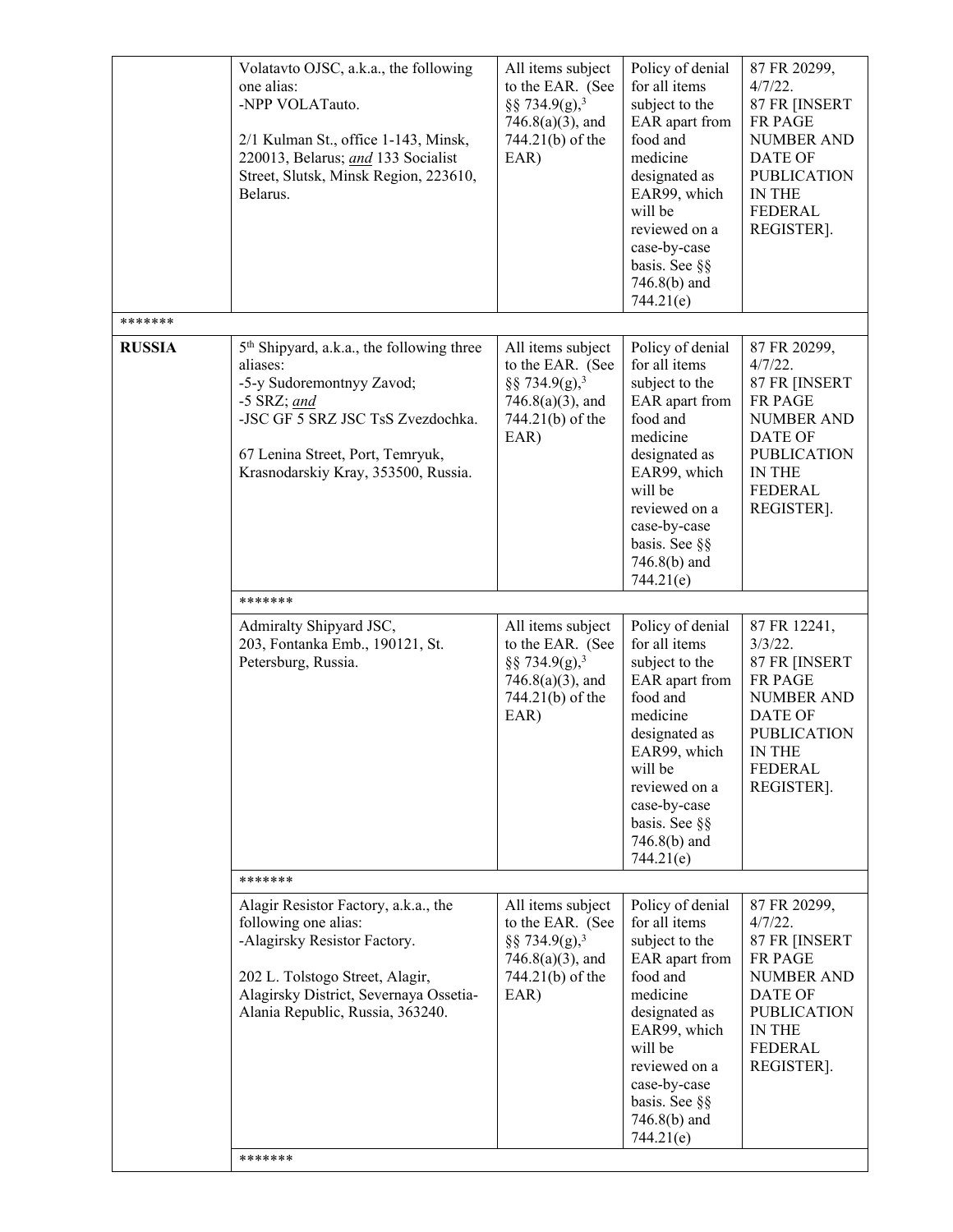| Aleksandrov Scientific Research<br>Technological Institute NITI,<br>Koporskoe Highway, House 72,<br>Sosnovy Bor, Russia.                                                     | All items subject<br>to the EAR. (See<br>§§ 734.9(g), <sup>3</sup><br>$746.8(a)(3)$ , and<br>744.21(b) of the<br>EAR) | Policy of denial<br>for all items<br>subject to the<br>EAR apart from<br>food and<br>medicine<br>designated as<br>EAR99, which<br>will be<br>reviewed on a<br>case-by-case<br>basis. See §§<br>$746.8(b)$ and<br>744.21(e) | 87 FR 12240,<br>$3/3/22$ .<br>87 FR [INSERT<br>FR PAGE<br><b>NUMBER AND</b><br>DATE OF<br><b>PUBLICATION</b><br><b>IN THE</b><br><b>FEDERAL</b><br>REGISTER].                               |
|------------------------------------------------------------------------------------------------------------------------------------------------------------------------------|-----------------------------------------------------------------------------------------------------------------------|----------------------------------------------------------------------------------------------------------------------------------------------------------------------------------------------------------------------------|---------------------------------------------------------------------------------------------------------------------------------------------------------------------------------------------|
| All-Russian Scientific-Research<br>Institute Etalon JSC, a.k.a., the<br>following one alias:<br>-VNII Etalon JSC.<br>19/1 1st Yamskogo Polya St., Moscow,<br>125124, Russia. | All items subject<br>to the EAR. (See<br>§§ 734.9(g), <sup>3</sup><br>$746.8(a)(3)$ , and<br>744.21(b) of the<br>EAR) | Policy of denial<br>for all items<br>subject to the<br>EAR apart from<br>food and<br>medicine<br>designated as<br>EAR99, which<br>will be<br>reviewed on a<br>case-by-case<br>basis. See §§<br>746.8(b) and<br>744.21(e)   | 87 FR 20299,<br>$4/7/22$ .<br>87 FR [INSERT<br><b>FR PAGE</b><br><b>NUMBER AND</b><br>DATE OF<br><b>PUBLICATION</b><br>IN THE<br><b>FEDERAL</b><br>REGISTER].                               |
| *******                                                                                                                                                                      |                                                                                                                       |                                                                                                                                                                                                                            |                                                                                                                                                                                             |
| Almaz JSC, a.k.a., the following one<br>alias:<br>-Almaz.<br>16 Tupoleva Street, Rostov-na-Donu,<br>Rostovskaya Oblast, 344093, Russia.                                      | All items subject<br>to the EAR. (See<br>§§ 734.9(g), <sup>3</sup><br>$746.8(a)(3)$ , and<br>744.21(b) of the<br>EAR) | Policy of denial<br>for all items<br>subject to the<br>EAR apart from<br>food and<br>medicine<br>designated as<br>EAR99, which<br>will be<br>reviewed on a<br>case-by-case<br>basis. See §§<br>$746.8(b)$ and<br>744.21(e) | 87 FR 20299,<br>4/7/22.<br>87 FR [INSERT<br>FR PAGE<br><b>NUMBER AND</b><br>DATE OF<br><b>PUBLICATION</b><br>IN THE<br><b>FEDERAL</b><br>REGISTER].                                         |
| *******                                                                                                                                                                      |                                                                                                                       |                                                                                                                                                                                                                            |                                                                                                                                                                                             |
| Argut OOO,<br>6 Mnevniki str end 6 fl, Moscow<br>123308, Russia.<br>*******                                                                                                  | All items subject<br>to the EAR. (See<br>§§ 734.9(g), <sup>3</sup><br>$746.8(a)(3)$ , and<br>744.21(b) of the<br>EAR) | Policy of denial<br>for all items<br>subject to the<br>EAR apart from<br>food and<br>medicine<br>designated as<br>EAR99, which<br>will be<br>reviewed on a<br>case-by-case<br>basis. See §§<br>746.8(b) and<br>744.21(e)   | 87 FR 12240,<br>$3/3/22$ .<br>87 FR 13061,<br>$3/8/22$ .<br>87 FR [INSERT<br>FR PAGE<br><b>NUMBER AND</b><br><b>DATE OF</b><br><b>PUBLICATION</b><br>IN THE<br><b>FEDERAL</b><br>REGISTER]. |
|                                                                                                                                                                              |                                                                                                                       |                                                                                                                                                                                                                            |                                                                                                                                                                                             |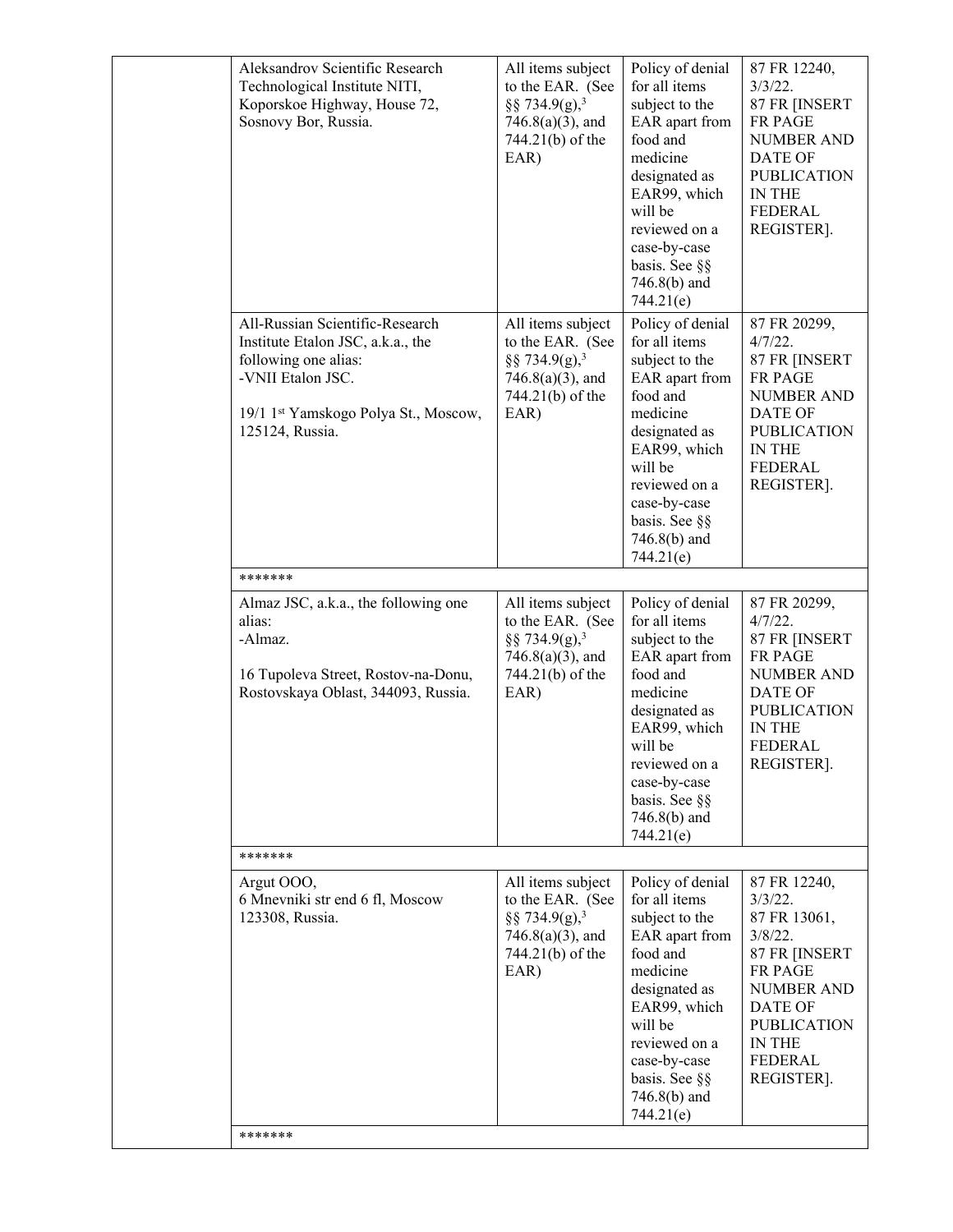| Communication Center of the Ministry<br>of Defence,<br>Bolshoi Znamenskiy per. 21, Moscow,<br>Russia.                                                                                                                                            | All items subject<br>to the EAR. (See<br>§§ 734.9(g), <sup>3</sup><br>$746.8(a)(3)$ , and<br>744.21(b) of the<br>EAR) | Policy of denial<br>for all items<br>subject to the<br>EAR apart from<br>food and<br>medicine<br>designated as<br>EAR99, which<br>will be<br>reviewed on a<br>case-by-case<br>basis. See §§<br>746.8(b) and<br>744.21(e)   | 87 FR 12240,<br>$3/3/22$ .<br>87 FR [INSERT<br><b>FR PAGE</b><br><b>NUMBER AND</b><br>DATE OF<br><b>PUBLICATION</b><br><b>IN THE</b><br><b>FEDERAL</b><br>REGISTER]. |
|--------------------------------------------------------------------------------------------------------------------------------------------------------------------------------------------------------------------------------------------------|-----------------------------------------------------------------------------------------------------------------------|----------------------------------------------------------------------------------------------------------------------------------------------------------------------------------------------------------------------------|----------------------------------------------------------------------------------------------------------------------------------------------------------------------|
| *******                                                                                                                                                                                                                                          |                                                                                                                       |                                                                                                                                                                                                                            |                                                                                                                                                                      |
| Dolgoprudniy Design Bureau of<br>Automatics, a.k.a., the following three<br>aliases:<br>-DKBA JSC;<br>-Dolgoprudny; and<br>-Dolgoprudno Design Bureau of<br>Automation.<br>Lyotnaya Street, Dolgoprudniy,<br>Moskovskaya Oblast, 141700, Russia. | All items subject<br>to the EAR. (See<br>§§ 734.9(g), <sup>3</sup><br>$746.8(a)(3)$ , and<br>744.21(b) of the<br>EAR) | Policy of denial<br>for all items<br>subject to the<br>EAR apart from<br>food and<br>medicine<br>designated as<br>EAR99, which<br>will be<br>reviewed on a<br>case-by-case<br>basis. See §§<br>746.8(b) and<br>744.21(e)   | 87 FR 20299,<br>$4/7/22$ .<br>87 FR [INSERT<br>FR PAGE<br><b>NUMBER AND</b><br><b>DATE OF</b><br><b>PUBLICATION</b><br><b>IN THE</b><br><b>FEDERAL</b><br>REGISTER]. |
| *******                                                                                                                                                                                                                                          |                                                                                                                       |                                                                                                                                                                                                                            |                                                                                                                                                                      |
| <b>Electronic Computing Technology</b><br>Scientific-Research Center, a.k.a., the<br>following one alias:<br>-NICEVEY.<br>125 Varshavskoye Highway, Moscow,<br>117587, Russia.                                                                   | All items subject<br>to the EAR. (See<br>§§ 734.9(g), <sup>3</sup><br>$746.8(a)(3)$ , and<br>744.21(b) of the<br>EAR) | Policy of denial<br>for all items<br>subject to the<br>EAR apart from<br>food and<br>medicine<br>designated as<br>EAR99, which<br>will be<br>reviewed on a<br>case-by-case<br>basis. See §§<br>$746.8(b)$ and<br>744.21(e) | 87 FR 20299,<br>$4/7/22$ .<br>87 FR [INSERT<br>FR PAGE<br><b>NUMBER AND</b><br><b>DATE OF</b><br><b>PUBLICATION</b><br>IN THE<br><b>FEDERAL</b><br>REGISTER].        |
| Electrosignal JSC,<br>Electrosignalnaya Street, Voronezh,<br>Voronezhskaya Oblast, 394026, Russia.<br>*******                                                                                                                                    | All items subject<br>to the EAR. (See<br>§§ 734.9(g), <sup>3</sup><br>$746.8(a)(3)$ , and<br>744.21(b) of the<br>EAR) | Policy of denial<br>for all items<br>subject to the<br>EAR apart from<br>food and<br>medicine<br>designated as<br>EAR99, which<br>will be<br>reviewed on a<br>case-by-case<br>basis. See §§<br>$746.8(b)$ and<br>744.21(e) | 87 FR 20299,<br>4/7/22.<br>87 FR [INSERT<br><b>FR PAGE</b><br><b>NUMBER AND</b><br>DATE OF<br><b>PUBLICATION</b><br>IN THE<br>FEDERAL<br>REGISTER].                  |
|                                                                                                                                                                                                                                                  |                                                                                                                       |                                                                                                                                                                                                                            |                                                                                                                                                                      |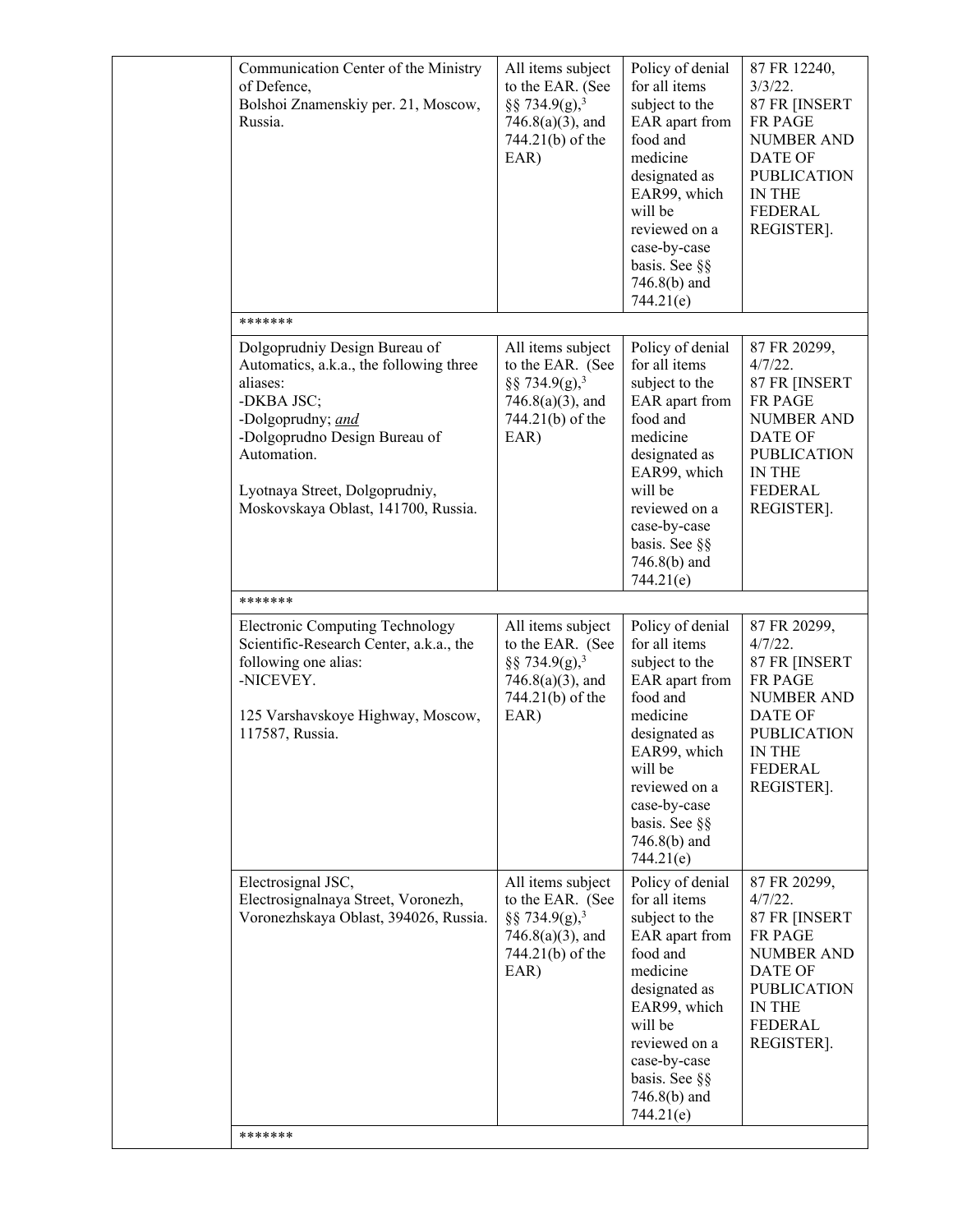| Federal Research Center Boreskov<br>Institute of Catalysis,<br>pr. Lavrentieva 5, Novosibirsk 630090,<br>Russia.                                                                                                                     | All items subject<br>to the EAR. (See<br>§§ 734.9(g), <sup>3</sup><br>$746.8(a)(3)$ , and<br>744.21(b) of the<br>EAR)                                                                                                                                                                                                                                             | Policy of denial<br>for all items<br>subject to the<br>EAR apart from<br>food and<br>medicine<br>designated as<br>EAR99, which<br>will be<br>reviewed on a<br>case-by-case<br>basis. See §§<br>$746.8(b)$ and<br>744.21(e) | 87 FR 12240,<br>$3/3/22$ .<br>87 FR [INSERT<br><b>FR PAGE</b><br>NUMBER AND<br>DATE OF<br><b>PUBLICATION</b><br><b>IN THE</b><br><b>FEDERAL</b><br>REGISTER].                                                                                               |
|--------------------------------------------------------------------------------------------------------------------------------------------------------------------------------------------------------------------------------------|-------------------------------------------------------------------------------------------------------------------------------------------------------------------------------------------------------------------------------------------------------------------------------------------------------------------------------------------------------------------|----------------------------------------------------------------------------------------------------------------------------------------------------------------------------------------------------------------------------|-------------------------------------------------------------------------------------------------------------------------------------------------------------------------------------------------------------------------------------------------------------|
| Federal Security Service (FSB), a.k.a.,<br>the following one alias:<br>-Federalnaya Sluzhba Bezopasnosti.<br>Ulitsa Kuznetskiy Most, Dom 22,<br>Moscow 107031, Russia; and<br>Lubyanskaya Ploschad, Dom 2,<br>Moscow 107031, Russia. | All items subject<br>to the EAR, apart<br>from items that<br>are related to<br>transactions that<br>are authorized by<br>the Department<br>of the Treasury's<br>Office of Foreign<br><b>Assets Control</b><br>pursuant to<br>General License<br>No. 1B of March<br>$2,2021.$ (See §§<br>734.9(g), <sup>3</sup><br>$746.8(a)(3)$ , and<br>744.21(b) of the<br>EAR) | Policy of denial.<br>See §§ 746.8(b)<br>and 744.21(e)                                                                                                                                                                      | 82 FR 724,<br>$1/4/17$ .<br>82 FR 18219,<br>$4/18/17$ .<br>86 FR 37903,<br>7/19/21.<br>87 FR 12240,<br>$3/3/22$ .<br>87 FR [INSERT<br><b>FR PAGE</b><br><b>NUMBER AND</b><br>DATE OF<br><b>PUBLICATION</b><br><b>IN THE</b><br><b>FEDERAL</b><br>REGISTER]. |
| *******                                                                                                                                                                                                                              |                                                                                                                                                                                                                                                                                                                                                                   |                                                                                                                                                                                                                            |                                                                                                                                                                                                                                                             |
| Federal State Budgetary Enterprise of<br>the Administration of the President of<br>Russia,<br>1-ya Reysovaya Street, 1, Moscow<br>119027, Russia.                                                                                    | All items subject<br>to the EAR. (See<br>§§ 734.9(g), <sup>3</sup><br>$746.8(a)(3)$ , and<br>744.21(b) of the<br>EAR)                                                                                                                                                                                                                                             | Policy of denial<br>for all items<br>subject to the<br>EAR apart from<br>food and<br>medicine<br>designated as<br>EAR99, which<br>will be<br>reviewed on a<br>case-by-case<br>basis. See §§<br>$746.8(b)$ and<br>744.21(e) | 87 FR 12240,<br>$3/3/22$ .<br>87 FR [INSERT<br>FR PAGE<br><b>NUMBER AND</b><br><b>DATE OF</b><br><b>PUBLICATION</b><br>IN THE<br><b>FEDERAL</b><br>REGISTER].                                                                                               |
| Federal State Budgetary Enterprise<br>Special Flight Unit Rossiya of the<br>Administration of the President of<br>Russia,<br>1-ya Reysovaya Street, 1, Moscow<br>119027, Russia.                                                     | All items subject<br>to the EAR. (See<br>§§ 734.9(g), <sup>3</sup><br>$746.8(a)(3)$ , and<br>744.21(b) of the<br>EAR)                                                                                                                                                                                                                                             | Policy of denial<br>for all items<br>subject to the<br>EAR apart from<br>food and<br>medicine<br>designated as<br>EAR99, which<br>will be<br>reviewed on a<br>case-by-case<br>basis. See §§<br>746.8(b) and<br>744.21(e)   | 87 FR 12240,<br>$3/3/22$ .<br>87 FR [INSERT<br><b>FR PAGE</b><br><b>NUMBER AND</b><br><b>DATE OF</b><br><b>PUBLICATION</b><br>IN THE<br><b>FEDERAL</b><br>REGISTER].                                                                                        |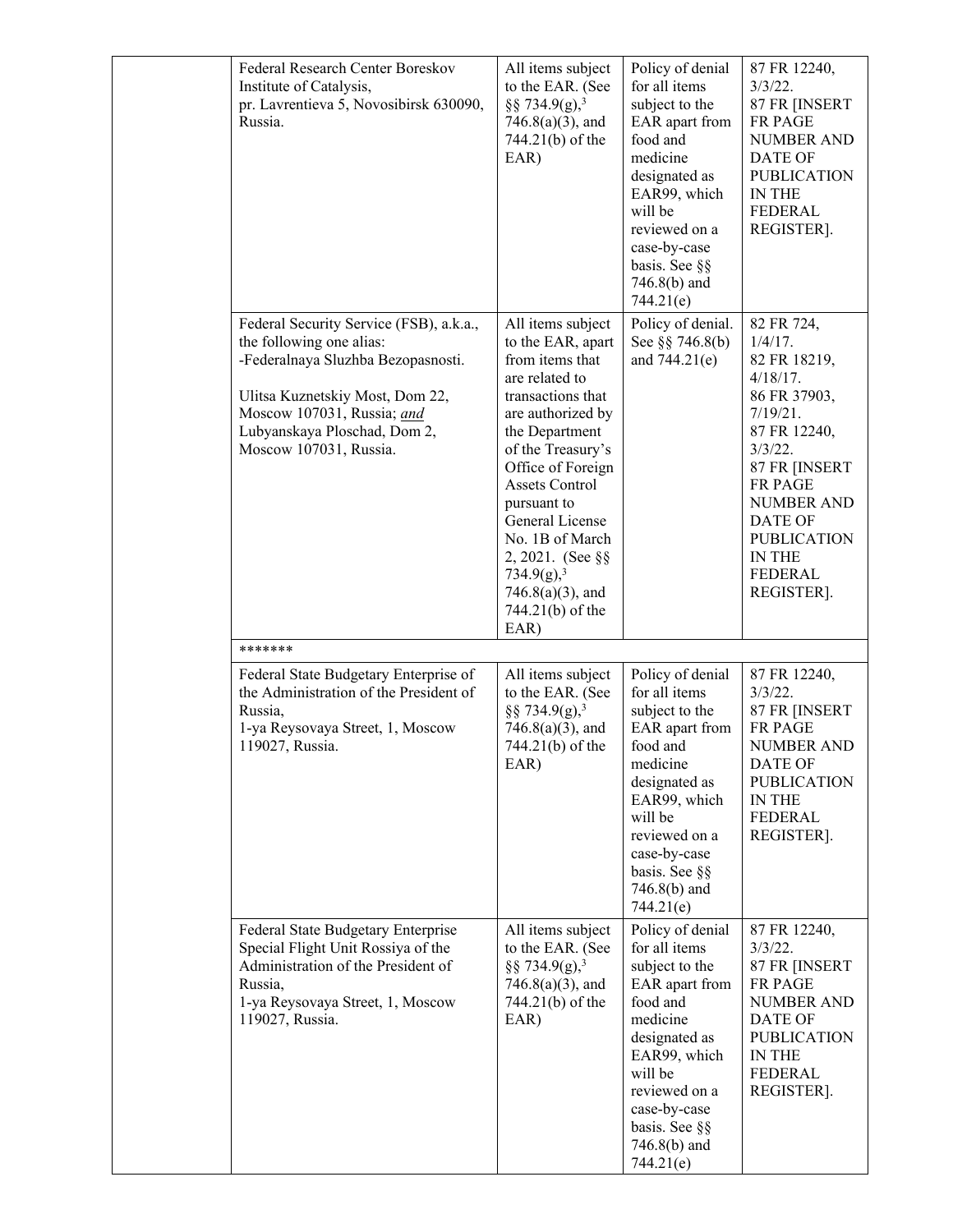| Federal State Unitary Enterprise<br>Dukhov Automatics Research Institute<br>(VNIIA),<br>22, Sushchevskaya UI, Moscow<br>127055RU.                                                                                                | All items subject<br>to the EAR. (See<br>§§ 734.9(g), <sup>3</sup><br>$746.8(a)(3)$ , and<br>744.21(b) of the<br>EAR) | Policy of denial<br>for all items<br>subject to the<br>EAR apart from<br>food and<br>medicine<br>designated as<br>EAR99, which<br>will be<br>reviewed on a<br>case-by-case<br>basis. See §§<br>$746.8(b)$ and<br>744.21(e) | 87 FR 12240,<br>$3/3/22$ .<br>87 FR [INSERT<br><b>FR PAGE</b><br><b>NUMBER AND</b><br>DATE OF<br><b>PUBLICATION</b><br><b>IN THE</b><br><b>FEDERAL</b><br>REGISTER]. |
|----------------------------------------------------------------------------------------------------------------------------------------------------------------------------------------------------------------------------------|-----------------------------------------------------------------------------------------------------------------------|----------------------------------------------------------------------------------------------------------------------------------------------------------------------------------------------------------------------------|----------------------------------------------------------------------------------------------------------------------------------------------------------------------|
| *******                                                                                                                                                                                                                          |                                                                                                                       |                                                                                                                                                                                                                            |                                                                                                                                                                      |
| Foreign Intelligence Service (SVR),<br>Yasenevo 11 Kolpachny, Moscow,<br>0101000.                                                                                                                                                | All items subject<br>to the EAR. (See<br>§§ 734.9(g), <sup>3</sup><br>$746.8(a)(3)$ , and<br>744.21(b) of the<br>EAR) | Policy of denial.<br>See §§ 746.8(b)<br>and $744.21(e)$                                                                                                                                                                    | 87 FR 12240,<br>$3/3/22$ .<br>87 FR [INSERT<br>FR PAGE<br><b>NUMBER AND</b><br><b>DATE OF</b><br><b>PUBLICATION</b><br>IN THE<br><b>FEDERAL</b><br>REGISTER].        |
| *******                                                                                                                                                                                                                          |                                                                                                                       |                                                                                                                                                                                                                            |                                                                                                                                                                      |
| Forensic Center of Nizhniy Novgorod<br>Region Main Directorate of the<br>Ministry of Interior Affairs,<br>Gorkiy Street, 71, Nizhniy Novgorod<br>603950, Russia.                                                                 | All items subject<br>to the EAR. (See<br>§§ 734.9(g), <sup>3</sup><br>$746.8(a)(3)$ , and<br>744.21(b) of the<br>EAR) | Policy of denial<br>for all items<br>subject to the<br>EAR apart from<br>food and<br>medicine<br>designated as<br>EAR99, which<br>will be<br>reviewed on a<br>case-by-case<br>basis. See §§<br>$746.8(b)$ and<br>744.21(e) | 87 FR 12240,<br>$3/3/22$ .<br>87 FR [INSERT<br><b>FR PAGE</b><br><b>NUMBER AND</b><br>DATE OF<br><b>PUBLICATION</b><br><b>IN THE</b><br><b>FEDERAL</b><br>REGISTER]. |
| *******                                                                                                                                                                                                                          |                                                                                                                       |                                                                                                                                                                                                                            |                                                                                                                                                                      |
| Inteltech PJSC, a.k.a., the following<br>three aliases:<br>-Information Telecommunications<br>Technology PJSC;<br>-Inteltech; and<br>-Inteltekh.<br>Electrosignalnaya Street, Voronezh,<br>Voronezhskaya Oblast, 394026, Russia. | All items subject<br>to the EAR. (See<br>§§ 734.9(g), <sup>3</sup><br>$746.8(a)(3)$ , and<br>744.21(b) of the<br>EAR) | Policy of denial<br>for all items<br>subject to the<br>EAR apart from<br>food and<br>medicine<br>designated as<br>EAR99, which<br>will be<br>reviewed on a<br>case-by-case<br>basis. See §§<br>$746.8(b)$ and<br>744.21(e) | 87 FR 20299,<br>4/7/22.<br>87 FR [INSERT<br>FR PAGE<br><b>NUMBER AND</b><br><b>DATE OF</b><br><b>PUBLICATION</b><br>IN THE<br><b>FEDERAL</b><br>REGISTER].           |
| *******                                                                                                                                                                                                                          |                                                                                                                       |                                                                                                                                                                                                                            |                                                                                                                                                                      |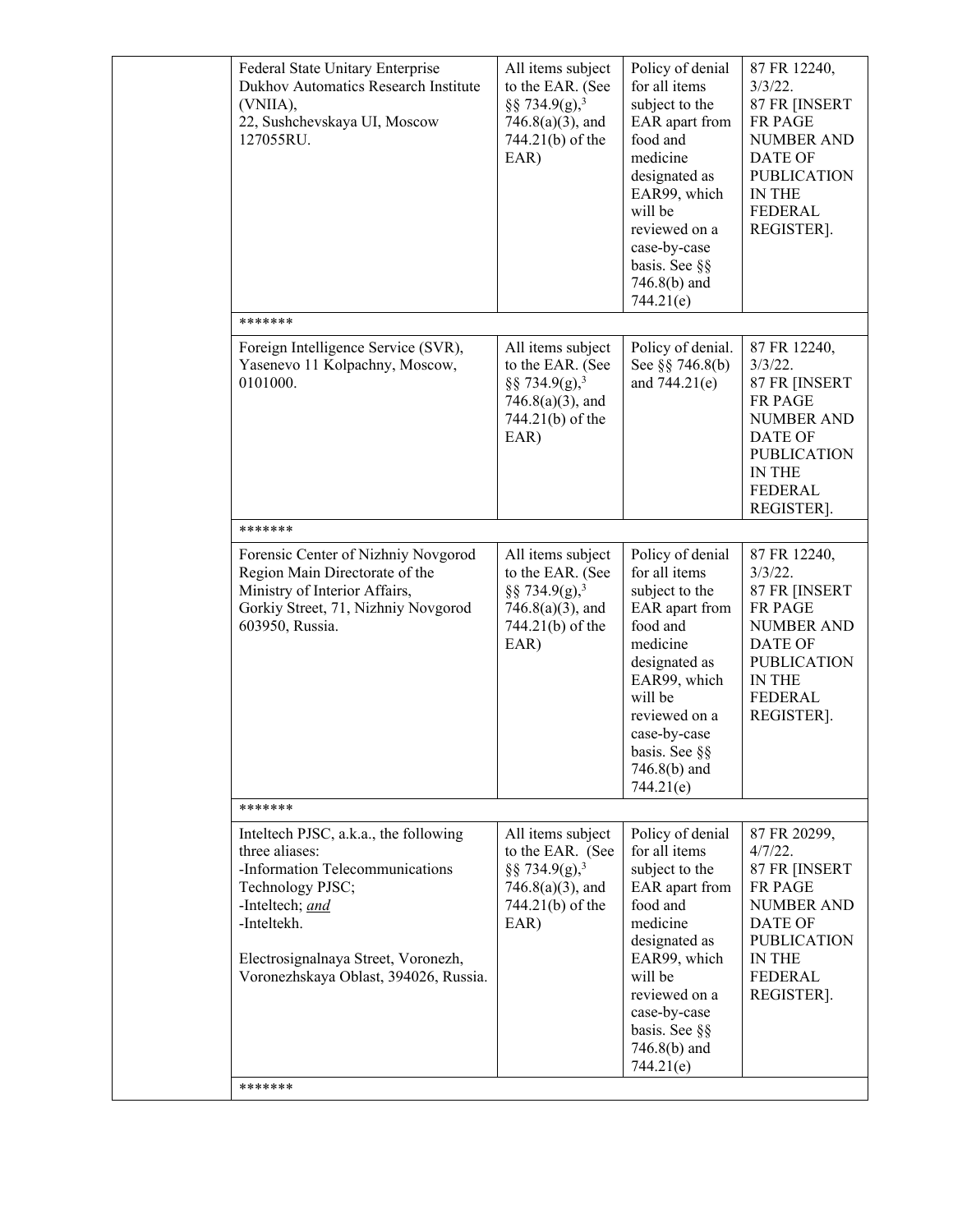|  | International Center for Quantum<br>Optics and Quantum Technologies<br>LLC, a.k.a., the following two aliases:<br>-Russian Quantum Center and<br>-RQC.<br>Business-center "Ural," 100 Novaya<br>Street, Skolkovo, Moscow, 143025,<br>Russia; and 30 Bolshoy Blvd, Bldg 1,<br>Moscow, 121205, Russia; and 100A<br>Novaya Street, Skolkovo, Odintsovsky<br>District, Moscow, 143025, Russia. | All items subject<br>to the EAR. (See<br>§§ 734.9(g), <sup>3</sup><br>$746.8(a)(3)$ , and<br>744.21(b) of the<br>EAR) | Policy of denial<br>for all items<br>subject to the<br>EAR apart from<br>food and<br>medicine<br>designated as<br>EAR99, which<br>will be<br>reviewed on a<br>case-by-case<br>basis. See §§<br>$746.8(b)$ and<br>744.21(e) | 87 FR 12240,<br>$3/3/22$ .<br>87 FR 13061,<br>$3/8/22$ .<br>87 FR [INSERT<br>FR PAGE<br><b>NUMBER AND</b><br>DATE OF<br><b>PUBLICATION</b><br>IN THE<br><b>FEDERAL</b><br>REGISTER]. |
|--|--------------------------------------------------------------------------------------------------------------------------------------------------------------------------------------------------------------------------------------------------------------------------------------------------------------------------------------------------------------------------------------------|-----------------------------------------------------------------------------------------------------------------------|----------------------------------------------------------------------------------------------------------------------------------------------------------------------------------------------------------------------------|--------------------------------------------------------------------------------------------------------------------------------------------------------------------------------------|
|  | Irkut Corporation,<br>Leningradsky Prospect 68, Moscow<br>125315, Russia.                                                                                                                                                                                                                                                                                                                  | All items subject<br>to the EAR. (See<br>§§ 734.9(g), <sup>3</sup><br>$746.8(a)(3)$ , and<br>744.21(b) of the<br>EAR) | Policy of denial<br>for all items<br>subject to the<br>EAR apart from<br>food and<br>medicine<br>designated as<br>EAR99, which<br>will be<br>reviewed on a<br>case-by-case<br>basis. See §§<br>746.8(b) and<br>744.21(e)   | 87 FR 12240,<br>$3/3/22$ .<br>87 FR [INSERT<br><b>FR PAGE</b><br><b>NUMBER AND</b><br><b>DATE OF</b><br><b>PUBLICATION</b><br>IN THE<br><b>FEDERAL</b><br>REGISTER].                 |
|  | Irkut Research and Production<br>Corporation Public Joint Stock<br>Company,<br>68 Leningradsky Prospect, Moscow<br>125315, Russia.                                                                                                                                                                                                                                                         | All items subject<br>to the EAR. (See<br>§§ 734.9(g), <sup>3</sup><br>$746.8(a)(3)$ , and<br>744.21(b) of the<br>EAR) | Policy of denial<br>for all items<br>subject to the<br>EAR apart from<br>food and<br>medicine<br>designated as<br>EAR99, which<br>will be<br>reviewed on a<br>case-by-case<br>basis. See §§<br>746.8(b) and<br>744.21(e)   | 87 FR 12240,<br>$3/3/22$ .<br>87 FR [INSERT<br>FR PAGE<br><b>NUMBER AND</b><br>DATE OF<br><b>PUBLICATION</b><br>IN THE<br><b>FEDERAL</b><br>REGISTER].                               |
|  | *******                                                                                                                                                                                                                                                                                                                                                                                    |                                                                                                                       |                                                                                                                                                                                                                            |                                                                                                                                                                                      |
|  | Joint Stock Company NPO<br>Elektromechaniki, a.k.a., the following<br>one alias:<br>-JSC Scientific and Production<br>Association of Electro Mechanic.<br>31 Mendeleeva street, Miass,<br>Chelyabinsk Region, 456320, Russia.                                                                                                                                                              | All items subject<br>to the EAR. (See<br>§§ 734.9(g), <sup>3</sup><br>$746.8(a)(3)$ , and<br>744.21(b) of the<br>EAR) | Policy of denial<br>for all items<br>subject to the<br>EAR apart from<br>food and<br>medicine<br>designated as<br>EAR99, which<br>will be<br>reviewed on a<br>case-by-case<br>basis. See §§<br>746.8(b) and<br>744.21(e)   | 87 FR 20299,<br>$4/7/22$ .<br>87 FR [INSERT<br>FR PAGE<br><b>NUMBER AND</b><br><b>DATE OF</b><br><b>PUBLICATION</b><br>IN THE<br>FEDERAL<br>REGISTER].                               |
|  | *******                                                                                                                                                                                                                                                                                                                                                                                    |                                                                                                                       |                                                                                                                                                                                                                            |                                                                                                                                                                                      |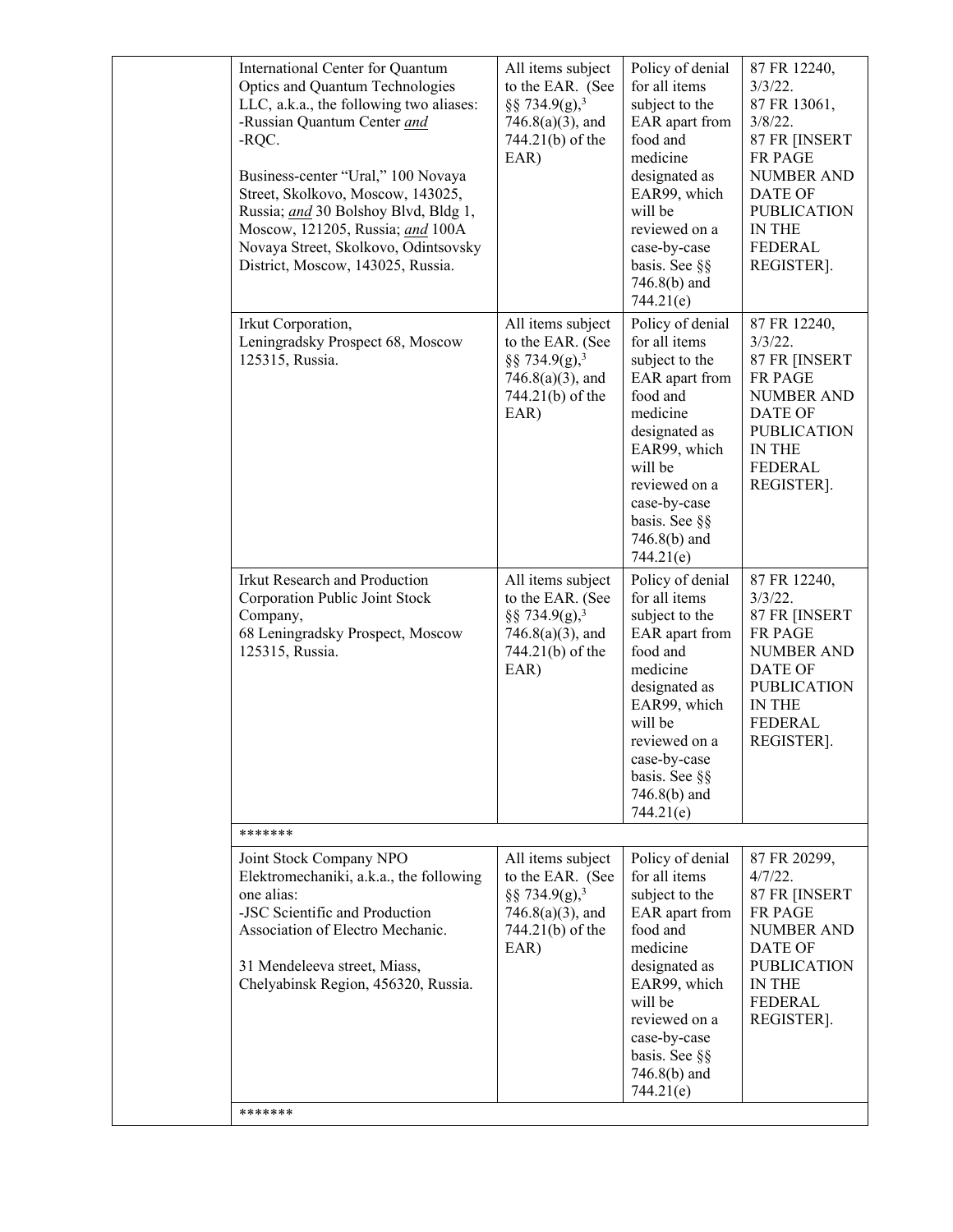| Joint Stock Company Scientific<br>Research Institute of Computing<br>Machinery,<br>Melnichnaya Street, 31, Kirov 610025,<br>Russia.                                                             | All items subject<br>to the EAR. (See<br>§§ 734.9(g), <sup>3</sup><br>$746.8(a)(3)$ , and<br>744.21(b) of the<br>EAR)                                                                                                                                     | Policy of denial<br>for all items<br>subject to the<br>EAR apart from<br>food and<br>medicine<br>designated as<br>EAR99, which<br>will be<br>reviewed on a<br>case-by-case<br>basis. See §§<br>$746.8(b)$ and<br>744.21(e) | 87 FR 12240,<br>$3/3/22$ .<br>87 FR [INSERT<br>FR PAGE<br><b>NUMBER AND</b><br>DATE OF<br><b>PUBLICATION</b><br>IN THE<br>FEDERAL<br>REGISTER].                                      |
|-------------------------------------------------------------------------------------------------------------------------------------------------------------------------------------------------|-----------------------------------------------------------------------------------------------------------------------------------------------------------------------------------------------------------------------------------------------------------|----------------------------------------------------------------------------------------------------------------------------------------------------------------------------------------------------------------------------|--------------------------------------------------------------------------------------------------------------------------------------------------------------------------------------|
| *******                                                                                                                                                                                         |                                                                                                                                                                                                                                                           |                                                                                                                                                                                                                            |                                                                                                                                                                                      |
| JSC Central Research Institute of<br>Machine Building (JSC TsNIIMash),<br>Pionerskaya Street, 4, korpus 22,<br>Moskovskaya obl., Korolov 141070,<br>Russia.                                     | All items subject<br>to the EAR. (See<br>§§ 734.9(g), <sup>3</sup><br>$746.8(a)(3)$ , and<br>744.21(b) of the<br>EAR)                                                                                                                                     | Policy of denial<br>for all items<br>subject to the<br>EAR apart from<br>food and<br>medicine<br>designated as<br>EAR99, which<br>will be<br>reviewed on a<br>case-by-case<br>basis. See §§<br>$746.8(b)$ and<br>744.21(e) | 87 FR 12240,<br>$3/3/22$ .<br>87 FR 13061,<br>$3/8/22$ .<br>87 FR [INSERT<br>FR PAGE<br><b>NUMBER AND</b><br>DATE OF<br><b>PUBLICATION</b><br><b>IN THE</b><br>FEDERAL<br>REGISTER]. |
| *******                                                                                                                                                                                         |                                                                                                                                                                                                                                                           |                                                                                                                                                                                                                            |                                                                                                                                                                                      |
| JSC Kazan Helicopter Plant Repair<br>Service, a.k.a., the following two<br>aliases:<br>-Kazanski Vertoletny Zavod<br>Remservis; and<br>-KVZ Remservis.<br>Ulitsa Tetsevskaya 14, Kazan, Russia. | All items subject<br>to the EAR. (See<br>§§ 734.9(g), <sup>3</sup><br>$746.8(a)(3)$ , and<br>744.21(b) of the<br>EAR).                                                                                                                                    | Policy of denial<br>for all items<br>subject to the<br>EAR apart from<br>food and<br>medicine<br>designated as<br>EAR99, which<br>will be<br>reviewed on a<br>case-by-case<br>basis. See §§<br>$746.8(b)$ and<br>744.21(e) | 87 FR 12240,<br>$3/3/22$ .<br>87 FR [INSERT<br>FR PAGE<br><b>NUMBER AND</b><br>DATE OF<br><b>PUBLICATION</b><br>IN THE<br>FEDERAL<br>REGISTER].                                      |
| *******                                                                                                                                                                                         |                                                                                                                                                                                                                                                           |                                                                                                                                                                                                                            |                                                                                                                                                                                      |
| JSC Rocket and Space Centre -<br>Progress,<br>Zemetsa Street 18, Samarskaya Oblast,<br>Samara 443009, Russia.                                                                                   | All items subject<br>to the EAR. See<br>§§ 734.9(g), <sup>3</sup><br>$746.8(a)(3)$ , and<br>744.21(b) of the<br>EAR). This<br>license<br>requirement may<br>be overcome by<br>License<br><b>Exception GOV</b><br>under $\S$<br>$740.11(b)(2)$ and<br>(e). | Policy of denial<br>for all items<br>subject to the<br>EAR apart from<br>food and<br>medicine<br>designated as<br>EAR99, which<br>will be<br>reviewed on a<br>case-by-case<br>basis. See §§<br>$746.8(b)$ and<br>744.21(e) | 87 FR 12240,<br>$3/3/22$ .<br>87 FR [INSERT<br>FR PAGE<br><b>NUMBER AND</b><br>DATE OF<br><b>PUBLICATION</b><br>IN THE<br><b>FEDERAL</b><br>REGISTER].                               |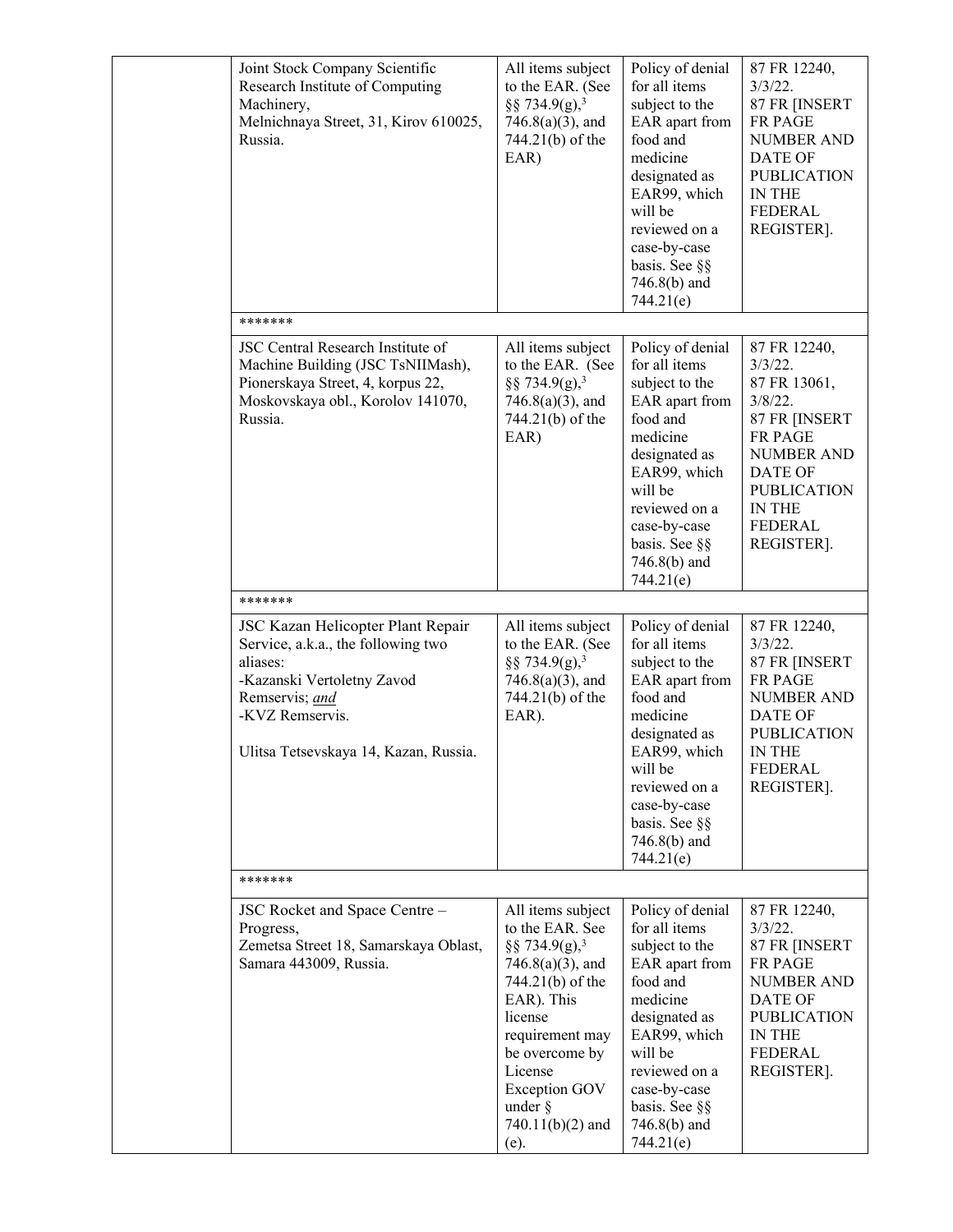| *******                                                                                                                                              |                                                                                                                        |                                                                                                                                                                                                                          |                                                                                                                                                                                             |  |
|------------------------------------------------------------------------------------------------------------------------------------------------------|------------------------------------------------------------------------------------------------------------------------|--------------------------------------------------------------------------------------------------------------------------------------------------------------------------------------------------------------------------|---------------------------------------------------------------------------------------------------------------------------------------------------------------------------------------------|--|
| Kamensk-Uralsky Metallurgical Works<br>J.S. Co.<br>5 Zavodskaya St., Kamensk Uralsky,<br>623405 Sverdlovsk region, Russia.                           | All items subject<br>to the EAR. (See<br>§§ 734.9(g), <sup>3</sup><br>$746.8(a)(3)$ , and<br>744.21(b) of the<br>EAR). | Policy of denial<br>for all items<br>subject to the<br>EAR apart from<br>food and<br>medicine<br>designated as<br>EAR99, which<br>will be<br>reviewed on a<br>case-by-case<br>basis. See §§<br>746.8(b) and<br>744.21(e) | 87 FR 12240,<br>$3/3/22$ .<br>87 FR 13061,<br>$3/8/22$ .<br>87 FR [INSERT<br><b>FR PAGE</b><br><b>NUMBER AND</b><br>DATE OF<br><b>PUBLICATION</b><br><b>IN THE</b><br>FEDERAL<br>REGISTER]. |  |
| *******                                                                                                                                              |                                                                                                                        |                                                                                                                                                                                                                          |                                                                                                                                                                                             |  |
| Kazan Helicopter Plant PJSC,<br>Tetsevskaya St, Kazan 420085, Russia.                                                                                | All items subject<br>to the EAR. (See<br>§§ 734.9(g), <sup>3</sup><br>$746.8(a)(3)$ , and<br>744.21(b) of the<br>EAR)  | Policy of denial<br>for all items<br>subject to the<br>EAR apart from<br>food and<br>medicine<br>designated as<br>EAR99, which<br>will be<br>reviewed on a<br>case-by-case<br>basis. See §§<br>746.8(b) and<br>744.21(e) | 87 FR 12240,<br>$3/3/22$ .<br>87 FR [INSERT<br>FR PAGE<br><b>NUMBER AND</b><br>DATE OF<br><b>PUBLICATION</b><br>IN THE<br><b>FEDERAL</b><br>REGISTER].                                      |  |
| *******                                                                                                                                              |                                                                                                                        |                                                                                                                                                                                                                          |                                                                                                                                                                                             |  |
| Komsomolsk-na-Amur Aviation<br>Production Organization (KNAAPO),<br>1 Sovetskaya Street, Komsomolsk-on-<br>Amur, Khabarovsky Krai, Russia<br>618018. | All items subject<br>to the EAR. (See<br>§§ 734.9(g), <sup>3</sup><br>$746.8(a)(3)$ , and<br>744.21(b) of the<br>EAR). | Policy of denial<br>for all items<br>subject to the<br>EAR apart from<br>food and<br>medicine<br>designated as<br>EAR99, which<br>will be<br>reviewed on a<br>case-by-case<br>basis. See §§<br>746.8(b) and<br>744.21(e) | 87 FR 12240,<br>$3/3/22$ .<br>87 FR [INSERT<br>FR PAGE<br><b>NUMBER AND</b><br>DATE OF<br><b>PUBLICATION</b><br><b>IN THE</b><br><b>FEDERAL</b><br>REGISTER].                               |  |
| *******                                                                                                                                              |                                                                                                                        |                                                                                                                                                                                                                          |                                                                                                                                                                                             |  |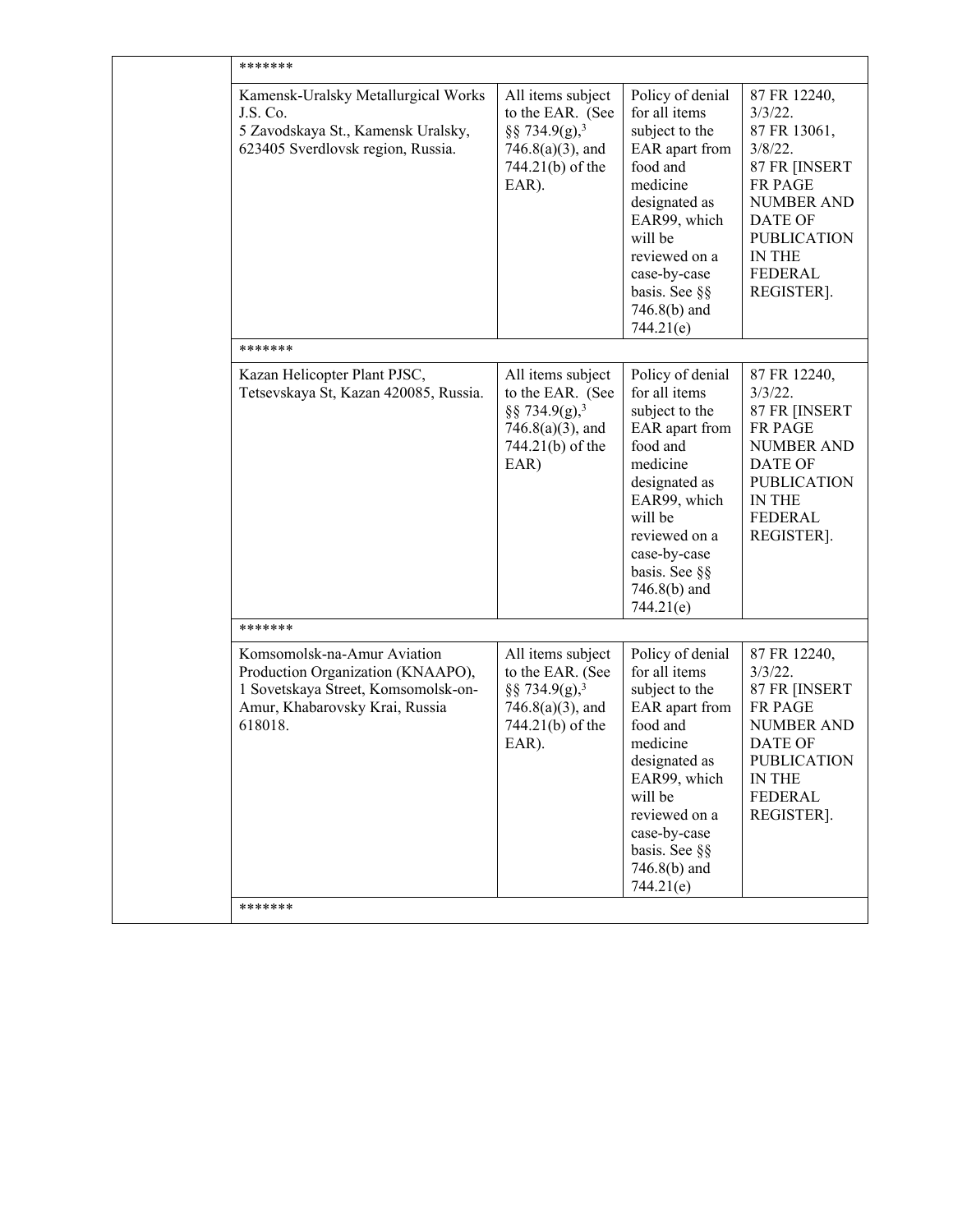| Kulon Scientific-Research Institute<br>JSC, a.k.a., the following one alias:<br>-NII Kulon JSC.<br>14 Murmankiv proezd, Moscow,<br>129075, Russia.                                                                                                                                                                                     | All items subject<br>to the EAR. (See<br>§§ 734.9(g), <sup>3</sup><br>$746.8(a)(3)$ , and<br>744.21(b) of the<br>EAR) | Policy of denial<br>for all items<br>subject to the<br>EAR apart from<br>food and<br>medicine<br>designated as<br>EAR99, which<br>will be<br>reviewed on a<br>case-by-case<br>basis. See §§<br>746.8(b) and<br>744.21(e)   | 87 FR 20299,<br>4/7/22.<br>87 FR [INSERT<br><b>FR PAGE</b><br><b>NUMBER AND</b><br>DATE OF<br><b>PUBLICATION</b><br>IN THE<br><b>FEDERAL</b><br>REGISTER].                         |
|----------------------------------------------------------------------------------------------------------------------------------------------------------------------------------------------------------------------------------------------------------------------------------------------------------------------------------------|-----------------------------------------------------------------------------------------------------------------------|----------------------------------------------------------------------------------------------------------------------------------------------------------------------------------------------------------------------------|------------------------------------------------------------------------------------------------------------------------------------------------------------------------------------|
| *******                                                                                                                                                                                                                                                                                                                                |                                                                                                                       |                                                                                                                                                                                                                            |                                                                                                                                                                                    |
| Lutch Design Office JSC, a.k.a., the<br>following three aliases:<br>-Lutch Design Bureau JCS;<br>-Lutch JSC; and<br>-KB-Lutch.<br>25 Pobeda Blvd. Rybinsk,<br>Yaroslavskaya Oblast, 152920, Russia.                                                                                                                                    | All items subject<br>to the EAR. (See<br>§§ 734.9(g), <sup>3</sup><br>$746.8(a)(3)$ , and<br>744.21(b) of the<br>EAR) | Policy of denial<br>for all items<br>subject to the<br>EAR apart from<br>food and<br>medicine<br>designated as<br>EAR99, which<br>will be<br>reviewed on a<br>case-by-case<br>basis. See §§<br>$746.8(b)$ and<br>744.21(e) | 87 FR 20299,<br>4/7/22.<br>87 FR [INSERT<br>FR PAGE<br><b>NUMBER AND</b><br>DATE OF<br><b>PUBLICATION</b><br><b>IN THE</b><br><b>FEDERAL</b><br>REGISTER].                         |
| *******                                                                                                                                                                                                                                                                                                                                |                                                                                                                       |                                                                                                                                                                                                                            |                                                                                                                                                                                    |
| Main Intelligence Directorate, a.k.a.,<br>the following three aliases<br>-Glavnoe Razvedyvatel'noe<br>Upravlenie;<br>-GRU; and<br>-Main Intelligence Department.<br>Khoroshevskoye Shosse 76, Khodinka,<br>Moscow, Russia; and Ministry of<br>Defence of the Russian Federation,<br>Frunzenskaya nab., 22/2, Moscow<br>119160, Russia. | All items subject<br>to the EAR. (See<br>§§ 734.9(g), <sup>3</sup><br>$746.8(a)(3)$ , and<br>744.21(b) of the<br>EAR) | Policy of denial.<br>See $\S$ $\S$ 746.8(b)<br>and 744.21(e)                                                                                                                                                               | 82 FR 724,<br>$1/4/17$ .<br>87 FR 12240,<br>$3/3/22$ .<br>87 FR [INSERT<br><b>FR PAGE</b><br><b>NUMBER AND</b><br>DATE OF<br><b>PUBLICATION</b><br>IN THE<br>FEDERAL<br>REGISTER]. |
| *******                                                                                                                                                                                                                                                                                                                                |                                                                                                                       |                                                                                                                                                                                                                            |                                                                                                                                                                                    |
| Meteor Plant JSC,<br>1 Gorky St., Volzhkiy, Volgograd<br>Oblast, 404130, Russia.<br>*******                                                                                                                                                                                                                                            | All items subject<br>to the EAR. (See<br>§§ 734.9(g), <sup>3</sup><br>$746.8(a)(3)$ , and<br>744.21(b) of the<br>EAR) | Policy of denial<br>for all items<br>subject to the<br>EAR apart from<br>food and<br>medicine<br>designated as<br>EAR99, which<br>will be<br>reviewed on a<br>case-by-case<br>basis. See §§<br>$746.8(b)$ and<br>744.21(e) | 87 FR 20299,<br>4/7/22.<br>87 FR [INSERT<br>FR PAGE<br><b>NUMBER AND</b><br><b>DATE OF</b><br><b>PUBLICATION</b><br>IN THE<br><b>FEDERAL</b><br>REGISTER].                         |
|                                                                                                                                                                                                                                                                                                                                        |                                                                                                                       |                                                                                                                                                                                                                            |                                                                                                                                                                                    |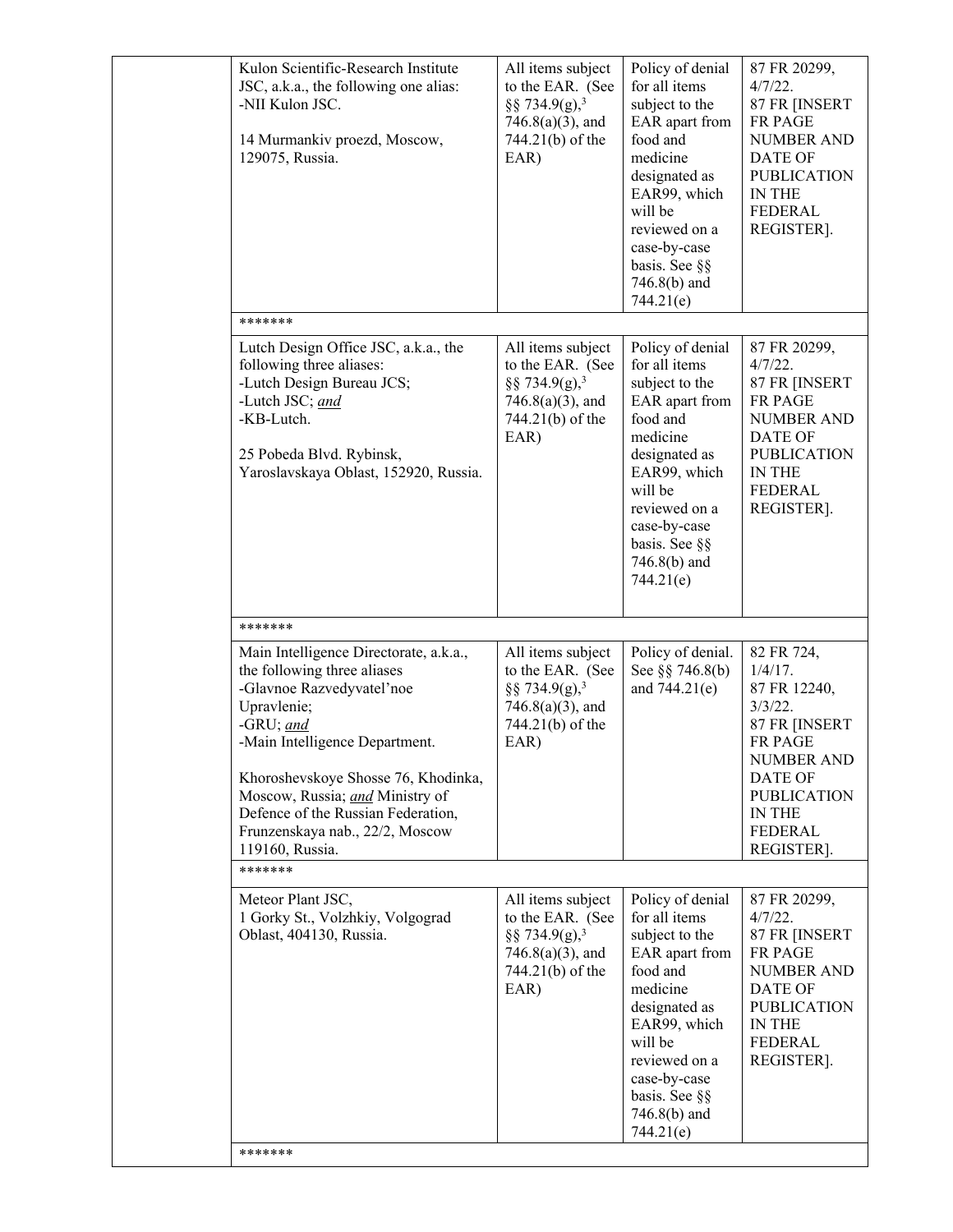| Ministry of Defence of the Russian<br>Federation, including the Armed Forces<br>of Russia and all operating units<br>wherever located. This includes the<br>national armed services (army, navy,<br>marine, air force, or coast guard), as<br>well as the national guard and national<br>police, government intelligence or<br>reconnaissance organizations of the<br>Russian Federation.<br>All address located in Russia. | All items subject<br>to the EAR. (See<br>§§ 734.9(g), <sup>3</sup><br>$746.8(a)(3)$ , and<br>744.21(b) of the<br>EAR)<br>The license<br>requirements<br>under this entry<br>also extend to<br>any export,<br>reexport and<br>transfer (in-<br>country) to the<br>entity wherever<br>located<br>worldwide. | Policy of denial<br>for all items<br>subject to the<br>EAR apart from<br>food and<br>medicine<br>designated as<br>EAR99, which<br>will be<br>reviewed on a<br>case-by-case<br>basis. See §§<br>746.8(b) and<br>744.21(e)   | 87 FR 12240,<br>$3/3/22$ .<br>87 FR [INSERT<br>FR PAGE<br><b>NUMBER AND</b><br><b>DATE OF</b><br><b>PUBLICATION</b><br>IN THE<br>FEDERAL<br>REGISTER].                      |
|-----------------------------------------------------------------------------------------------------------------------------------------------------------------------------------------------------------------------------------------------------------------------------------------------------------------------------------------------------------------------------------------------------------------------------|-----------------------------------------------------------------------------------------------------------------------------------------------------------------------------------------------------------------------------------------------------------------------------------------------------------|----------------------------------------------------------------------------------------------------------------------------------------------------------------------------------------------------------------------------|-----------------------------------------------------------------------------------------------------------------------------------------------------------------------------|
| *******                                                                                                                                                                                                                                                                                                                                                                                                                     |                                                                                                                                                                                                                                                                                                           |                                                                                                                                                                                                                            |                                                                                                                                                                             |
| <b>Moscow Communications Research</b><br>Institute JSC, a.k.a., the following one<br>alias:<br>-MNIIS JSC.<br>34 Kutuzovsky prospect, Moscow,<br>Russia, 121170; and 3/2 Kirovogradsky<br>proezd, Moscow, 109044, Russia.                                                                                                                                                                                                   | All items subject<br>to the EAR. (See<br>§§ 734.9(g), <sup>3</sup><br>$746.8(a)(3)$ , and<br>744.21(b) of the<br>EAR)                                                                                                                                                                                     | Policy of denial<br>for all items<br>subject to the<br>EAR apart from<br>food and<br>medicine<br>designated as<br>EAR99, which<br>will be<br>reviewed on a<br>case-by-case<br>basis. See §§<br>$746.8(b)$ and<br>744.21(e) | 87 FR 20299,<br>$4/7/22$ .<br>87 FR [INSERT<br>FR PAGE<br><b>NUMBER AND</b><br>DATE OF<br><b>PUBLICATION</b><br>IN THE<br>FEDERAL<br>REGISTER].                             |
| Moscow Institute of Physics and<br>Technology, a.k.a., the following two<br>aliases:<br>-MIPT; and<br>-MFTI.<br>Dolgoprudny Campus: 9 Institutskiy<br>per., Dolgoprudny, Moscow Region<br>141701, Russia; and Zhukovsky<br>Campus: Ulitsa Gagarina 16,<br>Zhukovsky, Moscow Region 140180,<br>Russia; and Moscow Campus 1<br>Stroyeniye 1, Klimentovsky Pereulok,<br>Moscow Region 115184, Russia.                          | All items subject<br>to the EAR. (See<br>§§ 734.9(g), <sup>3</sup><br>$746.8(a)(3)$ , and<br>744.21(b) of the<br>EAR)                                                                                                                                                                                     | Policy of denial<br>for all items<br>subject to the<br>EAR apart from<br>food and<br>medicine<br>designated as<br>EAR99, which<br>will be<br>reviewed on a<br>case-by-case<br>basis. See §§<br>$746.8(b)$ and<br>744.21(e) | 87 FR 12240,<br>$3/3/22$ .<br>87 FR [INSERT<br><b>FR PAGE</b><br><b>NUMBER AND</b><br><b>DATE OF</b><br><b>PUBLICATION</b><br><b>IN THE</b><br><b>FEDERAL</b><br>REGISTER]. |
| Moscow Order of the Red Banner of<br>Labor Research Radio Engineering<br>Institute JSC, a.k.a., the following one<br>alias:<br>-MNIRTI JSC.<br>2/1 Boshoy Trehsvyatitelskiy per.,<br>Moscow, 109028, Russia.                                                                                                                                                                                                                | All items subject<br>to the EAR. (See<br>§§ 734.9(g), <sup>3</sup><br>$746.8(a)(3)$ , and<br>744.21(b) of the<br>EAR)                                                                                                                                                                                     | Policy of denial<br>for all items<br>subject to the<br>EAR apart from<br>food and<br>medicine<br>designated as<br>EAR99, which<br>will be<br>reviewed on a<br>case-by-case<br>basis. See §§<br>$746.8(b)$ and<br>744.21(e) | 87 FR 20299,<br>$4/7/22$ .<br>87 FR [INSERT<br>FR PAGE<br><b>NUMBER AND</b><br>DATE OF<br><b>PUBLICATION</b><br>IN THE<br>FEDERAL<br>REGISTER].                             |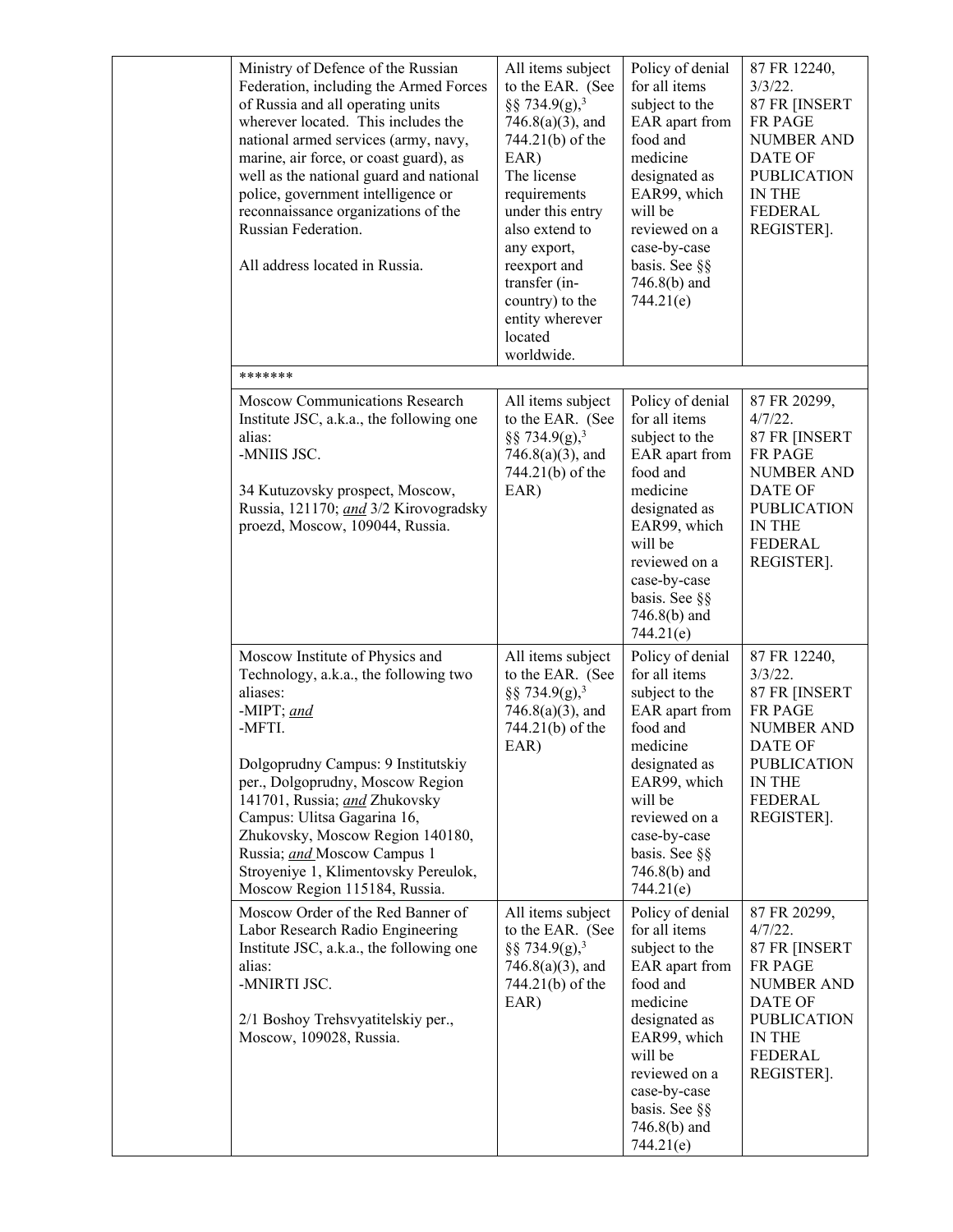|  | *******                                                                                                                              |                                                                                                                       |                                                                                                                                                                                                                            |                                                                                                                                                                                                    |  |
|--|--------------------------------------------------------------------------------------------------------------------------------------|-----------------------------------------------------------------------------------------------------------------------|----------------------------------------------------------------------------------------------------------------------------------------------------------------------------------------------------------------------------|----------------------------------------------------------------------------------------------------------------------------------------------------------------------------------------------------|--|
|  | NPO High Precision Systems JSC,<br>Kievskaya Street 7, Moscow, Russia.                                                               | All items subject<br>to the EAR. (See<br>§§ 734.9(g), <sup>3</sup><br>$746.8(a)(3)$ , and<br>744.21(b) of the<br>EAR) | Policy of denial<br>for all items<br>subject to the<br>EAR apart from<br>food and<br>medicine<br>designated as<br>EAR99, which<br>will be<br>reviewed on a<br>case-by-case<br>basis. See §§<br>$746.8(b)$ and<br>744.21(e) | 87 FR 12240,<br>$3/3/22$ .<br>87 FR [INSERT<br><b>FR PAGE</b><br><b>NUMBER AND</b><br>DATE OF<br><b>PUBLICATION</b><br><b>IN THE</b><br>FEDERAL<br>REGISTER].                                      |  |
|  | NPO Splav JSC,<br>33 ul. Shcheglov Kaya Zaseka Tula,<br>300004 Russia.                                                               | All items subject<br>to the EAR. (See<br>§§ 734.9(g), <sup>3</sup><br>$746.8(a)(3)$ , and<br>744.21(b) of the<br>EAR) | Policy of denial<br>for all items<br>subject to the<br>EAR apart from<br>food and<br>medicine<br>designated as<br>EAR99, which<br>will be<br>reviewed on a<br>case-by-case<br>basis. See §§<br>746.8(b) and<br>744.21(e)   | 87 FR 12240,<br>$3/3/22$ .<br>87 FR [INSERT<br><b>FR PAGE</b><br><b>NUMBER AND</b><br><b>DATE OF</b><br><b>PUBLICATION</b><br>IN THE<br><b>FEDERAL</b><br>REGISTER].                               |  |
|  | *******                                                                                                                              |                                                                                                                       |                                                                                                                                                                                                                            |                                                                                                                                                                                                    |  |
|  | Oboronprom OJSC,<br>29/141 Vereiskaya Street, Moscow,<br>121357 Russia.                                                              | All items subject<br>to the EAR. (See<br>§§ 734.9(g), <sup>3</sup><br>$746.8(a)(3)$ , and<br>744.21(b) of the<br>EAR) | Policy of denial<br>for all items<br>subject to the<br>EAR apart from<br>food and<br>medicine<br>designated as<br>EAR99, which<br>will be<br>reviewed on a<br>case-by-case<br>basis. See §§<br>$746.8(b)$ and<br>744.21(e) | 87 FR 12240,<br>$3/3/22$ .<br>87 FR 13061,<br>$3/8/22$ .<br>87 FR [INSERT<br><b>FR PAGE</b><br><b>NUMBER AND</b><br>DATE OF<br><b>PUBLICATION</b><br><b>IN THE</b><br><b>FEDERAL</b><br>REGISTER]. |  |
|  | *******                                                                                                                              |                                                                                                                       |                                                                                                                                                                                                                            |                                                                                                                                                                                                    |  |
|  | Omsk Production Union Irtysh JSC,<br>a.k.a., the following one alias:<br>-OmPO Irtysh.<br>18 Gurt'yeva St., Omsk, 644060,<br>Russia. | All items subject<br>to the EAR. (See<br>§§ 734.9(g), <sup>3</sup><br>$746.8(a)(3)$ , and<br>744.21(b) of the<br>EAR) | Policy of denial<br>for all items<br>subject to the<br>EAR apart from<br>food and<br>medicine<br>designated as<br>EAR99, which<br>will be<br>reviewed on a<br>case-by-case<br>basis. See §§<br>$746.8(b)$ and<br>744.21(e) | 87 FR 20299,<br>$4/7/22$ .<br>87 FR [INSERT<br>FR PAGE<br><b>NUMBER AND</b><br>DATE OF<br><b>PUBLICATION</b><br>IN THE<br><b>FEDERAL</b><br>REGISTER].                                             |  |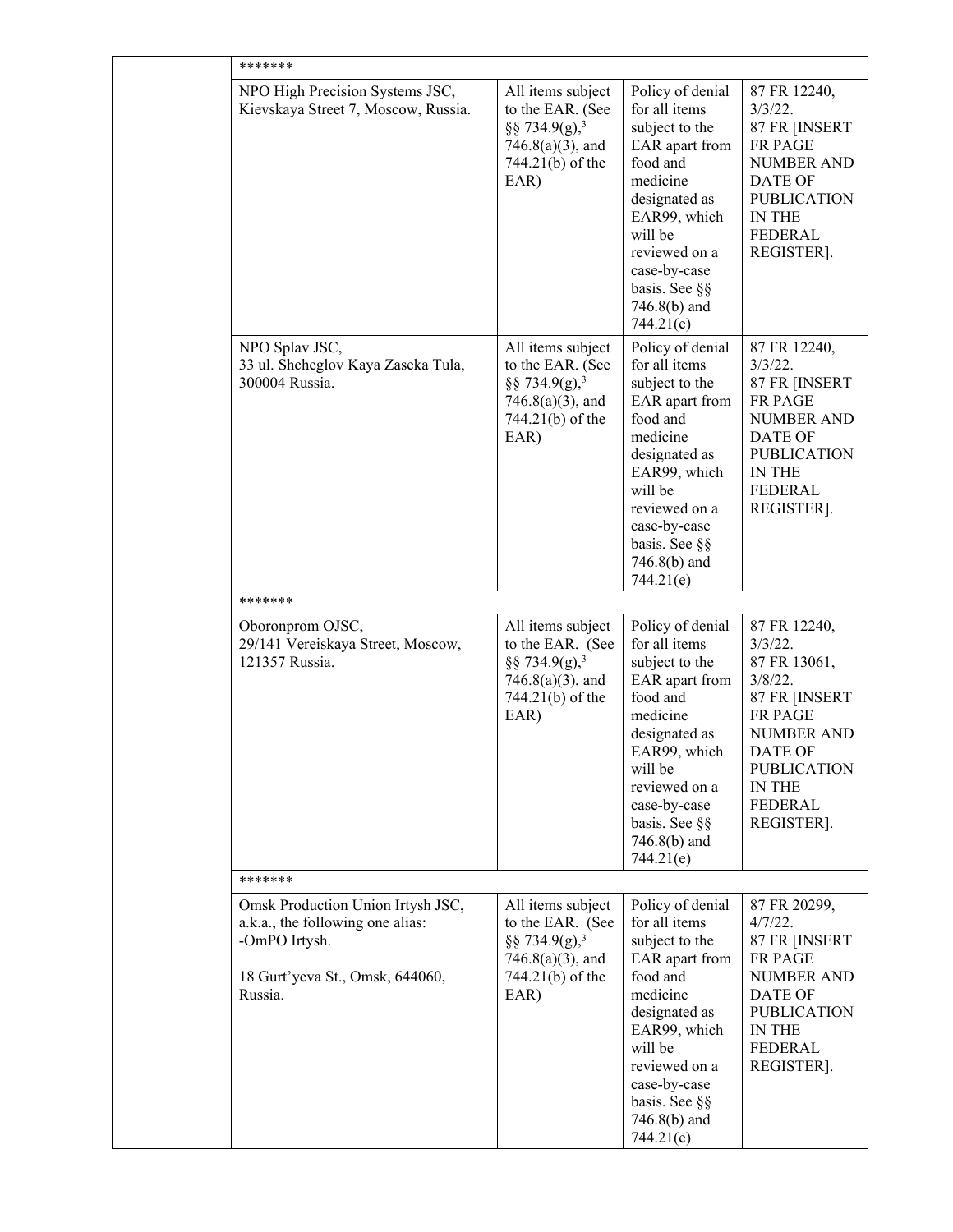|  | Omsk Scientific-Research Institute of<br>Instrument Engineering JSC, a.k.a., the<br>following one alias:<br>-JSC ONIP.<br>231 Maslennikova St., Omsk, 644009,<br>Russia. | All items subject<br>to the EAR. (See<br>§§ 734.9(g), <sup>3</sup><br>$746.8(a)(3)$ , and<br>744.21(b) of the<br>EAR) | Policy of denial<br>for all items<br>subject to the<br>EAR apart from<br>food and<br>medicine<br>designated as<br>EAR99, which<br>will be<br>reviewed on a<br>case-by-case<br>basis. See §§<br>746.8(b) and<br>744.21(e)   | 87 FR 20299,<br>$4/7/22$ .<br>87 FR [INSERT<br>FR PAGE<br><b>NUMBER AND</b><br><b>DATE OF</b><br><b>PUBLICATION</b><br>IN THE<br><b>FEDERAL</b><br>REGISTER].        |
|--|--------------------------------------------------------------------------------------------------------------------------------------------------------------------------|-----------------------------------------------------------------------------------------------------------------------|----------------------------------------------------------------------------------------------------------------------------------------------------------------------------------------------------------------------------|----------------------------------------------------------------------------------------------------------------------------------------------------------------------|
|  | *******                                                                                                                                                                  |                                                                                                                       |                                                                                                                                                                                                                            |                                                                                                                                                                      |
|  | Optron JSC,<br>53 Sherbakovskaya St., Office 37,<br>Moscow, 105187, Russia.                                                                                              | All items subject<br>to the EAR. (See<br>§§ 734.9(g), <sup>3</sup><br>$746.8(a)(3)$ , and<br>744.21(b) of the<br>EAR) | Policy of denial<br>for all items<br>subject to the<br>EAR apart from<br>food and<br>medicine<br>designated as<br>EAR99, which<br>will be<br>reviewed on a<br>case-by-case<br>basis. See §§<br>$746.8(b)$ and<br>744.21(e) | 87 FR 20299,<br>$4/7/22$ .<br>87 FR [INSERT<br><b>FR PAGE</b><br><b>NUMBER AND</b><br><b>DATE OF</b><br><b>PUBLICATION</b><br>IN THE<br><b>FEDERAL</b><br>REGISTER]. |
|  | PJSC Beriev Aircraft Company,<br>1 Aviatorov Square, Taganrog 347923,<br>Russia.                                                                                         | All items subject<br>to the EAR. (See<br>§§ 734.9(g), <sup>3</sup><br>$746.8(a)(3)$ , and<br>744.21(b) of the<br>EAR) | Policy of denial<br>for all items<br>subject to the<br>EAR apart from<br>food and<br>medicine<br>designated as<br>EAR99, which<br>will be<br>reviewed on a<br>case-by-case<br>basis. See §§<br>$746.8(b)$ and<br>744.21(e) | 87 FR 12240,<br>$3/3/22$ .<br>87 FR [INSERT<br>FR PAGE<br>NUMBER AND<br><b>DATE OF</b><br><b>PUBLICATION</b><br>IN THE<br>FEDERAL<br>REGISTER].                      |
|  |                                                                                                                                                                          |                                                                                                                       |                                                                                                                                                                                                                            |                                                                                                                                                                      |
|  | PJSC Irkut Corporation,<br>Regional Aircraft 26 Leninskaya<br>Sloboda, Moscow 115280, Russia.                                                                            | All items subject<br>to the EAR. (See<br>§§ 734.9(g), <sup>3</sup><br>$746.8(a)(3)$ , and<br>744.21(b) of the<br>EAR) | Policy of denial<br>for all items<br>subject to the<br>EAR apart from<br>food and<br>medicine<br>designated as<br>EAR99, which<br>will be<br>reviewed on a<br>case-by-case<br>basis. See §§<br>746.8(b) and<br>744.21(e)   | 87 FR 12240,<br>$3/3/22$ .<br>87 FR [INSERT<br>FR PAGE<br>NUMBER AND<br><b>DATE OF</b><br><b>PUBLICATION</b><br>IN THE<br><b>FEDERAL</b><br>REGISTER].               |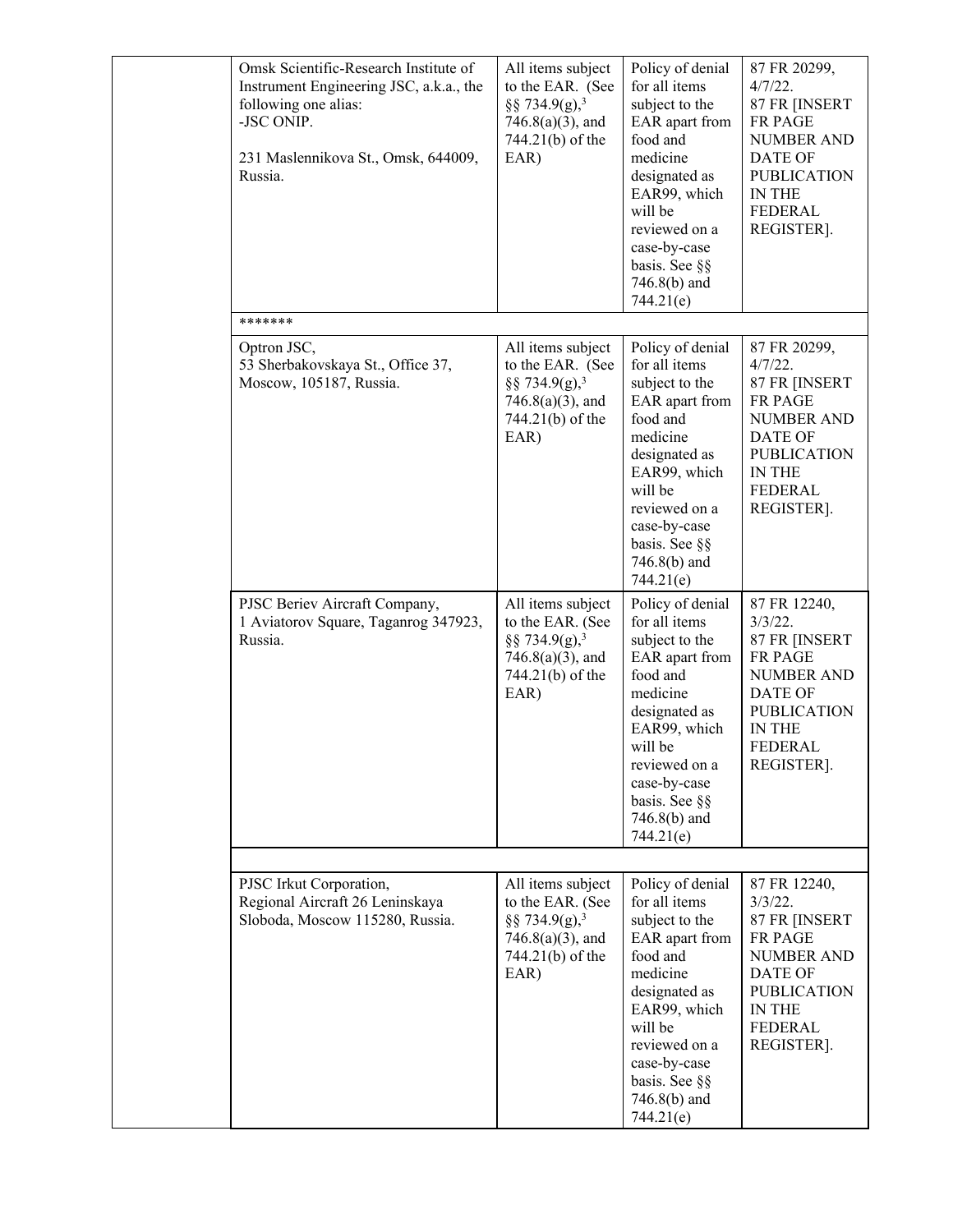|  | PJSC Kazan Helicopters,<br>Tetsevskaya Street, 14, Kazan,<br>Tatarstan Republic 420085, Russia.                                                                | All items subject<br>to the EAR. (See<br>§§ 734.9(g), <sup>3</sup><br>$746.8(a)(3)$ , and<br>744.21(b) of the<br>EAR) | Policy of denial<br>for all items<br>subject to the<br>EAR apart from<br>food and<br>medicine<br>designated as<br>EAR99, which<br>will be<br>reviewed on a<br>case-by-case<br>basis. See §§<br>$746.8(b)$ and<br>744.21(e) | 87 FR 12240,<br>$3/3/22$ .<br>87 FR [INSERT<br>FR PAGE<br><b>NUMBER AND</b><br>DATE OF<br><b>PUBLICATION</b><br>IN THE<br><b>FEDERAL</b><br>REGISTER].                                                    |
|--|----------------------------------------------------------------------------------------------------------------------------------------------------------------|-----------------------------------------------------------------------------------------------------------------------|----------------------------------------------------------------------------------------------------------------------------------------------------------------------------------------------------------------------------|-----------------------------------------------------------------------------------------------------------------------------------------------------------------------------------------------------------|
|  | *******                                                                                                                                                        |                                                                                                                       |                                                                                                                                                                                                                            |                                                                                                                                                                                                           |
|  | Polyot Chelyabinsk Radio Plant JSC,<br>a.k.a., the following one alias:<br>-ChRZ Polyot (flight) JSC.<br>6 Ternopol'skaya St., Chelyabinsk,<br>454126, Russia. | All items subject<br>to the EAR. (See<br>§§ 734.9(g), <sup>3</sup><br>$746.8(a)(3)$ , and<br>744.21(b) of the<br>EAR) | Policy of denial<br>for all items<br>subject to the<br>EAR apart from<br>food and<br>medicine<br>designated as<br>EAR99, which<br>will be<br>reviewed on a<br>case-by-case<br>basis. See §§<br>$746.8(b)$ and<br>744.21(e) | 87 FR 20299,<br>4/7/22.<br>87 FR [INSERT<br>FR PAGE<br><b>NUMBER AND</b><br><b>DATE OF</b><br><b>PUBLICATION</b><br>IN THE<br><b>FEDERAL</b><br>REGISTER].                                                |
|  | POLYUS Research Institute of M.F.<br>Stelmakh Joint Stock Company,<br>Building 1, 3 Vvedenskogo Street,<br>Moscow, 117342, Russia.                             | All items subject<br>to the EAR. (See<br>§§ 734.9(g), <sup>3</sup><br>$746.8(a)(3)$ , and<br>744.21(b) of the<br>EAR) | Policy of denial<br>for all items<br>subject to the<br>EAR apart from<br>food and<br>medicine<br>designated as<br>EAR99, which<br>will be<br>reviewed on a<br>case-by-case<br>basis. See §§<br>746.8(b) and<br>744.21(e)   | 87 FR 12240,<br>$3/3/22$ .<br>87 FR [INSERT<br>FR PAGE<br><b>NUMBER AND</b><br><b>DATE OF</b><br><b>PUBLICATION</b><br><b>IN THE</b><br>FEDERAL<br>REGISTER].                                             |
|  | *******                                                                                                                                                        |                                                                                                                       |                                                                                                                                                                                                                            |                                                                                                                                                                                                           |
|  | Promtech-Dubna, JSC,<br>Programmistov st., 4, room 364,<br>Dubna, Moscow 141983, Russia.                                                                       | All items subject<br>to the EAR. (See<br>§§ 734.9(g), <sup>3</sup><br>$746.8(a)(3)$ , and<br>744.21(b) of the<br>EAR) | Policy of denial<br>for all items<br>subject to the<br>EAR apart from<br>food and<br>medicine<br>designated as<br>EAR99, which<br>will be<br>reviewed on a<br>case-by-case<br>basis. See §§<br>746.8(b) and<br>744.21(e)   | 87 FR 12240,<br>$3/3/22$ .<br>87 FR 13061,<br>$3/8/22$ .<br>87 FR [INSERT<br><b>FR PAGE</b><br><b>NUMBER AND</b><br><b>DATE OF</b><br><b>PUBLICATION</b><br><b>IN THE</b><br><b>FEDERAL</b><br>REGISTER]. |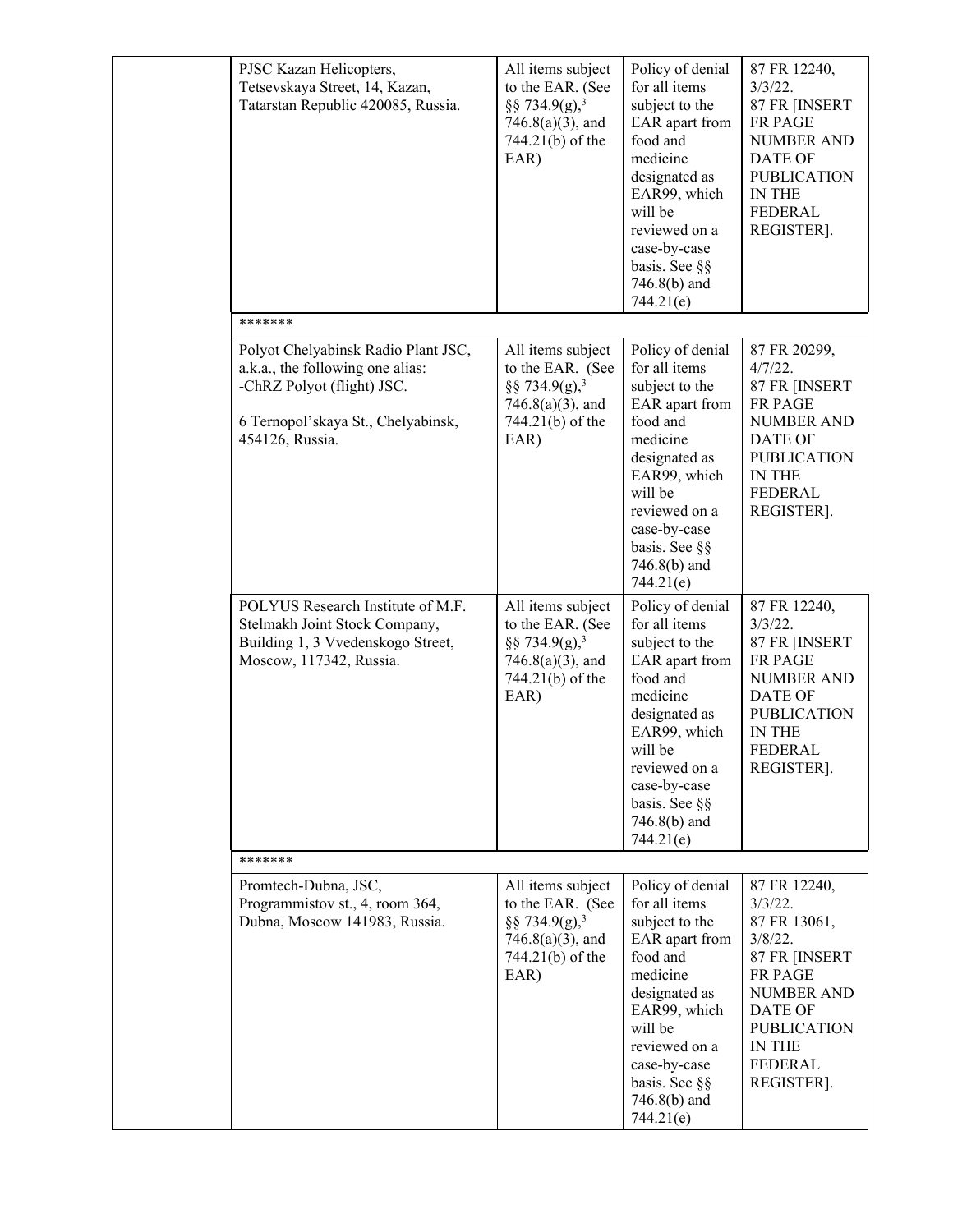| <b>Pskov Distance Communications</b><br>Equipment Plant, a.k.a., the following<br>two aliases:<br>-Pskov Plant ADS JSC; and<br>-Pskov Distance Communications<br>Equipment (ADS) Plant JSC.<br>4 Yuri Gagarin Street, Pskov,<br>Pskovskaya Oblast, 180004, Russia. | All items subject<br>to the EAR. (See<br>§§ 734.9(g), <sup>3</sup><br>$746.8(a)(3)$ , and<br>744.21(b) of the<br>EAR) | Policy of denial<br>for all items<br>subject to the<br>EAR apart from<br>food and<br>medicine<br>designated as<br>EAR99, which<br>will be<br>reviewed on a<br>case-by-case<br>basis. See §§<br>$746.8(b)$ and<br>744.21(e) | 87 FR 20299,<br>$4/7/22$ .<br>87 FR [INSERT<br>FR PAGE<br><b>NUMBER AND</b><br><b>DATE OF</b><br><b>PUBLICATION</b><br>IN THE<br><b>FEDERAL</b><br>REGISTER].                                      |
|--------------------------------------------------------------------------------------------------------------------------------------------------------------------------------------------------------------------------------------------------------------------|-----------------------------------------------------------------------------------------------------------------------|----------------------------------------------------------------------------------------------------------------------------------------------------------------------------------------------------------------------------|----------------------------------------------------------------------------------------------------------------------------------------------------------------------------------------------------|
| *******                                                                                                                                                                                                                                                            |                                                                                                                       |                                                                                                                                                                                                                            |                                                                                                                                                                                                    |
| Public Joint Stock Company United<br>Aircraft Corporation,<br>Bolshaya Pionerskaya, Moscow<br>115054, Russia.                                                                                                                                                      | All items subject<br>to the EAR. (See<br>§§ 734.9(g), <sup>3</sup><br>$746.8(a)(3)$ , and<br>744.21(b) of the<br>EAR) | Policy of denial<br>for all items<br>subject to the<br>EAR apart from<br>food and<br>medicine<br>designated as<br>EAR99, which<br>will be<br>reviewed on a<br>case-by-case<br>basis. See §§<br>746.8(b) and<br>744.21(e)   | 87 FR 12240,<br>$3/3/22$ .<br>87 FR [INSERT<br><b>FR PAGE</b><br><b>NUMBER AND</b><br><b>DATE OF</b><br><b>PUBLICATION</b><br>IN THE<br><b>FEDERAL</b><br>REGISTER].                               |
| *******                                                                                                                                                                                                                                                            |                                                                                                                       |                                                                                                                                                                                                                            |                                                                                                                                                                                                    |
| Radiotechnical and Information<br>Systems (RTI) Concern,<br>127083, Moscow, 8 marta, 10/1 Russia.                                                                                                                                                                  | All items subject<br>to the EAR. (See<br>§§ 734.9(g), <sup>3</sup><br>$746.8(a)(3)$ , and<br>744.21(b) of the<br>EAR) | Policy of denial<br>for all items<br>subject to the<br>EAR apart from<br>food and<br>medicine<br>designated as<br>EAR99, which<br>will be<br>reviewed on a<br>case-by-case<br>basis. See §§<br>$746.8(b)$ and<br>744.21(e) | 87 FR 12240,<br>$3/3/22$ .<br>87 FR 13061,<br>$3/8/22$ .<br>87 FR [INSERT<br><b>FR PAGE</b><br><b>NUMBER AND</b><br>DATE OF<br><b>PUBLICATION</b><br><b>IN THE</b><br><b>FEDERAL</b><br>REGISTER]. |
| *******                                                                                                                                                                                                                                                            |                                                                                                                       |                                                                                                                                                                                                                            |                                                                                                                                                                                                    |
| Radiozavod JSC,<br>1 Baydukova Street, Penza,<br>Penzenskaya Oblast, 440015, Russia.<br>*******                                                                                                                                                                    | All items subject<br>to the EAR. (See<br>§§ 734.9(g), <sup>3</sup><br>$746.8(a)(3)$ , and<br>744.21(b) of the<br>EAR) | Policy of denial<br>for all items<br>subject to the<br>EAR apart from<br>food and<br>medicine<br>designated as<br>EAR99, which<br>will be<br>reviewed on a<br>case-by-case<br>basis. See §§<br>746.8(b) and<br>744.21(e)   | 87 FR 20299,<br>$4/7/22$ .<br>87 FR [INSERT<br>FR PAGE<br><b>NUMBER AND</b><br>DATE OF<br><b>PUBLICATION</b><br><b>IN THE</b><br><b>FEDERAL</b><br>REGISTER].                                      |
|                                                                                                                                                                                                                                                                    |                                                                                                                       |                                                                                                                                                                                                                            |                                                                                                                                                                                                    |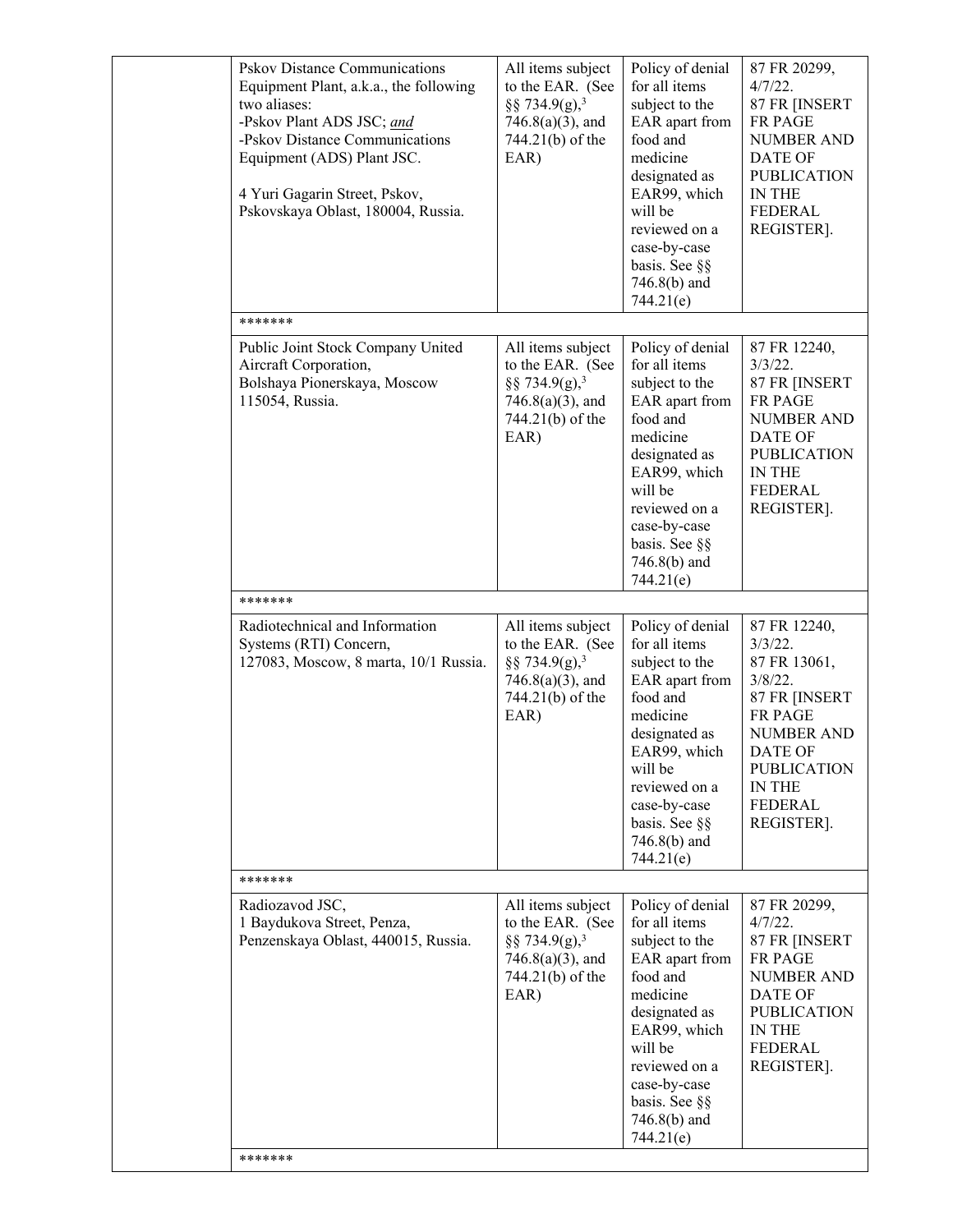| Rapart Services LLC,<br>Aeroportovskaya str. 6/2,<br>Solnechnogorskiy region, Dubrobki<br>141580, Russia.                                                           | All items subject<br>to the EAR. (See<br>§§ 734.9(g), <sup>3</sup><br>$746.8(a)(3)$ , and<br>744.21(b) of the<br>EAR) | Policy of denial<br>for all items<br>subject to the<br>EAR apart from<br>food and<br>medicine<br>designated as<br>EAR99, which<br>will be<br>reviewed on a<br>case-by-case<br>basis. See §§<br>746.8(b) and<br>744.21(e)   | 87 FR 12240,<br>$3/3/22$ .<br>87 FR [INSERT<br>FR PAGE<br><b>NUMBER AND</b><br><b>DATE OF</b><br><b>PUBLICATION</b><br>IN THE<br><b>FEDERAL</b><br>REGISTER]. |
|---------------------------------------------------------------------------------------------------------------------------------------------------------------------|-----------------------------------------------------------------------------------------------------------------------|----------------------------------------------------------------------------------------------------------------------------------------------------------------------------------------------------------------------------|---------------------------------------------------------------------------------------------------------------------------------------------------------------|
| *******                                                                                                                                                             |                                                                                                                       |                                                                                                                                                                                                                            |                                                                                                                                                               |
| Razryad JSC,<br>233 Kosta Avenue, Vladikavkaz,<br>Severnaya Ossetia-Alania Republic,<br>362035, Russia.                                                             | All items subject<br>to the EAR. (See<br>§§ 734.9(g), <sup>3</sup><br>$746.8(a)(3)$ , and<br>744.21(b) of the<br>EAR) | Policy of denial<br>for all items<br>subject to the<br>EAR apart from<br>food and<br>medicine<br>designated as<br>EAR99, which<br>will be<br>reviewed on a<br>case-by-case<br>basis. See §§<br>746.8(b) and<br>744.21(e)   | 87 FR 20299,<br>4/7/22.<br>87 FR [INSERT<br>FR PAGE<br>NUMBER AND<br><b>DATE OF</b><br><b>PUBLICATION</b><br>IN THE<br><b>FEDERAL</b><br>REGISTER].           |
| *******                                                                                                                                                             |                                                                                                                       |                                                                                                                                                                                                                            |                                                                                                                                                               |
| Research Production Association Mars,<br>a.k.a., the following two aliases:<br>-RPA Mars; and<br>-NPO Mars.<br>20 Solnechnaya Street, Ulyanovsk,<br>432022, Russia. | All items subject<br>to the EAR. (See<br>§§ 734.9(g), <sup>3</sup><br>$746.8(a)(3)$ , and<br>744.21(b) of the<br>EAR) | Policy of denial<br>for all items<br>subject to the<br>EAR apart from<br>food and<br>medicine<br>designated as<br>EAR99, which<br>will be<br>reviewed on a<br>case-by-case<br>basis. See §§<br>746.8(b) and<br>744.21(e)   | 87 FR 20299,<br>$4/7/22$ .<br>87 FR [INSERT<br>FR PAGE<br><b>NUMBER AND</b><br><b>DATE OF</b><br><b>PUBLICATION</b><br>IN THE<br><b>FEDERAL</b><br>REGISTER]. |
| *******                                                                                                                                                             |                                                                                                                       |                                                                                                                                                                                                                            |                                                                                                                                                               |
| Rosoboronexport OJSC (ROE),<br>Strada Strominka 27, Moscow, 107076<br>Russia.                                                                                       | All items subject<br>to the EAR. (See<br>§§ 734.9(g), <sup>3</sup><br>$746.8(a)(3)$ , and<br>744.21(b) of the<br>EAR) | Policy of denial<br>for all items<br>subject to the<br>EAR apart from<br>food and<br>medicine<br>designated as<br>EAR99, which<br>will be<br>reviewed on a<br>case-by-case<br>basis. See §§<br>$746.8(b)$ and<br>744.21(e) | 87 FR 12240,<br>$3/3/22$ .<br>87 FR [INSERT<br>FR PAGE<br><b>NUMBER AND</b><br><b>DATE OF</b><br><b>PUBLICATION</b><br>IN THE<br><b>FEDERAL</b><br>REGISTER]. |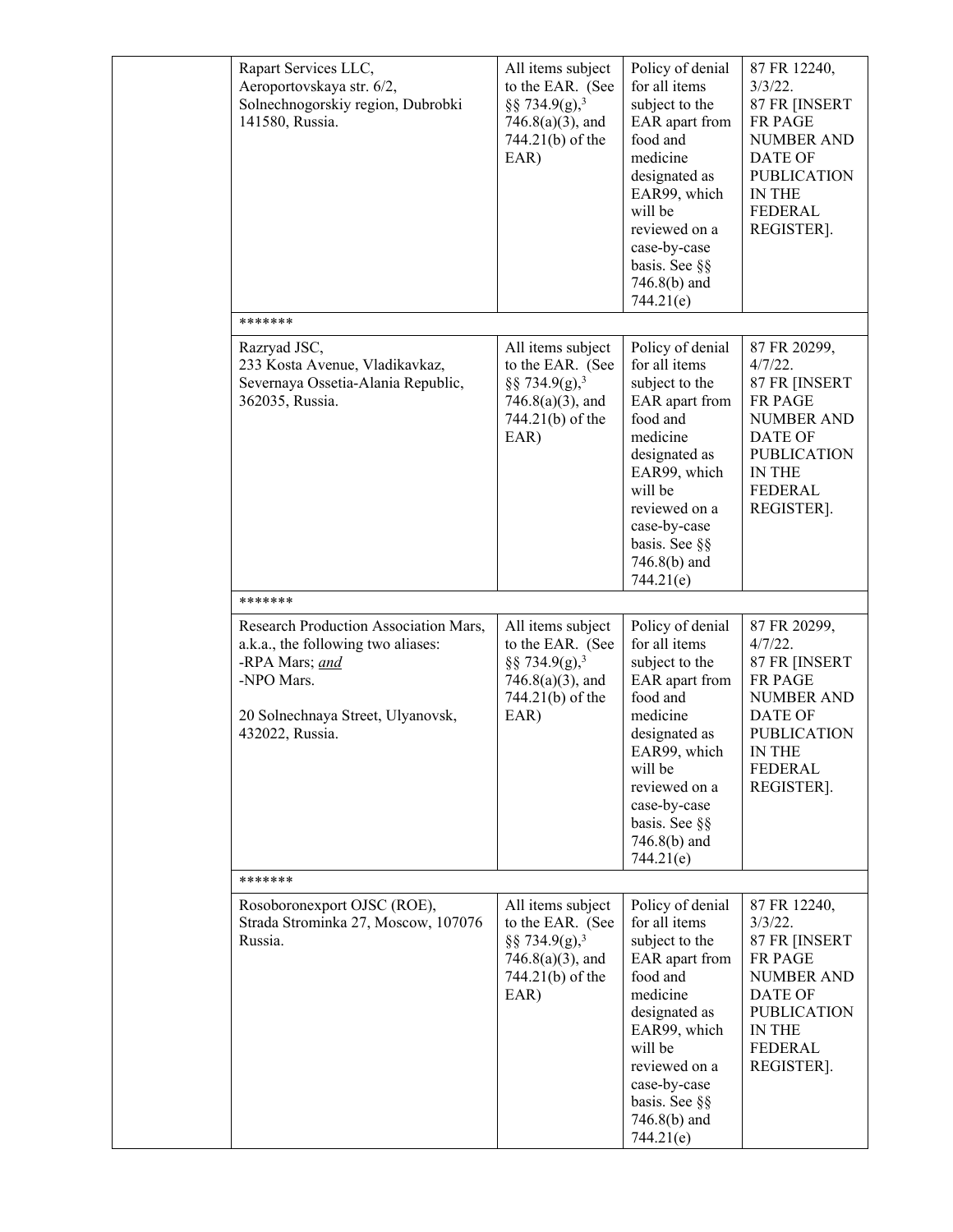| Rostec (Russian Technologies State<br>Corporation),<br>24 Usacheva Street, Moscow, Russia<br>119048.             | All items subject<br>to the EAR. (See<br>§§ 734.9(g), <sup>3</sup><br>$746.8(a)(3)$ , and<br>744.21(b) of the<br>EAR) | Policy of denial<br>for all items<br>subject to the<br>EAR apart from<br>food and<br>medicine<br>designated as<br>EAR99, which<br>will be<br>reviewed on a<br>case-by-case<br>basis. See §§<br>$746.8(b)$ and<br>744.21(e) | 87 FR 12240<br>$3/3/22$ .<br>87 FR [INSERT<br><b>FR PAGE</b><br><b>NUMBER AND</b><br>DATE OF<br><b>PUBLICATION</b><br><b>IN THE</b><br><b>FEDERAL</b><br>REGISTER].  |
|------------------------------------------------------------------------------------------------------------------|-----------------------------------------------------------------------------------------------------------------------|----------------------------------------------------------------------------------------------------------------------------------------------------------------------------------------------------------------------------|----------------------------------------------------------------------------------------------------------------------------------------------------------------------|
| Rostekh - Azimuth,<br>Building 2, 5 Suite X Room 15 Floor 2,<br>Narishkinskaya Alleya, Moscow<br>125167, Russia. | All items subject<br>to the EAR. (See<br>§§ 734.9(g), <sup>3</sup><br>$746.8(a)(3)$ , and<br>744.21(b) of the<br>EAR) | Policy of denial<br>for all items<br>subject to the<br>EAR apart from<br>food and<br>medicine<br>designated as<br>EAR99, which<br>will be<br>reviewed on a<br>case-by-case<br>basis. See §§<br>$746.8(b)$ and<br>744.21(e) | 87 FR 12240,<br>$3/3/22$ .<br>87 FR [INSERT<br>FR PAGE<br><b>NUMBER AND</b><br>DATE OF<br><b>PUBLICATION</b><br><b>IN THE</b><br><b>FEDERAL</b><br>REGISTER].        |
| *******                                                                                                          |                                                                                                                       |                                                                                                                                                                                                                            |                                                                                                                                                                      |
| Russian Aircraft Corporation MiG,<br>Leningradskoe highway, 6, building 1,<br>Moscow, 125171 Russia.             | All items subject<br>to the EAR. (See<br>§§ 734.9(g), <sup>3</sup><br>$746.8(a)(3)$ , and<br>744.21(b) of the<br>EAR) | Policy of denial<br>for all items<br>subject to the<br>EAR apart from<br>food and<br>medicine<br>designated as<br>EAR99, which<br>will be<br>reviewed on a<br>case-by-case<br>basis. See §§<br>$746.8(b)$ and<br>744.21(e) | 87 FR 12240,<br>$3/3/22$ .<br>87 FR [INSERT<br>FR PAGE<br><b>NUMBER AND</b><br>DATE OF<br><b>PUBLICATION</b><br>IN THE<br>FEDERAL<br>REGISTER].                      |
| Russian Helicopters JSC,<br>Bolshaya Pionerskaya, 1, Moscow,<br>123610 Russia.                                   | All items subject<br>to the EAR. (See<br>§§ 734.9(g), <sup>3</sup><br>$746.8(a)(3)$ , and<br>744.21(b) of the<br>EAR) | Policy of denial<br>for all items<br>subject to the<br>EAR apart from<br>food and<br>medicine<br>designated as<br>EAR99, which<br>will be<br>reviewed on a<br>case-by-case<br>basis. See §§<br>746.8(b) and<br>744.21(e)   | 87 FR 12241,<br>$3/3/22$ .<br>87 FR [INSERT<br><b>FR PAGE</b><br><b>NUMBER AND</b><br><b>DATE OF</b><br><b>PUBLICATION</b><br>IN THE<br><b>FEDERAL</b><br>REGISTER]. |
| *******                                                                                                          |                                                                                                                       |                                                                                                                                                                                                                            |                                                                                                                                                                      |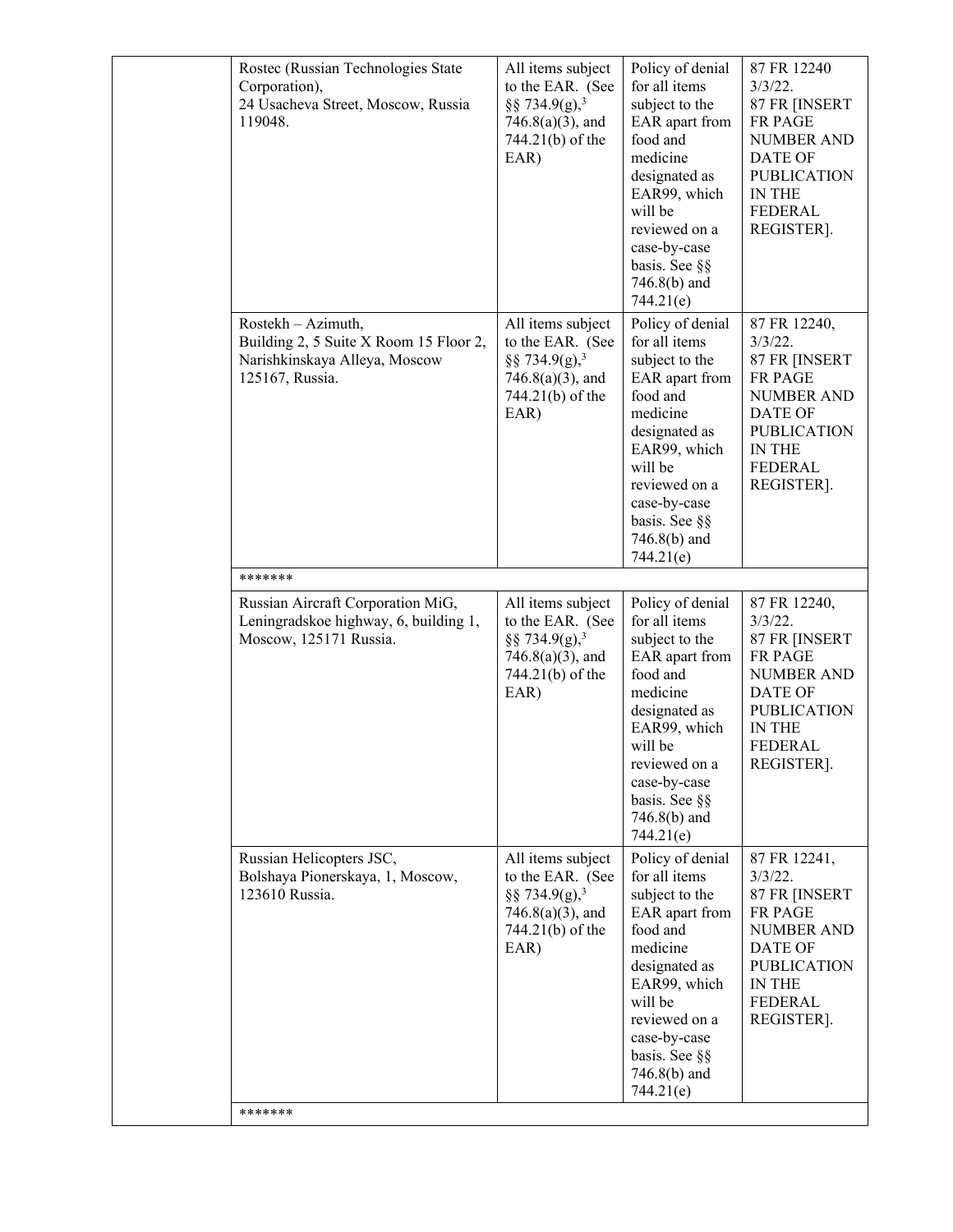| Ryazan Radio-Plant,<br>11 Lermontova Street, Ryazan,<br>Ryazanskaya Oblast, 390023, Russia.                                                                                                                              | All items subject<br>to the EAR. (See<br>§§ 734.9(g), <sup>3</sup><br>$746.8(a)(3)$ , and<br>744.21(b) of the<br>EAR) | Policy of denial<br>for all items<br>subject to the<br>EAR apart from<br>food and<br>medicine<br>designated as<br>EAR99, which<br>will be<br>reviewed on a<br>case-by-case<br>basis. See §§<br>746.8(b) and<br>744.21(e)   | 87 FR 20299,<br>$4/7/22$ .<br>87 FR [INSERT<br>FR PAGE<br><b>NUMBER AND</b><br>DATE OF<br><b>PUBLICATION</b><br>IN THE<br><b>FEDERAL</b><br>REGISTER].                      |
|--------------------------------------------------------------------------------------------------------------------------------------------------------------------------------------------------------------------------|-----------------------------------------------------------------------------------------------------------------------|----------------------------------------------------------------------------------------------------------------------------------------------------------------------------------------------------------------------------|-----------------------------------------------------------------------------------------------------------------------------------------------------------------------------|
| *******                                                                                                                                                                                                                  |                                                                                                                       |                                                                                                                                                                                                                            |                                                                                                                                                                             |
| Scientific-Production Association and<br>Scientific-Research Institute of Radio-<br>Components, a.k.a., the following one<br>alias:<br>-NIIRK.<br>3 Krymsky Val Street, Building 1,<br>Office 1, Moscow, 119049, Russia. | All items subject<br>to the EAR. (See<br>§§ 734.9(g), <sup>3</sup><br>$746.8(a)(3)$ , and<br>744.21(b) of the<br>EAR) | Policy of denial<br>for all items<br>subject to the<br>EAR apart from<br>food and<br>medicine<br>designated as<br>EAR99, which<br>will be<br>reviewed on a<br>case-by-case<br>basis. See §§<br>746.8(b) and<br>744.21(e)   | 87 FR 20299,<br>$4/7/22$ .<br>87 FR [INSERT<br><b>FR PAGE</b><br><b>NUMBER AND</b><br><b>DATE OF</b><br><b>PUBLICATION</b><br><b>IN THE</b><br><b>FEDERAL</b><br>REGISTER]. |
| *******                                                                                                                                                                                                                  |                                                                                                                       |                                                                                                                                                                                                                            |                                                                                                                                                                             |
| Scientific-Production Enterprise Almaz<br>JSC, a.k.a., the following one alias:<br>-JSC NPP Almaz.<br>1 I.V. Panfilov St., Saratov, 410033,<br>Russia.                                                                   | All items subject<br>to the EAR. (See<br>§§ 734.9(g), <sup>3</sup><br>$746.8(a)(3)$ , and<br>744.21(b) of the<br>EAR) | Policy of denial<br>for all items<br>subject to the<br>EAR apart from<br>food and<br>medicine<br>designated as<br>EAR99, which<br>will be<br>reviewed on a<br>case-by-case<br>basis. See §§<br>$746.8(b)$ and<br>744.21(e) | 87 FR 20299,<br>$4/7/22$ .<br>87 FR [INSERT<br>FR PAGE<br><b>NUMBER AND</b><br><b>DATE OF</b><br><b>PUBLICATION</b><br>IN THE<br><b>FEDERAL</b><br>REGISTER].               |
| Scientific-Production Enterprise<br>"Kant", a.k.a., the following two<br>aliases:<br>-Kant; and<br>-NPP Kant.<br>12 Talalikhina Street Floor 7, Moscow,<br>109316, Russia.                                               | All items subject<br>to the EAR. (See<br>§§ 734.9(g), <sup>3</sup><br>$746.8(a)(3)$ , and<br>744.21(b) of the<br>EAR) | Policy of denial<br>for all items<br>subject to the<br>EAR apart from<br>food and<br>medicine<br>designated as<br>EAR99, which<br>will be<br>reviewed on a<br>case-by-case<br>basis. See §§<br>746.8(b) and<br>744.21(e)   | 87 FR 20299,<br>4/7/22.<br>87 FR [INSERT<br>FR PAGE<br><b>NUMBER AND</b><br>DATE OF<br><b>PUBLICATION</b><br>IN THE<br>FEDERAL<br>REGISTER].                                |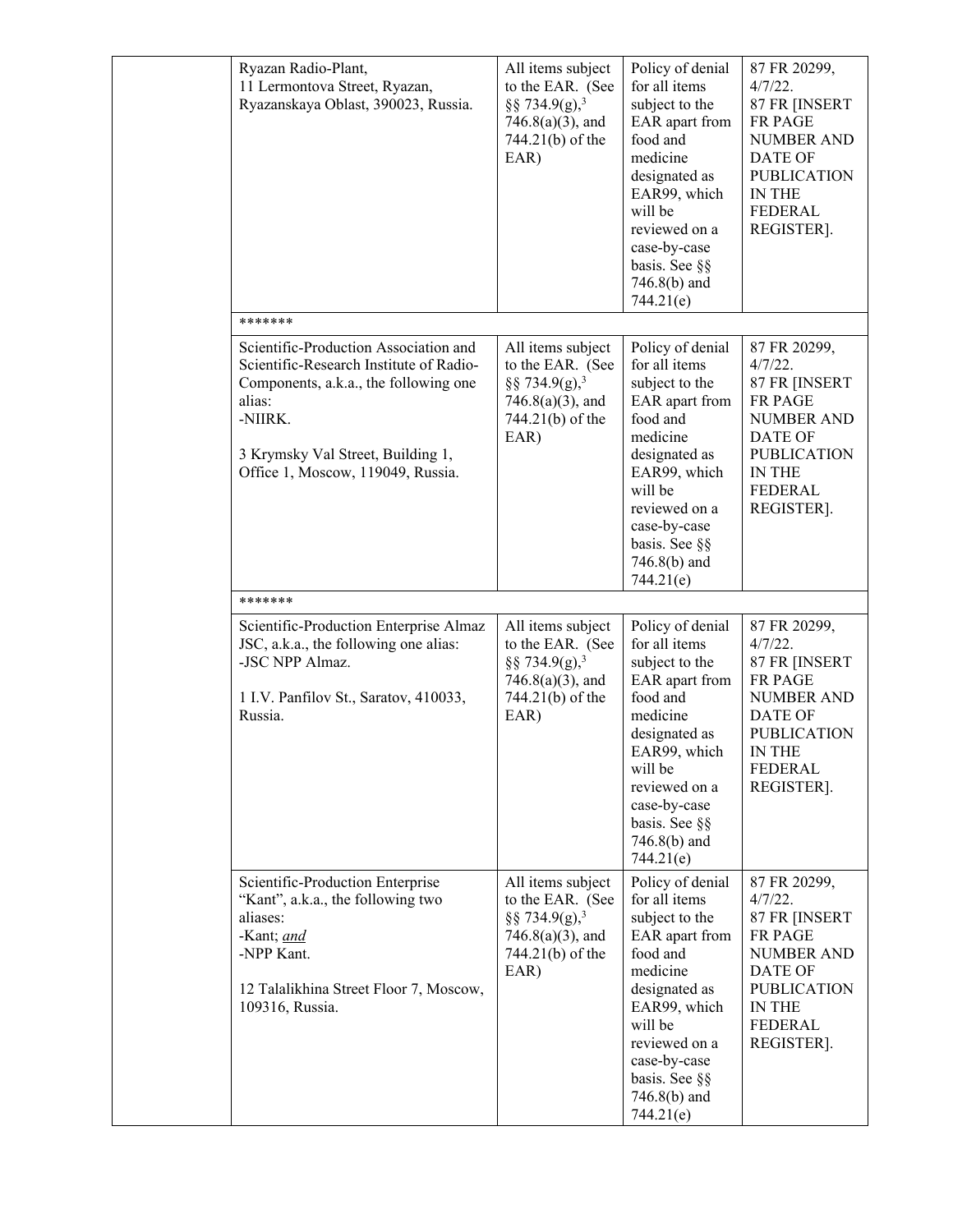| Scientific Production Enterprise<br>"Radiosviaz", a.k.a., the following one<br>alias:<br>-Radiosviaz.<br>19 Dekabristov Street, Krasnoyarsk,<br>660021, Russia.                                                              | All items subject<br>to the EAR. (See<br>§§ 734.9(g), <sup>3</sup><br>$746.8(a)(3)$ , and<br>744.21(b) of the<br>EAR) | Policy of denial<br>for all items<br>subject to the<br>EAR apart from<br>food and<br>medicine<br>designated as<br>EAR99, which<br>will be<br>reviewed on a<br>case-by-case<br>basis. See §§<br>746.8(b) and<br>744.21(e)   | 87 FR 20299,<br>$4/7/22$ .<br>87 FR [INSERT<br>FR PAGE<br><b>NUMBER AND</b><br><b>DATE OF</b><br><b>PUBLICATION</b><br>IN THE<br><b>FEDERAL</b><br>REGISTER].        |
|------------------------------------------------------------------------------------------------------------------------------------------------------------------------------------------------------------------------------|-----------------------------------------------------------------------------------------------------------------------|----------------------------------------------------------------------------------------------------------------------------------------------------------------------------------------------------------------------------|----------------------------------------------------------------------------------------------------------------------------------------------------------------------|
| Scientific-Production Enterprise<br>"Svyaz", a.k.a., the following two<br>aliases:<br>-Svyaz; and<br>-NPP Svyaz.<br>19 Shkolnaya Street, Yasnaya Polyana<br>Village, Shekinsky District, Tulskaya<br>Oblast, 301214, Russia. | All items subject<br>to the EAR. (See<br>§§ 734.9(g), <sup>3</sup><br>$746.8(a)(3)$ , and<br>744.21(b) of the<br>EAR) | Policy of denial<br>for all items<br>subject to the<br>EAR apart from<br>food and<br>medicine<br>designated as<br>EAR99, which<br>will be<br>reviewed on a<br>case-by-case<br>basis. See §§<br>746.8(b) and<br>744.21(e)   | 87 FR 20299,<br>$4/7/22$ .<br>87 FR [INSERT<br><b>FR PAGE</b><br><b>NUMBER AND</b><br><b>DATE OF</b><br><b>PUBLICATION</b><br>IN THE<br><b>FEDERAL</b><br>REGISTER]. |
| Scientific-Production Enterprise Volna,<br>a.k.a., the following one alias:<br>-NPP Volna.<br>26 Varshavskoe Highway, Moscow,<br>117105, Russia.                                                                             | All items subject<br>to the EAR. See<br>§§ 734.9(g), <sup>3</sup><br>$746.8(a)(3)$ , and<br>744.21(b) of the<br>EAR)  | Policy of denial<br>for all items<br>subject to the<br>EAR apart from<br>food and<br>medicine<br>designated as<br>EAR99, which<br>will be<br>reviewed on a<br>case-by-case<br>basis. See §§<br>$746.8(b)$ and<br>744.21(e) | 87 FR 20299,<br>$4/7/22$ .<br>87 FR [INSERT<br>FR PAGE<br><b>NUMBER AND</b><br><b>DATE OF</b><br><b>PUBLICATION</b><br>IN THE<br><b>FEDERAL</b><br>REGISTER].        |
| Scientific-Production Enterprise Vostok<br>JSC, a.k.a., the following one alias:<br>-JSC NPP Vostok.<br>276, D. Kovalchuk St., Novosibirsk,<br>630075, Russia.                                                               | All items subject<br>to the EAR. (See<br>§§ 734.9(g), <sup>3</sup><br>$746.8(a)(3)$ , and<br>744.21(b) of the<br>EAR) | Policy of denial<br>for all items<br>subject to the<br>EAR apart from<br>food and<br>medicine<br>designated as<br>EAR99, which<br>will be<br>reviewed on a<br>case-by-case<br>basis. See §§<br>$746.8(b)$ and<br>744.21(e) | 87 FR 20299,<br>$4/7/22$ .<br>87 FR [INSERT<br><b>FR PAGE</b><br><b>NUMBER AND</b><br>DATE OF<br><b>PUBLICATION</b><br>IN THE<br><b>FEDERAL</b><br>REGISTER].        |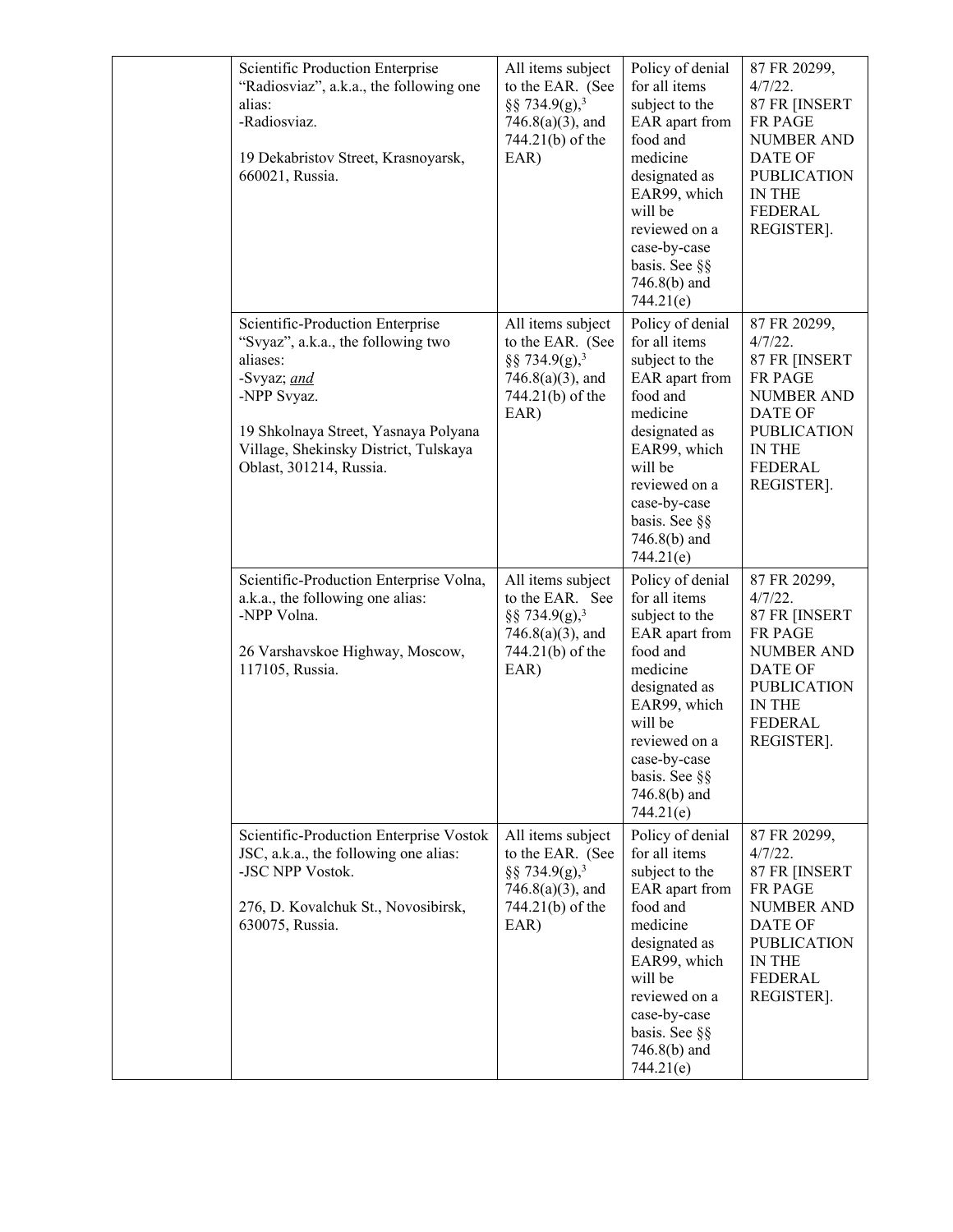| Scientific-Research Institute "Argon",<br>a.k.a., the following two aliases:<br>-Argon Scientific-Research Institute<br>JSC; and<br>-NII Argon JSC.<br>4 Karla Marksa Street, Kaluga, 248000,<br>Russia; and 125 Varshavskoe Shosse,<br>Building 1, Moscow, 117587, Russia. | All items subject<br>to the EAR. (See<br>§§ 734.9(g), <sup>3</sup><br>$746.8(a)(3)$ , and<br>744.21(b) of the<br>EAR) | Policy of denial<br>for all items<br>subject to the<br>EAR apart from<br>food and<br>medicine<br>designated as<br>EAR99, which<br>will be<br>reviewed on a<br>case-by-case<br>basis. See §§<br>$746.8(b)$ and<br>744.21(e) | 87 FR 20299,<br>$4/7/22$ .<br>87 FR [INSERT<br><b>FR PAGE</b><br><b>NUMBER AND</b><br>DATE OF<br><b>PUBLICATION</b><br><b>IN THE</b><br><b>FEDERAL</b><br>REGISTER]. |
|-----------------------------------------------------------------------------------------------------------------------------------------------------------------------------------------------------------------------------------------------------------------------------|-----------------------------------------------------------------------------------------------------------------------|----------------------------------------------------------------------------------------------------------------------------------------------------------------------------------------------------------------------------|----------------------------------------------------------------------------------------------------------------------------------------------------------------------|
| Scientific Research Institute Ferrite-<br>Domen, a.k.a., the following two<br>aliases:<br>-NII Domen; and<br>-Ferrite-Domen Co.<br>25/3B Zvetochnaya St., Room 417, St.<br>Petersburg, 196006, Russia.                                                                      | All items subject<br>to the EAR. (See<br>§§ 734.9(g), <sup>3</sup><br>$746.8(a)(3)$ , and<br>744.21(b) of the<br>EAR) | Policy of denial<br>for all items<br>subject to the<br>EAR apart from<br>food and<br>medicine<br>designated as<br>EAR99, which<br>will be<br>reviewed on a<br>case-by-case<br>basis. See §§<br>$746.8(b)$ and<br>744.21(e) | 87 FR 20299,<br>$4/7/22$ .<br>87 FR [INSERT<br>FR PAGE<br><b>NUMBER AND</b><br>DATE OF<br><b>PUBLICATION</b><br>IN THE<br><b>FEDERAL</b><br>REGISTER].               |
| *******                                                                                                                                                                                                                                                                     |                                                                                                                       |                                                                                                                                                                                                                            |                                                                                                                                                                      |
| Scientific-Research Institute of<br>Automated Systems and<br><b>Communications Complexes Neptune</b><br>JSC, a.k.a., the following one alias:<br>-NII Neptune JSC.<br>80-1/A, 7 <sup>th</sup> Line of Vasilyavskiy Island,<br>St. Petersburg, 199178, Russia.               | All items subject<br>to the EAR. (See<br>§§ 734.9(g), <sup>3</sup><br>$746.8(a)(3)$ , and<br>744.21(b) of the<br>EAR) | Policy of denial<br>for all items<br>subject to the<br>EAR apart from<br>food and<br>medicine<br>designated as<br>EAR99, which<br>will be<br>reviewed on a<br>case-by-case<br>basis. See §§<br>$746.8(b)$ and<br>744.21(e) | 87 FR 20299,<br>$4/7/22$ .<br>87 FR [INSERT<br>FR PAGE<br>NUMBER AND<br>DATE OF<br><b>PUBLICATION</b><br><b>IN THE</b><br>FEDERAL<br>REGISTER].                      |
| Scientific Research Institute of<br>Communication Management Systems,<br>a.k.a., the following two aliases:<br>-NIISU; and<br>-NIISU JSC.<br>25/3B Zvetochnaya St., Room 417, St.<br>Petersburg, 196006, Russia.                                                            | All items subject<br>to the EAR. (See<br>§§ 734.9(g), <sup>3</sup><br>$746.8(a)(3)$ , and<br>744.21(b) of the<br>EAR) | Policy of denial<br>for all items<br>subject to the<br>EAR apart from<br>food and<br>medicine<br>designated as<br>EAR99, which<br>will be<br>reviewed on a<br>case-by-case<br>basis. See §§<br>746.8(b) and<br>744.21(e)   | 87 FR 20299,<br>$4/7/22$ .<br>87 FR [INSERT<br>FR PAGE<br><b>NUMBER AND</b><br><b>DATE OF</b><br><b>PUBLICATION</b><br>IN THE<br><b>FEDERAL</b><br>REGISTER].        |
| *******                                                                                                                                                                                                                                                                     |                                                                                                                       |                                                                                                                                                                                                                            |                                                                                                                                                                      |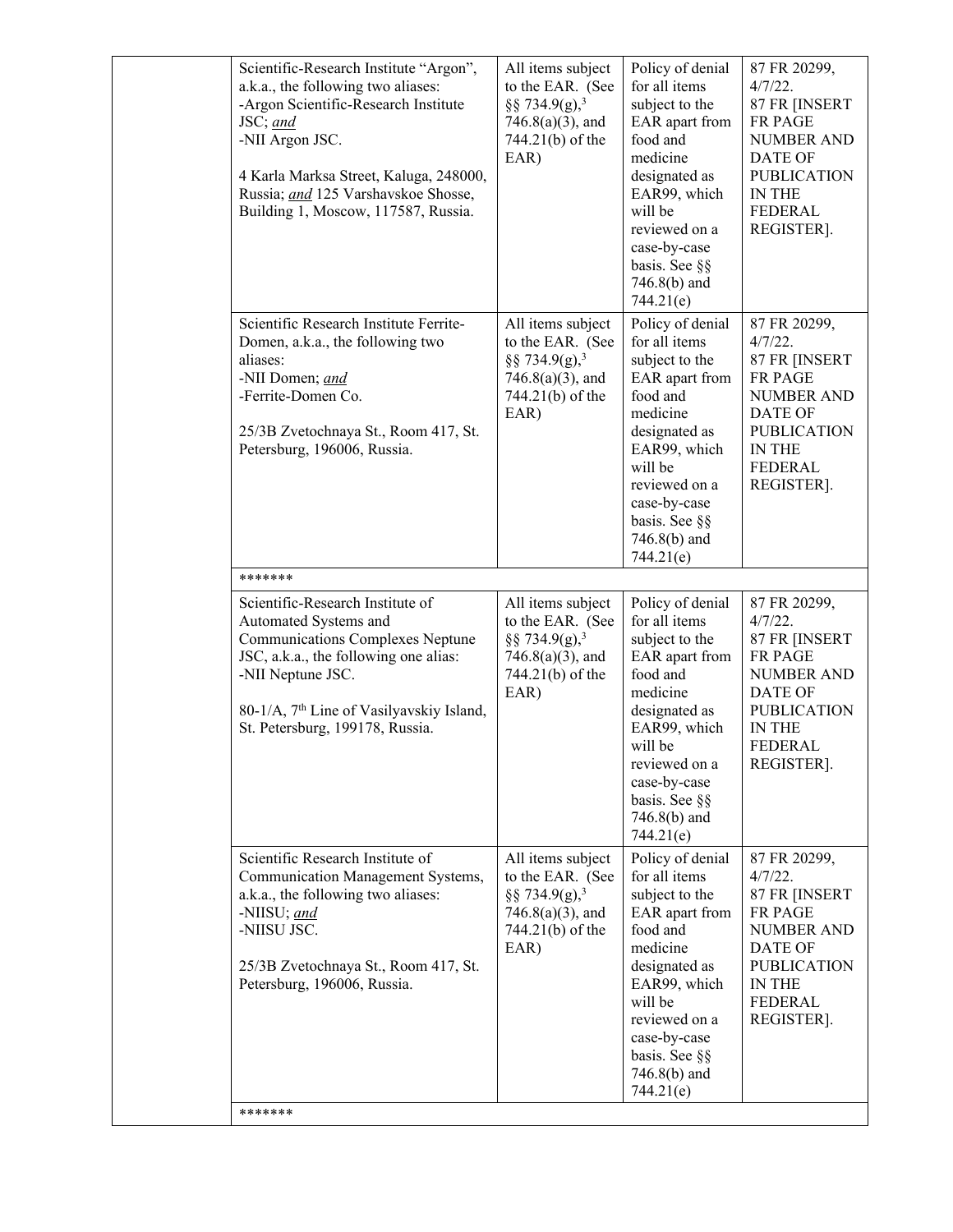| SP Kvant, a.k.a., the follow three<br>aliases:<br>-Kvant LLC;<br>-Limited Liability Company Joint<br>Venture Quantum Technologies; and<br>-Joint Venture Quantum.<br>D. 46, Etazh 6, pom. 600K, Shosse<br>Varshavskoe, Moscow, 115230, Russia.                                                                                                                                                                                               | All items subject<br>to the EAR. (See<br>§§ 734.9(g), <sup>3</sup><br>$746.8(a)(3)$ , and<br>744.21(b) of the<br>EAR) | Policy of denial<br>for all items<br>subject to the<br>EAR apart from<br>food and<br>medicine<br>designated as<br>EAR99, which<br>will be<br>reviewed on a<br>case-by-case<br>basis. See §§<br>$746.8(b)$ and<br>744.21(e) | 87 FR 12240,<br>$3/3/22$ .<br>87 FR 13061,<br>$3/8/22$ .<br>87 FR [INSERT<br>FR PAGE<br>NUMBER AND<br><b>DATE OF</b><br><b>PUBLICATION</b><br>IN THE<br><b>FEDERAL</b><br>REGISTER]. |
|----------------------------------------------------------------------------------------------------------------------------------------------------------------------------------------------------------------------------------------------------------------------------------------------------------------------------------------------------------------------------------------------------------------------------------------------|-----------------------------------------------------------------------------------------------------------------------|----------------------------------------------------------------------------------------------------------------------------------------------------------------------------------------------------------------------------|--------------------------------------------------------------------------------------------------------------------------------------------------------------------------------------|
| *******                                                                                                                                                                                                                                                                                                                                                                                                                                      |                                                                                                                       |                                                                                                                                                                                                                            |                                                                                                                                                                                      |
| Special Design and Technical Bureau<br>for Relay Technology, a.k.a., the<br>following two aliases:<br>-Relay Technology Bureau JSC; and<br>-JSCT SKTB RT.55 Nijinsky<br>St., Velikiy Novgorod, 173021, Russia.                                                                                                                                                                                                                               | All items subject<br>to the EAR. (See<br>§§ 734.9(g), <sup>3</sup><br>$746.8(a)(3)$ , and<br>744.21(b) of the<br>EAR) | Policy of denial<br>for all items<br>subject to the<br>EAR apart from<br>food and<br>medicine<br>designated as<br>EAR99, which<br>will be<br>reviewed on a<br>case-by-case<br>basis. See §§<br>746.8(b) and<br>744.21(e)   | 87 FR 20299,<br>$4/7/22$ .<br>87 FR [INSERT<br>FR PAGE<br><b>NUMBER AND</b><br><b>DATE OF</b><br><b>PUBLICATION</b><br>IN THE<br><b>FEDERAL</b><br>REGISTER].                        |
| *******                                                                                                                                                                                                                                                                                                                                                                                                                                      |                                                                                                                       |                                                                                                                                                                                                                            |                                                                                                                                                                                      |
| Sukhoi Aviation JSC,<br>Polikarpov str., 23B, Moscow, 125284<br>Russia.                                                                                                                                                                                                                                                                                                                                                                      | All items subject<br>to the EAR. (See<br>§§ 734.9(g), <sup>3</sup><br>$746.8(a)(3)$ , and<br>744.21(b) of the<br>EAR) | Policy of denial<br>for all items<br>subject to the<br>EAR apart from<br>food and<br>medicine<br>designated as<br>EAR99, which<br>will be<br>reviewed on a<br>case-by-case<br>basis. See §§<br>$746.8(b)$ and<br>744.21(e) | 87 FR 12240,<br>$3/3/22$ .<br>87 FR [INSERT<br>FR PAGE<br><b>NUMBER AND</b><br><b>DATE OF</b><br><b>PUBLICATION</b><br><b>IN THE</b><br>FEDERAL<br>REGISTER].                        |
| Sukhoi Civil Aircraft,<br>1 Sovetskaya Street, Komsomolsk-On-<br>Amur 681018, Russia; and 15 Tupoleva<br>Street, OP JSC SCA, Zukhovskiy<br>140180, Russia; and 23b Bld 2<br>Polikarpova St, Moscow 125824,<br>Russia; and 26, Bld. 5, Leninskaya<br>Sloboda Street, Moscow, 115280,<br>Russia; and Antonova Avenue 1,<br>Ulianovsk 432072, Russia; and<br>Leningradskaya Street 80 / 4A,<br>Komsomolsk-On-Amur 681007,<br>Russia.<br>******* | All items subject<br>to the EAR. (See<br>§§ 734.9(g), <sup>3</sup><br>$746.8(a)(3)$ , and<br>744.21(b) of the<br>EAR) | Policy of denial<br>for all items<br>subject to EAR<br>apart from food<br>and medicine<br>designated as<br>EAR99, which<br>will be<br>reviewed on a<br>case-by-case<br>basis. See §§<br>746.8(b) and<br>744.21(e)          | 87 FR 12241,<br>$3/3/22$ .<br>87 FR [INSERT<br>FR PAGE<br><b>NUMBER AND</b><br><b>DATE OF</b><br><b>PUBLICATION</b><br>IN THE<br><b>FEDERAL</b><br>REGISTER].                        |
|                                                                                                                                                                                                                                                                                                                                                                                                                                              |                                                                                                                       |                                                                                                                                                                                                                            |                                                                                                                                                                                      |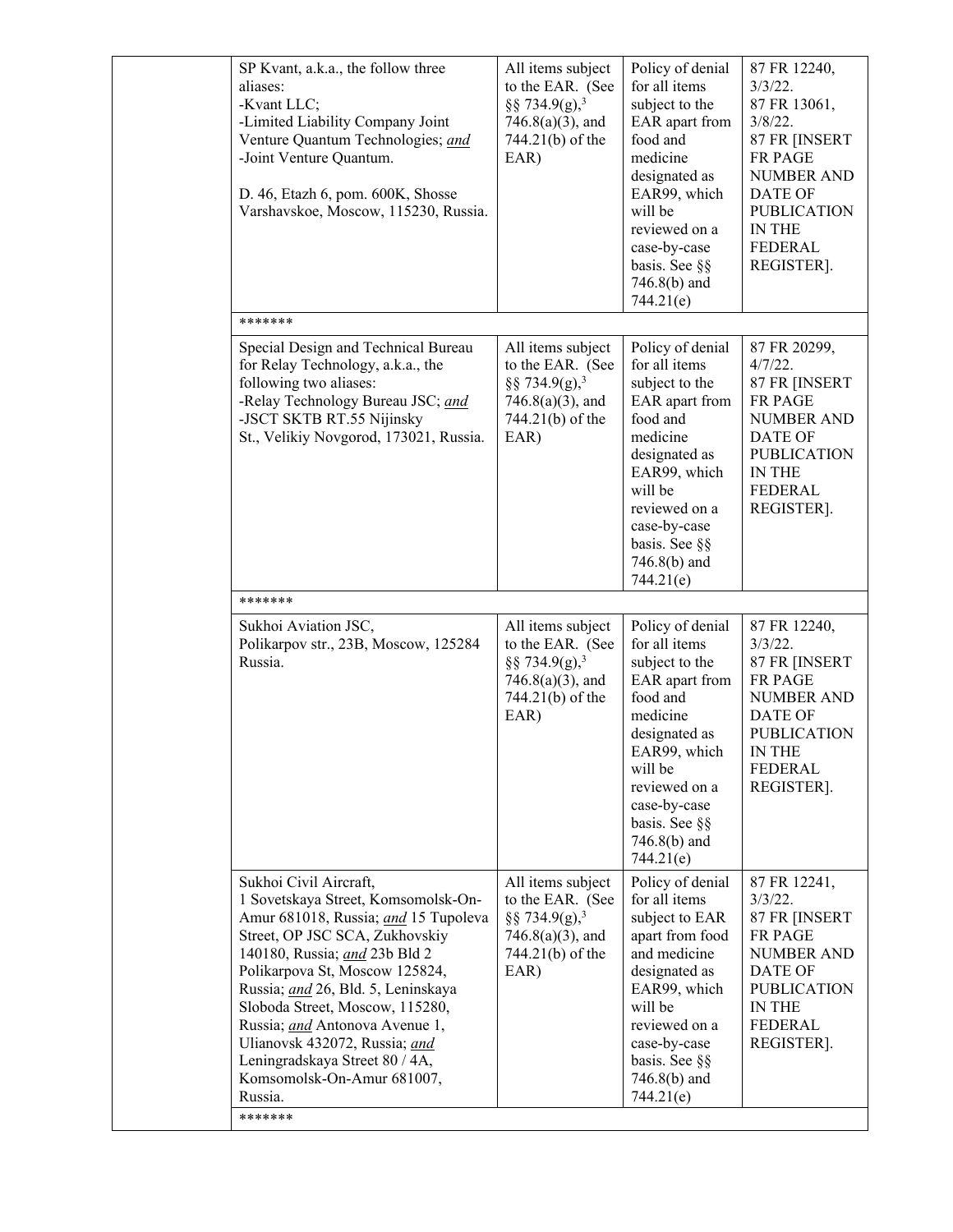| Tactical Missile Corporation, 711<br>Aircraft Repair Plant (711 ARZ),<br>18 Chkalova Pereulok, Borisoglebsk,<br>Voronezhskaya Oblast, 397171, Russia.                                                                                                                                                                                                                                                 | All items subject<br>to the EAR. (See<br>§§ 734.9(g), <sup>3</sup><br>$746.8(a)(3)$ , and<br>744.21(b) of the<br>EAR) | Policy of denial<br>for all items<br>subject to the<br>EAR apart from<br>food and<br>medicine<br>designated as<br>EAR99, which<br>will be<br>reviewed on a<br>case-by-case<br>basis. See §§<br>$746.8(b)$ and<br>744.21(e) | 87 FR 20299,<br>$4/7/22$ .<br>87 FR [INSERT<br>FR PAGE<br><b>NUMBER AND</b><br><b>DATE OF</b><br><b>PUBLICATION</b><br>IN THE<br><b>FEDERAL</b><br>REGISTER].        |
|-------------------------------------------------------------------------------------------------------------------------------------------------------------------------------------------------------------------------------------------------------------------------------------------------------------------------------------------------------------------------------------------------------|-----------------------------------------------------------------------------------------------------------------------|----------------------------------------------------------------------------------------------------------------------------------------------------------------------------------------------------------------------------|----------------------------------------------------------------------------------------------------------------------------------------------------------------------|
| Tactical Missile Corporation, AO<br>GNPP "Region", a.k.a., the following<br>three aliases:<br>-GNPP Region, PAO;<br>-Aktsionernoe Obshchestvo<br>"Gosudarstvennoe Nauchno-<br>Proizvodstvennoe Predpriyatie<br>"Region,"; and<br>-"Region" Scientific & Production<br>Enterprise JSC.<br>10 Turaevo I.Z., Lytkarino City,<br>Moscow Region, 140080, Russia.                                           | All items subject<br>to the EAR. (See<br>§§ 734.9(g), <sup>3</sup><br>$746.8(a)(3)$ , and<br>744.21(b) of the<br>EAR) | Policy of denial<br>for all items<br>subject to the<br>EAR apart from<br>food and<br>medicine<br>designated as<br>EAR99, which<br>will be<br>reviewed on a<br>case-by-case<br>basis. See §§<br>746.8(b) and<br>744.21(e)   | 87 FR 20299,<br>$4/7/22$ .<br>87 FR [INSERT<br><b>FR PAGE</b><br><b>NUMBER AND</b><br>DATE OF<br><b>PUBLICATION</b><br>IN THE<br><b>FEDERAL</b><br>REGISTER].        |
| Tactical Missile Corporation, AO<br>TMKB "Soyuz", a.k.a., the following<br>four aliases:<br>-Turaevskoe MKB "Soyuz";<br>-Aktsionernoe Obshchestvo Turaevskoe<br>Mashinostroitelnoe Konstruktorskoe<br>Byuro "Soyuz";<br>-Soyuz PAO; and<br>-JSC "Turaevskoe Machine-Building<br>Design Bureau "Soyuz.<br>10 Turaevo I.Z., Lytkarino City,<br>Moscow Region, 140080, Russia.                           | All items subject<br>to the EAR. (See<br>§§ 734.9(g), <sup>3</sup><br>$746.8(a)(3)$ , and<br>744.21(b) of the<br>EAR) | Policy of denial<br>for all items<br>subject to the<br>EAR apart from<br>food and<br>medicine<br>designated as<br>EAR99, which<br>will be<br>reviewed on a<br>case-by-case<br>basis. See §§<br>$746.8(b)$ and<br>744.21(e) | 87 FR 20299,<br>$4/7/22$ .<br>87 FR [INSERT<br><b>FR PAGE</b><br><b>NUMBER AND</b><br><b>DATE OF</b><br><b>PUBLICATION</b><br>IN THE<br><b>FEDERAL</b><br>REGISTER]. |
| Tactical Missile Corporation, Azov<br>Optical and Mechanical Plant, a.k.a.,<br>the following three aliases:<br>-PPO Azovski Optiko-Mekhanicheski<br>Zavod;<br>-Pervichnaya Profsoyuznaya<br>Organizatsiya "Azovski Optiko-<br>Mekhanicheski Zavod" Rossiskogo<br>Profsoyuza Rabotnikov<br>Promyshlennosti;and<br>-JSC AOMZ).<br>5 Promyshlennaya Street, Azov,<br>Rostovskaya Oblast, 346780, Russia. | All items subject<br>to the EAR. (See<br>§§ 734.9(g), <sup>3</sup><br>$746.8(a)(3)$ , and<br>744.21(b) of the<br>EAR) | Policy of denial<br>for all items<br>subject to the<br>EAR apart from<br>food and<br>medicine<br>designated as<br>EAR99, which<br>will be<br>reviewed on a<br>case-by-case<br>basis. See §§<br>746.8(b) and<br>744.21(e)   | 87 FR 20299,<br>4/7/22.<br>87 FR [INSERT<br><b>FR PAGE</b><br><b>NUMBER AND</b><br>DATE OF<br><b>PUBLICATION</b><br>IN THE<br>FEDERAL<br>REGISTER].                  |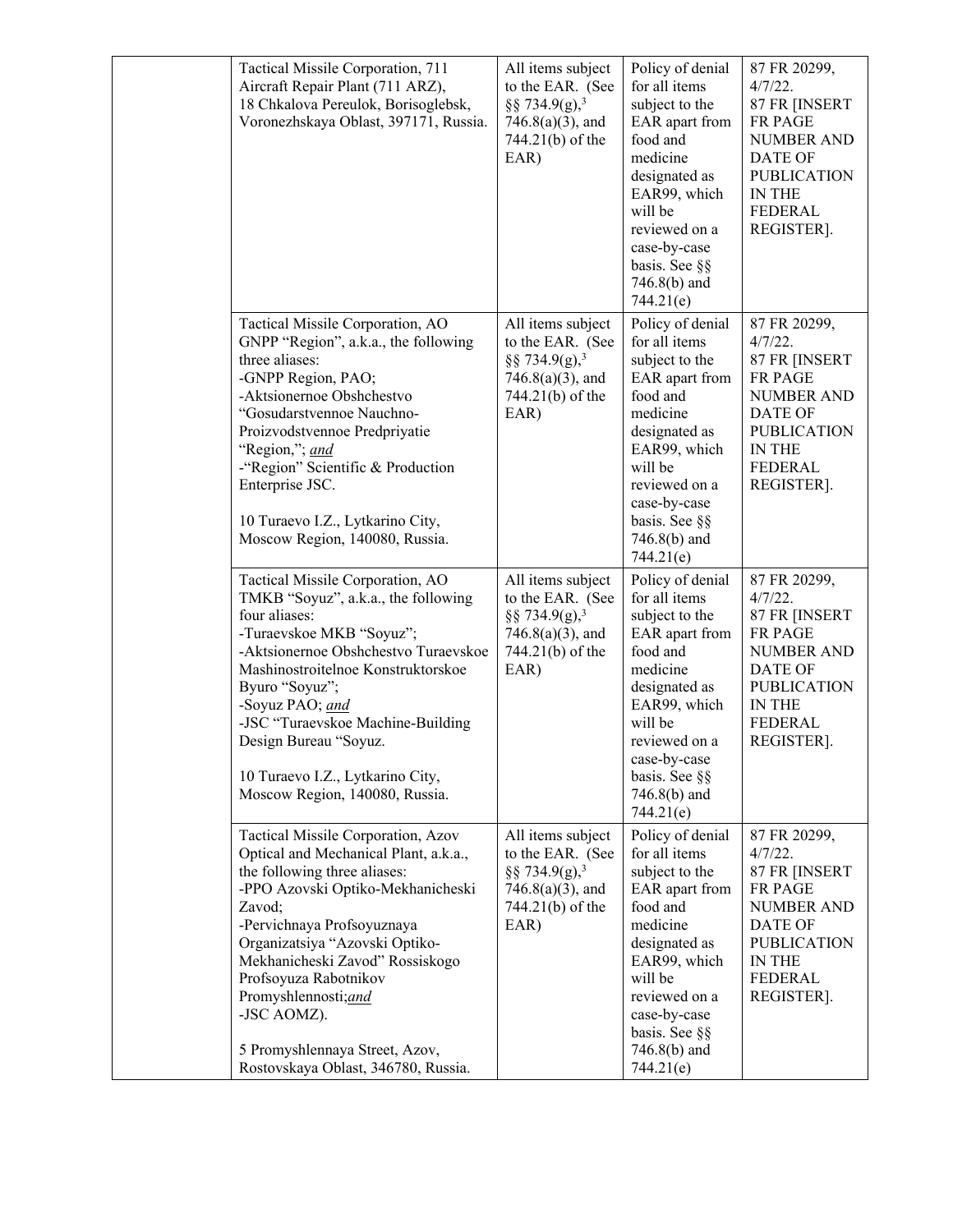| Tactical Missile Corporation, "Central<br>Design Bureau of Automation", a.k.a.,<br>the following three aliases:<br>- JSC "TsKBA";<br>- AO "TsKBA"; and<br>- Aktsionernoe Obshchestvo<br>"Tsentralnoe Konstruktorskoe Byuro<br>Avtomatiki".<br>24A Kosmicheski Prospekt, Omsk,<br>Omskaya Oblast, 44027, Russia.                     | All items subject<br>to the EAR. (See<br>§§ 734.9(g), <sup>3</sup><br>$746.8(a)(3)$ , and<br>744.21(b) of the<br>EAR) | Policy of denial<br>for all items<br>subject to the<br>EAR apart from<br>food and<br>medicine<br>designated as<br>EAR99, which<br>will be<br>reviewed on a<br>case-by-case<br>basis. See §§<br>$746.8(b)$ and<br>744.21(e) | 87 FR 20299,<br>4/7/22.<br>87 FR [INSERT<br>FR PAGE<br><b>NUMBER AND</b><br><b>DATE OF</b><br><b>PUBLICATION</b><br>IN THE<br><b>FEDERAL</b><br>REGISTER].    |
|-------------------------------------------------------------------------------------------------------------------------------------------------------------------------------------------------------------------------------------------------------------------------------------------------------------------------------------|-----------------------------------------------------------------------------------------------------------------------|----------------------------------------------------------------------------------------------------------------------------------------------------------------------------------------------------------------------------|---------------------------------------------------------------------------------------------------------------------------------------------------------------|
| Tactical Missile Corporation, Concern<br>"MPO - Gidropribor", a.k.a., the<br>following two aliases:<br>-Joint Stock Company Concern Sea<br>Underwater Weapons Gidropribor; and<br>-Research Institute "Gidpropridor";<br>Central Research Institute<br>"Gidropribor".<br>24, Sampsonievskiy pr., St. Petersburg,<br>194044, Russia. | All items subject<br>to the EAR. (See<br>§§ 734.9(g), <sup>3</sup><br>$746.8(a)(3)$ , and<br>744.21(b) of the<br>EAR) | Policy of denial<br>for all items<br>subject to the<br>EAR apart from<br>food and<br>medicine<br>designated as<br>EAR99, which<br>will be<br>reviewed on a<br>case-by-case<br>basis. See §§<br>746.8(b) and<br>744.21(e)   | 87 FR 20299,<br>4/7/22.<br>87 FR [INSERT<br>FR PAGE<br><b>NUMBER AND</b><br>DATE OF<br><b>PUBLICATION</b><br>IN THE<br><b>FEDERAL</b><br>REGISTER].           |
| Tactical Missile Corporation, Joint<br>Stock Company Avangard,<br>78 Oktyabrskaya Street, Safonovo,<br>Smolensk region, 215500, Russia.                                                                                                                                                                                             | All items subject<br>to the EAR. (See<br>§§ 734.9(g), <sup>3</sup><br>$746.8(a)(3)$ , and<br>744.21(b) of the<br>EAR) | Policy of denial<br>for all items<br>subject to the<br>EAR apart from<br>food and<br>medicine<br>designated as<br>EAR99, which<br>will be<br>reviewed on a<br>case-by-case<br>basis. See §§<br>746.8(b) and<br>744.21(e)   | 87 FR 20299,<br>$4/7/22$ .<br>87 FR [INSERT<br><b>FR PAGE</b><br><b>NUMBER AND</b><br><b>DATE OF</b><br><b>PUBLICATION</b><br>IN THE<br>FEDERAL<br>REGISTER]. |
| Tactical Missile Corporation, Joint<br>Stock Company Concern Granit-<br>Electron,<br>3 Gospitalnaya St, St. Petersburg,<br>191014, Russia.                                                                                                                                                                                          | All items subject<br>to the EAR. (See<br>§§ 734.9(g), <sup>3</sup><br>$746.8(a)(3)$ , and<br>744.21(b) of the<br>EAR) | Policy of denial<br>for all items<br>subject to the<br>EAR apart from<br>food and<br>medicine<br>designated as<br>EAR99, which<br>will be<br>reviewed on a<br>case-by-case<br>basis. See §§<br>$746.8(b)$ and<br>744.21(e) | 87 FR 20299,<br>4/7/22.<br>87 FR [INSERT<br>FR PAGE<br><b>NUMBER AND</b><br>DATE OF<br><b>PUBLICATION</b><br>IN THE<br><b>FEDERAL</b><br>REGISTER].           |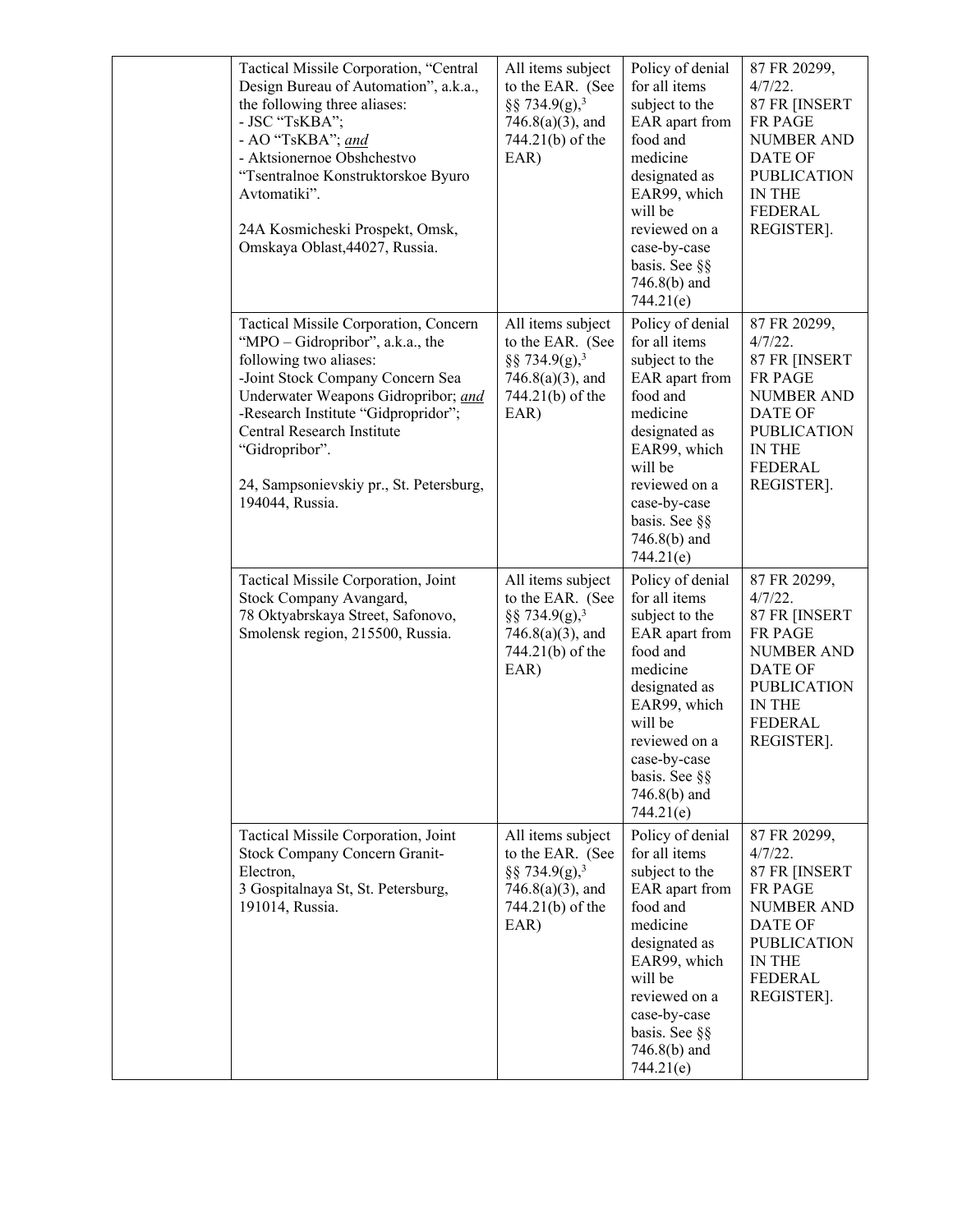| Tactical Missile Corporation, Joint<br>Stock Company Elektrotyaga, a.k.a.,<br>the following two aliases:<br>-Electric Traction; and<br>-ZAO Elekrotjaga.<br>50-A Kalinina Str, St Petersburg,<br>198095, Russia.                                                                                                                                                                                                                                                                                                                                        | All items subject<br>to the EAR. (See<br>§§ 734.9(g), <sup>3</sup><br>$746.8(a)(3)$ , and<br>744.21(b) of the<br>EAR)     | Policy of denial<br>for all items<br>subject to the<br>EAR apart from<br>food and<br>medicine<br>designated as<br>EAR99, which<br>will be<br>reviewed on a<br>case-by-case<br>basis. See §§<br>$746.8(b)$ and<br>744.21(e) | 87 FR 20299,<br>$4/7/22$ .<br>87 FR [INSERT<br>FR PAGE<br><b>NUMBER AND</b><br>DATE OF<br><b>PUBLICATION</b><br><b>IN THE</b><br><b>FEDERAL</b><br>REGISTER].               |
|---------------------------------------------------------------------------------------------------------------------------------------------------------------------------------------------------------------------------------------------------------------------------------------------------------------------------------------------------------------------------------------------------------------------------------------------------------------------------------------------------------------------------------------------------------|---------------------------------------------------------------------------------------------------------------------------|----------------------------------------------------------------------------------------------------------------------------------------------------------------------------------------------------------------------------|-----------------------------------------------------------------------------------------------------------------------------------------------------------------------------|
| Tactical Missile Corporation, Joint<br>Stock Company GosNIIMash, a.k.a.,<br>the following five aliases:<br>-PPO Rosprofprom V<br>"GOSNIIMASH";<br>-State Research Institute of Mechanical<br>Engineering;<br>-Pervichnaya Profsoyuznaya<br>Organizatsiya Rossiskogo Profsoyuza<br>Rabotnikov Promyshlennosti V<br>"GOSNIIMASH";<br>-Joint Stock Company "State Research<br>Institute of Mechanical Engineering"<br>named after V.V. Bakhirev"; and<br>-SKB DNIKhTI.<br>11 Sverdlova Prospekt, Dzerzhinsk,<br>Nizhegorodskaya Oblast, 606002,<br>Russia. | All items subject<br>to the EAR. (See<br>§§ 734.9(g), <sup>3</sup><br>$746.8(a)(3)$ , and<br>744.21(b) of the<br>EAR)     | Policy of denial<br>for all items<br>subject to the<br>EAR apart from<br>food and<br>medicine<br>designated as<br>EAR99, which<br>will be<br>reviewed on a<br>case-by-case<br>basis. See §§<br>746.8(b) and<br>744.21(e)   | 87 FR 20299,<br>4/7/22.<br>87 FR [INSERT<br><b>FR PAGE</b><br><b>NUMBER AND</b><br>DATE OF<br><b>PUBLICATION</b><br><b>IN THE</b><br><b>FEDERAL</b><br>REGISTER].           |
| Tactical Missile Corporation, Joint<br>Stock Company PA Strela, a.k.a. the<br>following one alias:<br>-Production Association Strela.<br>26 Shevchenko str., Orenburg, 460005,<br>Russia.                                                                                                                                                                                                                                                                                                                                                               | All items subject<br>to the EAR. (See<br>$\S$ § 734.9(g), <sup>3</sup><br>$746.8(a)(3)$ , and<br>744.21(b) of the<br>EAR) | Policy of denial<br>for all items<br>subject to the<br>EAR apart from<br>food and<br>medicine<br>designated as<br>EAR99, which<br>will be<br>reviewed on a<br>case-by-case<br>basis. See §§<br>746.8(b) and<br>744.21(e)   | 87 FR 20299,<br>4/7/22.<br>87 FR [INSERT<br><b>FR PAGE</b><br><b>NUMBER AND</b><br>DATE OF<br><b>PUBLICATION</b><br><b>IN THE</b><br><b>FEDERAL</b><br>REGISTER].           |
| Tactical Missile Corporation, Joint<br>Stock Company "Plant Dagdiesel",<br>1 Lenina Street, Kaspiysk, Republic of<br>Dagestan, 368300, Russia.                                                                                                                                                                                                                                                                                                                                                                                                          | All items subject<br>to the EAR. (See<br>§§ 734.9(g), <sup>3</sup><br>$746.8(a)(3)$ , and<br>744.21(b) of the<br>EAR)     | Policy of denial<br>for all items<br>subject to the<br>EAR apart from<br>food and<br>medicine<br>designated as<br>EAR99, which<br>will be<br>reviewed on a<br>case-by-case<br>basis. See §§<br>746.8(b) and<br>744.21(e)   | 87 FR 20299,<br>$4/7/22$ .<br>87 FR [INSERT<br><b>FR PAGE</b><br><b>NUMBER AND</b><br><b>DATE OF</b><br><b>PUBLICATION</b><br><b>IN THE</b><br><b>FEDERAL</b><br>REGISTER]. |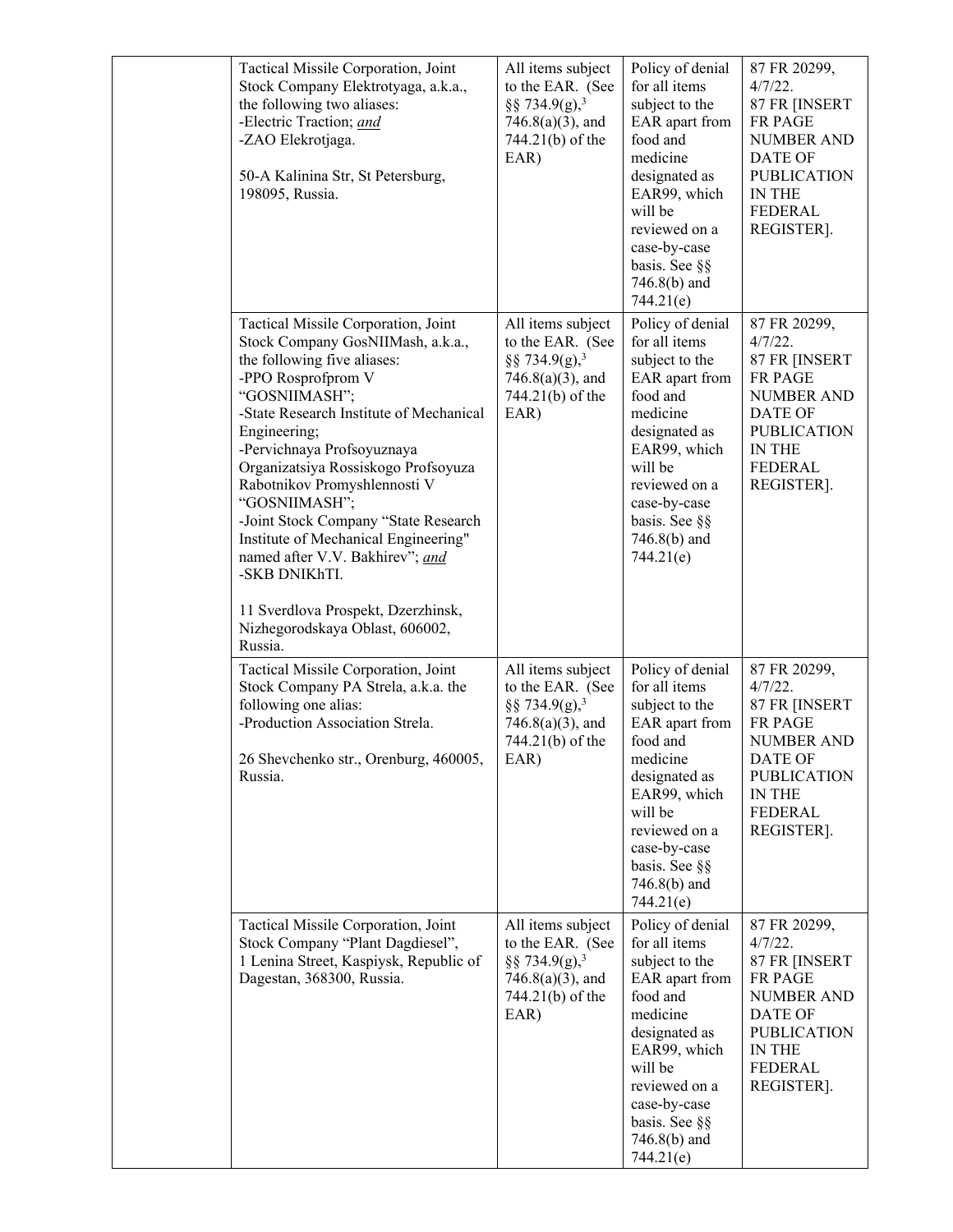| Tactical Missile Corporation, Joint<br>Stock Company Plant Kulakov, a.k.a.,<br>the following one alias:<br>-JSC Plant Named After A.A. Kulakov.<br>12 Yablochkova Street, St. Petersburg,<br>197198, Russia.                      | All items subject<br>to the EAR. (See<br>§§ 734.9(g), <sup>3</sup><br>$746.8(a)(3)$ , and<br>744.21(b) of the<br>EAR) | Policy of denial<br>for all items<br>subject to the<br>EAR apart from<br>food and<br>medicine<br>designated as<br>EAR99, which<br>will be<br>reviewed on a<br>case-by-case<br>basis. See §§<br>$746.8(b)$ and<br>744.21(e) | 87 FR 20299,<br>$4/7/22$ .<br>87 FR [INSERT<br>FR PAGE<br><b>NUMBER AND</b><br><b>DATE OF</b><br><b>PUBLICATION</b><br><b>IN THE</b><br><b>FEDERAL</b><br>REGISTER].     |
|-----------------------------------------------------------------------------------------------------------------------------------------------------------------------------------------------------------------------------------|-----------------------------------------------------------------------------------------------------------------------|----------------------------------------------------------------------------------------------------------------------------------------------------------------------------------------------------------------------------|--------------------------------------------------------------------------------------------------------------------------------------------------------------------------|
| Tactical Missile Corporation, Joint<br>Stock Company Ravenstvo, a.k.a., the<br>following one alias:<br>-Joint-Stock Company Ravenstvo;<br>Equality.<br>19 Promyshlennaya Street, St.<br>Petersburg, 198099, Russia.               | All items subject<br>to the EAR. (See<br>§§ 734.9(g), <sup>3</sup><br>$746.8(a)(3)$ , and<br>744.21(b) of the<br>EAR) | Policy of denial<br>for all items<br>subject to the<br>EAR apart from<br>food and<br>medicine<br>designated as<br>EAR99, which<br>will be<br>reviewed on a<br>case-by-case<br>basis. See §§<br>746.8(b) and<br>744.21(e)   | 87 FR 20299,<br>4/7/22.<br>87 FR [INSERT<br>FR PAGE<br><b>NUMBER AND</b><br><b>DATE OF</b><br><b>PUBLICATION</b><br>IN THE<br><b>FEDERAL</b><br>REGISTER].               |
| Tactical Missile Corporation, Joint<br>Stock Company Ravenstvo-service,<br>19 Promyshlennaya Street, St.<br>Petersburg, 198099, Russia.                                                                                           | All items subject<br>to the EAR. (See<br>§§ 734.9(g), <sup>3</sup><br>$746.8(a)(3)$ , and<br>744.21(b) of the<br>EAR) | Policy of denial<br>for all items<br>subject to the<br>EAR apart from<br>food and<br>medicine<br>designated as<br>EAR99, which<br>will be<br>reviewed on a<br>case-by-case<br>basis. See §§<br>$746.8(b)$ and<br>744.21(e) | 87 FR 20299,<br>$4/7/22$ .<br>87 FR [INSERT<br>FR PAGE<br><b>NUMBER AND</b><br><b>DATE OF</b><br><b>PUBLICATION</b><br>IN THE<br>FEDERAL<br>REGISTER].                   |
| Tactical Missile Corporation, Joint-<br>Stock Company "Research Center for<br>Automated Design, a.k.a., following<br>two aliases:<br>-NIC ASK; and<br>-ASK JSC.<br>37 Leningradsky Prospekt, Room 12,<br>Moscow, 125167, Russia,. | All items subject<br>to the EAR. (See<br>§§ 734.9(g), <sup>3</sup><br>$746.8(a)(3)$ , and<br>744.21(b) of the<br>EAR) | Policy of denial<br>for all items<br>subject to the<br>EAR apart from<br>food and<br>medicine<br>designated as<br>EAR99, which<br>will be<br>reviewed on a<br>case-by-case<br>basis. See §§<br>$746.8(b)$ and<br>744.21(e) | 87 FR 20299,<br>4/7/22.<br>87 FR [INSERT<br><b>FR PAGE</b><br><b>NUMBER AND</b><br><b>DATE OF</b><br><b>PUBLICATION</b><br><b>IN THE</b><br><b>FEDERAL</b><br>REGISTER]. |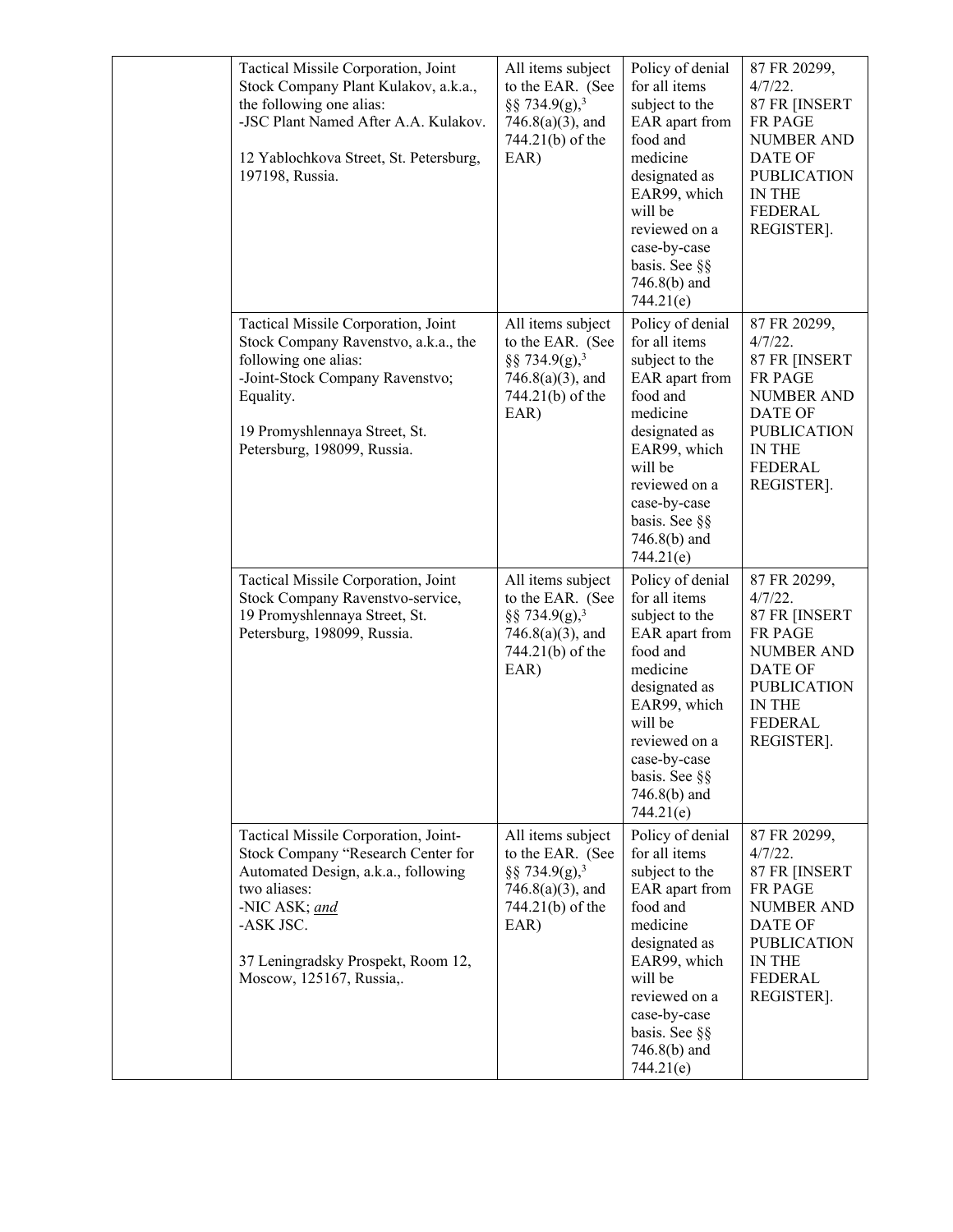| Tactical Missile Corporation, Joint<br>Stock Company "Salute", a.k.a., the<br>following two aliases:<br>-Salyut, PAO; and<br>-Kuibyshev Mechanical Plant.<br>20 Moskovskoe Shosse, Samara,<br>443028, Russia.                                                            | All items subject<br>to the EAR. (See<br>§§ 734.9(g), <sup>3</sup><br>$746.8(a)(3)$ , and<br>744.21(b) of the<br>EAR) | Policy of denial<br>for all items<br>subject to the<br>EAR apart from<br>food and<br>medicine<br>designated as<br>EAR99, which<br>will be<br>reviewed on a<br>case-by-case<br>basis. See §§<br>746.8(b) and<br>744.21(e)   | 87 FR 20299,<br>$4/7/22$ .<br>87 FR [INSERT<br>FR PAGE<br><b>NUMBER AND</b><br><b>DATE OF</b><br><b>PUBLICATION</b><br><b>IN THE</b><br><b>FEDERAL</b><br>REGISTER]. |
|--------------------------------------------------------------------------------------------------------------------------------------------------------------------------------------------------------------------------------------------------------------------------|-----------------------------------------------------------------------------------------------------------------------|----------------------------------------------------------------------------------------------------------------------------------------------------------------------------------------------------------------------------|----------------------------------------------------------------------------------------------------------------------------------------------------------------------|
| Tactical Missile Corporation, Joint<br>Stock Company Saratov Radio<br>Instrument Plant,<br>108 50 Years of October, Saratov,<br>410040, Russia.                                                                                                                          | All items subject<br>to the EAR. (See<br>§§ 734.9(g), <sup>3</sup><br>$746.8(a)(3)$ , and<br>744.21(b) of the<br>EAR) | Policy of denial<br>for all items<br>subject to the<br>EAR apart from<br>food and<br>medicine<br>designated as<br>EAR99, which<br>will be<br>reviewed on a<br>case-by-case<br>basis. See §§<br>746.8(b) and<br>744.21(e)   | 87 FR 20299,<br>$4/7/22$ .<br>87 FR [INSERT<br><b>FR PAGE</b><br><b>NUMBER AND</b><br><b>DATE OF</b><br><b>PUBLICATION</b><br>IN THE<br><b>FEDERAL</b><br>REGISTER]. |
| Tactical Missile Corporation Joint<br>Stock Company "Scientific Research<br>Institute of Marine Heat Engineering",<br>a.k.a., the following one alias:<br>-Research Institute of Morteplotehniki.<br>44 Chernikova Street, Lomonosov, St.<br>Petersburg, 198412, Russia. | All items subject<br>to the EAR. (See<br>§§ 734.9(g), <sup>3</sup><br>$746.8(a)(3)$ , and<br>744.21(b) of the<br>EAR) | Policy of denial<br>for all items<br>subject to the<br>EAR apart from<br>food and<br>medicine<br>designated as<br>EAR99, which<br>will be<br>reviewed on a<br>case-by-case<br>basis. See §§<br>746.8(b) and<br>744.21(e)   | 87 FR 20299,<br>$4/7/22$ .<br>87 FR [INSERT<br>FR PAGE<br><b>NUMBER AND</b><br>DATE OF<br><b>PUBLICATION</b><br>IN THE<br><b>FEDERAL</b><br>REGISTER].               |
| Tactical Missile Corporation, Joint<br>Stock Company Severny Press, a.k.a.,<br>the following one alias:<br>-Northern Press.<br>7 Tallinskaya Street, St. Petersburg,<br>195196, Russia.                                                                                  | All items subject<br>to the EAR. (See<br>§§ 734.9(g), <sup>3</sup><br>$746.8(a)(3)$ , and<br>744.21(b) of the<br>EAR) | Policy of denial<br>for all items<br>subject to the<br>EAR apart from<br>food and<br>medicine<br>designated as<br>EAR99, which<br>will be<br>reviewed on a<br>case-by-case<br>basis. See §§<br>$746.8(b)$ and<br>744.21(e) | 87 FR 20299,<br>4/7/22.<br>87 FR [INSERT<br><b>FR PAGE</b><br><b>NUMBER AND</b><br>DATE OF<br><b>PUBLICATION</b><br>IN THE<br><b>FEDERAL</b><br>REGISTER].           |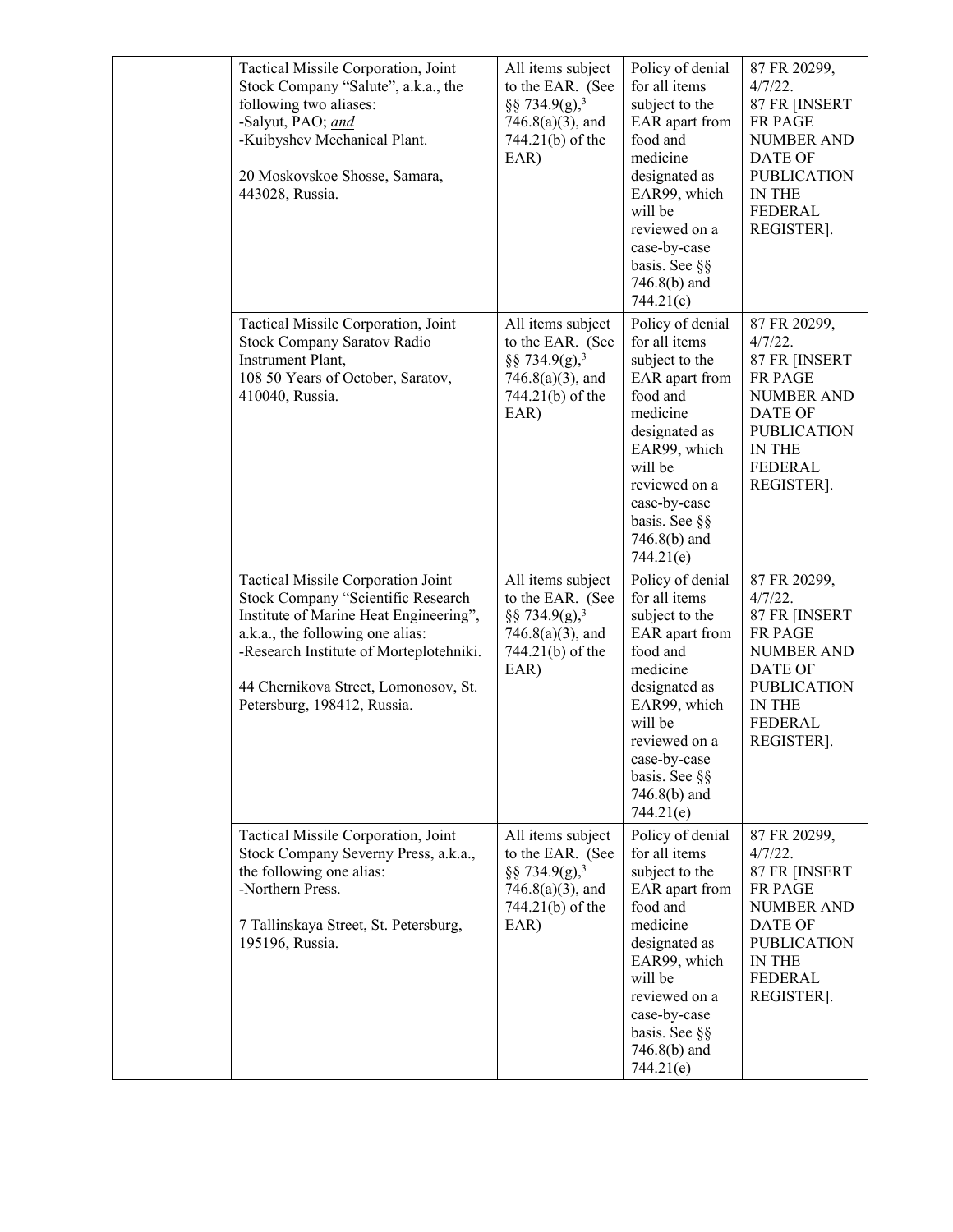| Tactical Missile Corporation, Joint<br>Stock Company "State Machine<br>Building Design Bureau "Vympel" By<br>Name I.I. Toropov", a.k.a., the<br>following two aliases:<br>-AO Gos MKB "Vympel" named for II<br>Toropov; and<br>-Vympel NPO.<br>90 Voloklamskoe Shosse, Moscow,<br>125424, Russia.                                                      | All items subject<br>to the EAR. (See<br>§§ 734.9(g), <sup>3</sup><br>$746.8(a)(3)$ , and<br>744.21(b) of the<br>EAR) | Policy of denial<br>for all items<br>subject to the<br>EAR apart from<br>food and<br>medicine<br>designated as<br>EAR99, which<br>will be<br>reviewed on a<br>case-by-case<br>basis. See §§<br>$746.8(b)$ and<br>744.21(e) | 87 FR 20299,<br>$4/7/22$ .<br>87 FR [INSERT<br>FR PAGE<br><b>NUMBER AND</b><br>DATE OF<br><b>PUBLICATION</b><br>IN THE<br><b>FEDERAL</b><br>REGISTER].               |
|--------------------------------------------------------------------------------------------------------------------------------------------------------------------------------------------------------------------------------------------------------------------------------------------------------------------------------------------------------|-----------------------------------------------------------------------------------------------------------------------|----------------------------------------------------------------------------------------------------------------------------------------------------------------------------------------------------------------------------|----------------------------------------------------------------------------------------------------------------------------------------------------------------------|
| Tactical Missile Corporation, Joint<br>Stock Company "URALELEMENT",<br>a.k.a., the following one alias:<br>-Verkhneufalei Plant "Uralelement".<br>24 Dmitrieva St., Verkhny Ufaley,<br>Chelyabinsk region, 456800, Russia.                                                                                                                             | All items subject<br>to the EAR. (See<br>§§ 734.9(g), <sup>3</sup><br>$746.8(a)(3)$ , and<br>744.21(b) of the<br>EAR) | Policy of denial<br>for all items<br>subject to the<br>EAR apart from<br>food and<br>medicine<br>designated as<br>EAR99, which<br>will be<br>reviewed on a<br>case-by-case<br>basis. See §§<br>$746.8(b)$ and<br>744.21(e) | 87 FR 20299,<br>4/7/22.<br>87 FR [INSERT<br><b>FR PAGE</b><br><b>NUMBER AND</b><br>DATE OF<br><b>PUBLICATION</b><br>IN THE<br><b>FEDERAL</b><br>REGISTER].           |
| Tactical Missile Corporation JSC<br>"KRASNY GIDROPRESS", a.k.a., the<br>following five aliases:<br>-Aktsionernoe Obshchestvo "Krasny<br>Gidropress,";<br>-Krasny Gidropress, PAO;<br>-Red Hydraulic Press;<br>-Krasny Gidropress JSC; and<br>-Taganrog Krasnyy Gidropress Plan.<br>3 Severnaya Place, Taganrog,<br>Rostovskaya Oblast, 347928, Russia. | All items subject<br>to the EAR. (See<br>§§ 734.9(g), <sup>3</sup><br>$746.8(a)(3)$ , and<br>744.21(b) of the<br>EAR) | Policy of denial<br>for all items<br>subject to the<br>EAR apart from<br>food and<br>medicine<br>designated as<br>EAR99, which<br>will be<br>reviewed on a<br>case-by-case<br>basis. See §§<br>$746.8(b)$ and<br>744.21(e) | 87 FR 20299,<br>$4/7/22$ .<br>87 FR [INSERT<br><b>FR PAGE</b><br><b>NUMBER AND</b><br><b>DATE OF</b><br><b>PUBLICATION</b><br>IN THE<br><b>FEDERAL</b><br>REGISTER]. |
| Tactical Missile Corporation, KB<br>Mashinostroeniya, a.k.a., the following<br>two aliases:<br>-JSC Research and Production<br>Corporation Design Bureau of<br>Mechanical Engineering; and<br>-JSC NPK KBM.<br>42 Oksky Prospect, Kolomna, Moscow<br>Region, 140402, Russia.                                                                           | All items subject<br>to the EAR. (See<br>§§ 734.9(g), <sup>3</sup><br>$746.8(a)(3)$ , and<br>744.21(b) of the<br>EAR) | Policy of denial<br>for all items<br>subject to the<br>EAR apart from<br>food and<br>medicine<br>designated as<br>EAR99, which<br>will be<br>reviewed on a<br>case-by-case<br>basis. See §§<br>$746.8(b)$ and<br>744.21(e) | 87 FR 20299,<br>$4/7/22$ .<br>87 FR [INSERT<br>FR PAGE<br><b>NUMBER AND</b><br><b>DATE OF</b><br><b>PUBLICATION</b><br>IN THE<br>FEDERAL<br>REGISTER].               |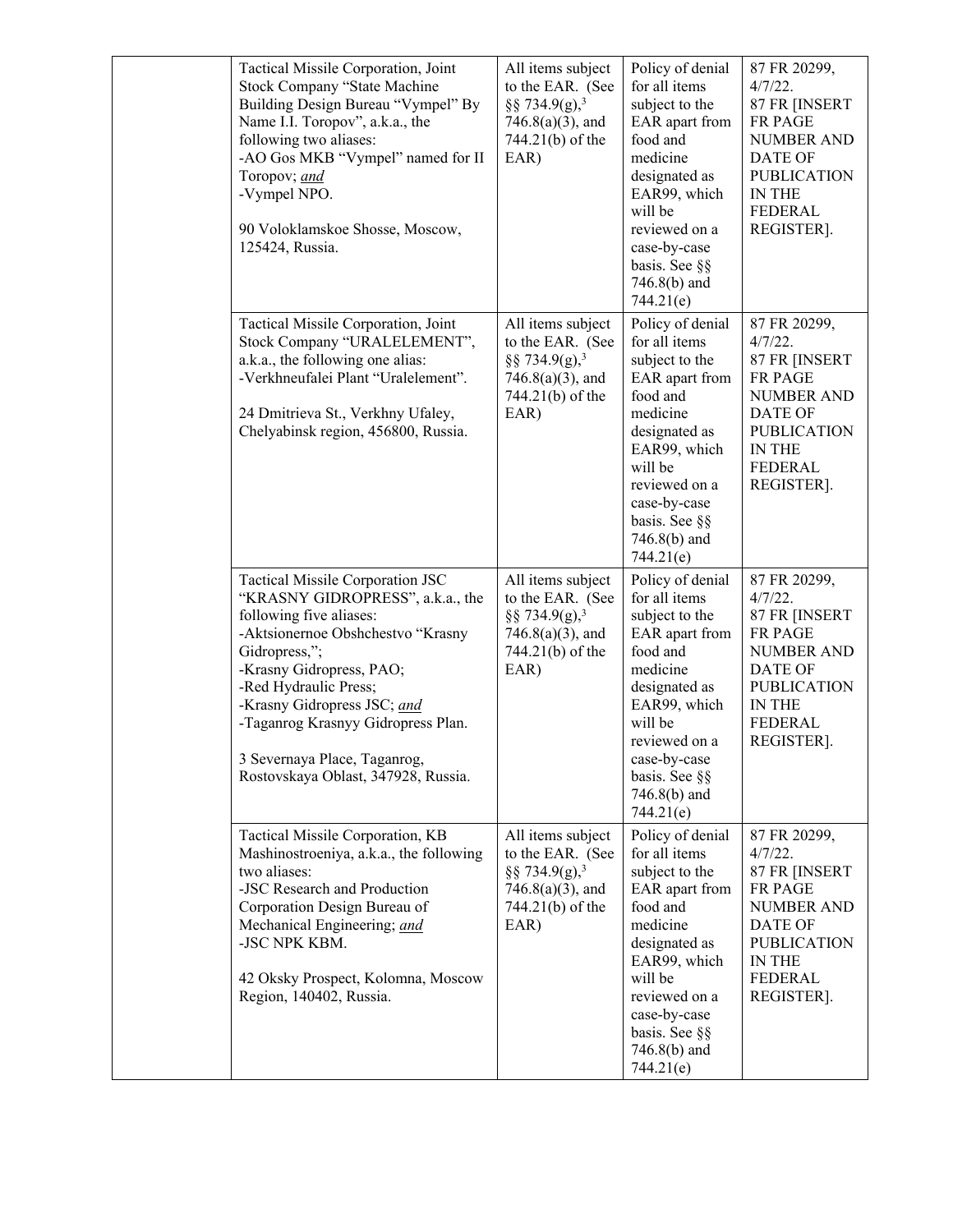| Tactical Missile Corporation, NPO<br>Electromechanics,<br>31 Mendeleev Street, Chelyabinsk<br>region, 456320, Russia.                                                                                                                                                                                                                                                                                                                                                                                                               | All items subject<br>to the EAR. (See<br>§§ 734.9(g), <sup>3</sup><br>$746.8(a)(3)$ , and<br>744.21(b) of the<br>EAR) | Policy of denial<br>for all items<br>subject to the<br>EAR apart from<br>food and<br>medicine<br>designated as<br>EAR99, which<br>will be<br>reviewed on a<br>case-by-case<br>basis. See §§<br>746.8(b) and<br>744.21(e)   | 87 FR 20299,<br>4/7/22.<br>87 FR [INSERT<br>FR PAGE<br><b>NUMBER AND</b><br><b>DATE OF</b><br><b>PUBLICATION</b><br><b>IN THE</b><br><b>FEDERAL</b><br>REGISTER]. |
|-------------------------------------------------------------------------------------------------------------------------------------------------------------------------------------------------------------------------------------------------------------------------------------------------------------------------------------------------------------------------------------------------------------------------------------------------------------------------------------------------------------------------------------|-----------------------------------------------------------------------------------------------------------------------|----------------------------------------------------------------------------------------------------------------------------------------------------------------------------------------------------------------------------|-------------------------------------------------------------------------------------------------------------------------------------------------------------------|
| Tactical Missile Corporation, NPO<br>Lightning, a.k.a., the following one<br>alias:<br>-Research and Production Association<br>Lightning JSC NPO Molniya.<br>5K1 Lodochnaya Street, Moscow,<br>Russia.                                                                                                                                                                                                                                                                                                                              | All items subject<br>to the EAR. (See<br>§§ 734.9(g), <sup>3</sup><br>$746.8(a)(3)$ , and<br>744.21(b) of the<br>EAR) | Policy of denial<br>for all items<br>subject to the<br>EAR apart from<br>food and<br>medicine<br>designated as<br>EAR99, which<br>will be<br>reviewed on a<br>case-by-case<br>basis. See §§<br>$746.8(b)$ and<br>744.21(e) | 87 FR 20299,<br>$4/7/22$ .<br>87 FR [INSERT<br>FR PAGE<br><b>NUMBER AND</b><br>DATE OF<br><b>PUBLICATION</b><br><b>IN THE</b><br><b>FEDERAL</b><br>REGISTER].     |
| Tactical Missile Corporation, Petrovsky<br>Electromechanical Plant "Molot",<br>40 Gogol Street, Petrovsk, Saratov<br>Region, 412541, Russia.                                                                                                                                                                                                                                                                                                                                                                                        | All items subject<br>to the EAR. (See<br>§§ 734.9(g), <sup>3</sup><br>$746.8(a)(3)$ , and<br>744.21(b) of the<br>EAR) | Policy of denial<br>for all items<br>subject to the<br>EAR apart from<br>food and<br>medicine<br>designated as<br>EAR99, which<br>will be<br>reviewed on a<br>case-by-case<br>basis. See §§<br>$746.8(b)$ and<br>744.21(e) | 87 FR 20299,<br>4/7/22.<br>87 FR [INSERT<br><b>FR PAGE</b><br><b>NUMBER AND</b><br>DATE OF<br><b>PUBLICATION</b><br>IN THE<br><b>FEDERAL</b><br>REGISTER].        |
| Tactical Missile Corporation, PJSC<br>ANPP Temp Avia, a.k.a., the following<br>six aliases<br>-ANPP "TEMP AVIA";<br>-Public Joint Stock Company "Arzamas<br>Research and Production Enterprise";<br>-TEMP-AVIA;<br>-ANPP TEMP AIR;<br>-Joint Stock Company "Arzamas<br>Research And Production Enterprise<br>"TEMP-AVIA"; and<br>-Publichnoe Aktsionernoe Obshchestvo<br>"Arzamasskoe Nauchno-<br>Proizvodstvennoe Predpriyatie "TEMP-<br>AVIA".<br>26 G. Arzamas G. Arzamas. Street,<br>Kirov, Nizhniy Novgorod, 607220<br>Russia. | All items subject<br>to the EAR. (See<br>§§ 734.9(g), <sup>3</sup><br>$746.8(a)(3)$ , and<br>744.21(b) of the<br>EAR) | Policy of denial<br>for all items<br>subject to the<br>EAR apart from<br>food and<br>medicine<br>designated as<br>EAR99, which<br>will be<br>reviewed on a<br>case-by-case<br>basis. See §§<br>$746.8(b)$ and<br>744.21(e) | 87 FR 20299,<br>4/7/22.<br>87 FR [INSERT<br>FR PAGE<br><b>NUMBER AND</b><br>DATE OF<br><b>PUBLICATION</b><br><b>IN THE</b><br>FEDERAL<br>REGISTER].               |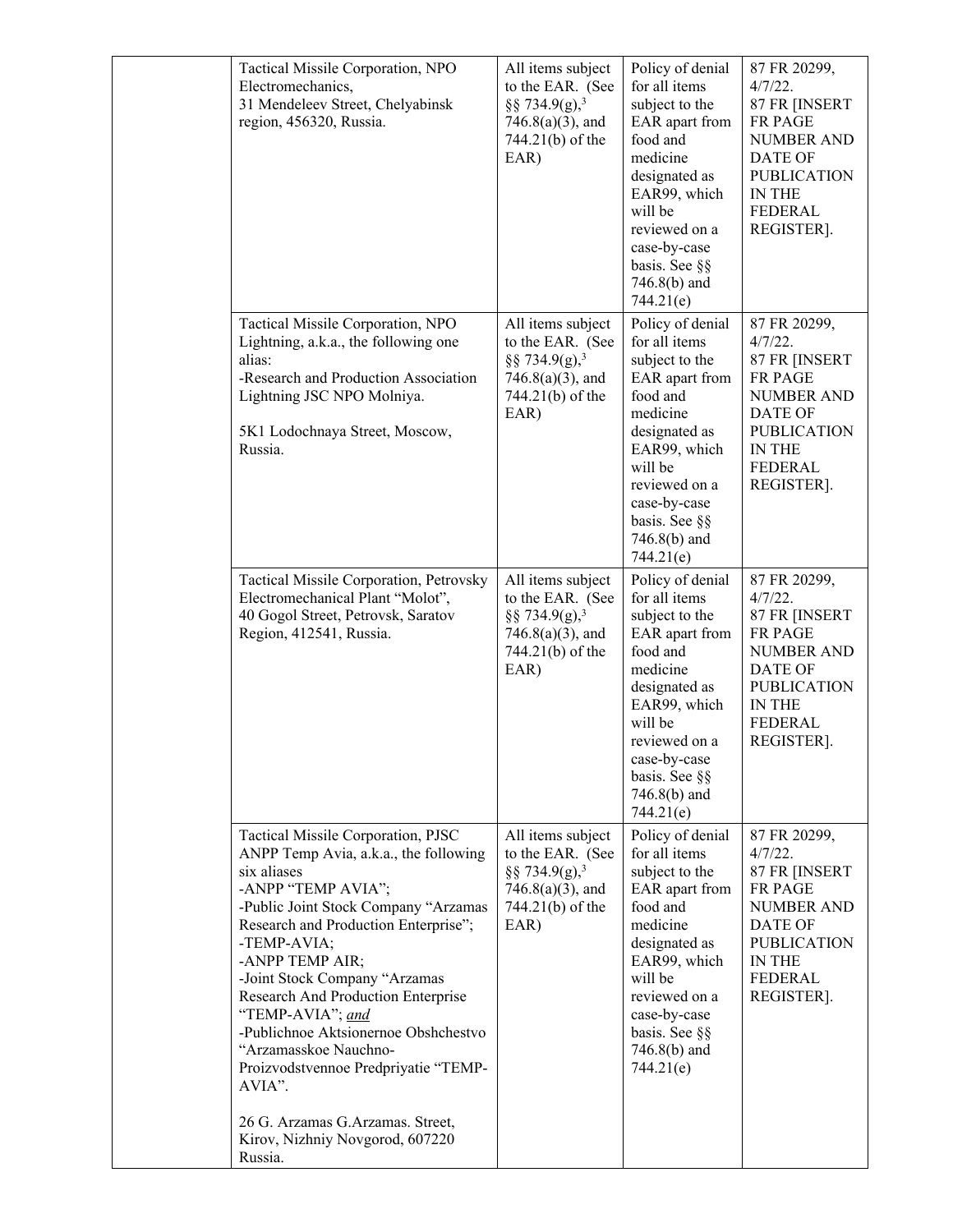| Tactical Missile Corporation, PJSC<br>"MBDB ISKRA", a.k.a., the following<br>two aliases:<br>-Aktsionernoe Obshchestvo<br>"Mashinostroitelnoe Konstruktorskoe<br>Byuro "Iskra" Imeni Ivana Ivanovicha<br>Kartukova"; and<br>-AO MKB "ISKRA".<br>35 Leningradsky Prospekt, Moscow,<br>125284, Russia.                                                               | All items subject<br>to the EAR. (See<br>§§ 734.9(g), <sup>3</sup><br>$746.8(a)(3)$ , and<br>744.21(b) of the<br>EAR) | Policy of denial<br>for all items<br>subject to the<br>EAR apart from<br>food and<br>medicine<br>designated as<br>EAR99, which<br>will be<br>reviewed on a<br>case-by-case<br>basis. See §§<br>$746.8(b)$ and<br>744.21(e) | 87 FR 20299,<br>$4/7/22$ .<br>87 FR [INSERT<br><b>FR PAGE</b><br><b>NUMBER AND</b><br><b>DATE OF</b><br><b>PUBLICATION</b><br>IN THE<br><b>FEDERAL</b><br>REGISTER]. |
|--------------------------------------------------------------------------------------------------------------------------------------------------------------------------------------------------------------------------------------------------------------------------------------------------------------------------------------------------------------------|-----------------------------------------------------------------------------------------------------------------------|----------------------------------------------------------------------------------------------------------------------------------------------------------------------------------------------------------------------------|----------------------------------------------------------------------------------------------------------------------------------------------------------------------|
| Tactical Missile Corporation, Raduga<br>Design Bureau, a.k.a., the following<br>four aliases:<br>-AO "GosMKB "Raduga" IM.<br>A.Ya.Bereznyaka,";<br>-Joint Stock Company "State Machine-<br>Building Design Bureau "Raduga,";<br>-MKB Raduga; and<br>-GosMKB "Rainbow" them. AND I.<br>Bereznyak.<br>2A Zhukovskogo, Dubna,<br>Moscowyskaya Oblast, 141983, Russia. | All items subject<br>to the EAR. (See<br>§§ 734.9(g), <sup>3</sup><br>$746.8(a)(3)$ , and<br>744.21(b) of the<br>EAR) | Policy of denial<br>for all items<br>subject to the<br>EAR apart from<br>food and<br>medicine<br>designated as<br>EAR99, which<br>will be<br>reviewed on a<br>case-by-case<br>basis. See §§<br>746.8(b) and<br>744.21(e)   | 87 FR 20299,<br>$4/7/22$ .<br>87 FR [INSERT<br><b>FR PAGE</b><br><b>NUMBER AND</b><br>DATE OF<br><b>PUBLICATION</b><br>IN THE<br><b>FEDERAL</b><br>REGISTER].        |
| Tactical Missile Corporation, RKB<br>Globus, a.k.a., the following two<br>aliases:<br>-JSC Ryazan Design Bureau Globus;<br>and<br>-Federal State Unitary Enterprise RKB<br>Globus.<br>6 Vysokovoltnaya Street, Ryazan,<br>390013, Russia.                                                                                                                          | All items subject<br>to the EAR. (See<br>§§ 734.9(g), <sup>3</sup><br>$746.8(a)(3)$ , and<br>744.21(b) of the<br>EAR) | Policy of denial<br>for all items<br>subject to the<br>EAR apart from<br>food and<br>medicine<br>designated as<br>EAR99, which<br>will be<br>reviewed on a<br>case-by-case<br>basis. See §§<br>$746.8(b)$ and<br>744.21(e) | 87 FR 20299,<br>$4/7/22$ .<br>87 FR [INSERT<br>FR PAGE<br><b>NUMBER AND</b><br>DATE OF<br><b>PUBLICATION</b><br>IN THE<br><b>FEDERAL</b><br>REGISTER].               |
| Tactical Missile Corporation, Smolensk<br>Aviation Plant, a.k.a., the following one<br>alias:<br>-JSC "SmAZ".<br>74 Frunze Street, Smolensk, 214006,<br>Russia.                                                                                                                                                                                                    | All items subject<br>to the EAR. (See<br>§§ 734.9(g), <sup>3</sup><br>$746.8(a)(3)$ , and<br>744.21(b) of the<br>EAR) | Policy of denial<br>for all items<br>subject to the<br>EAR apart from<br>food and<br>medicine<br>designated as<br>EAR99, which<br>will be<br>reviewed on a<br>case-by-case<br>basis. See §§<br>$746.8(b)$ and<br>744.21(e) | 87 FR 20299,<br>$4/7/22$ .<br>87 FR [INSERT<br>FR PAGE<br><b>NUMBER AND</b><br><b>DATE OF</b><br><b>PUBLICATION</b><br>IN THE<br><b>FEDERAL</b><br>REGISTER].        |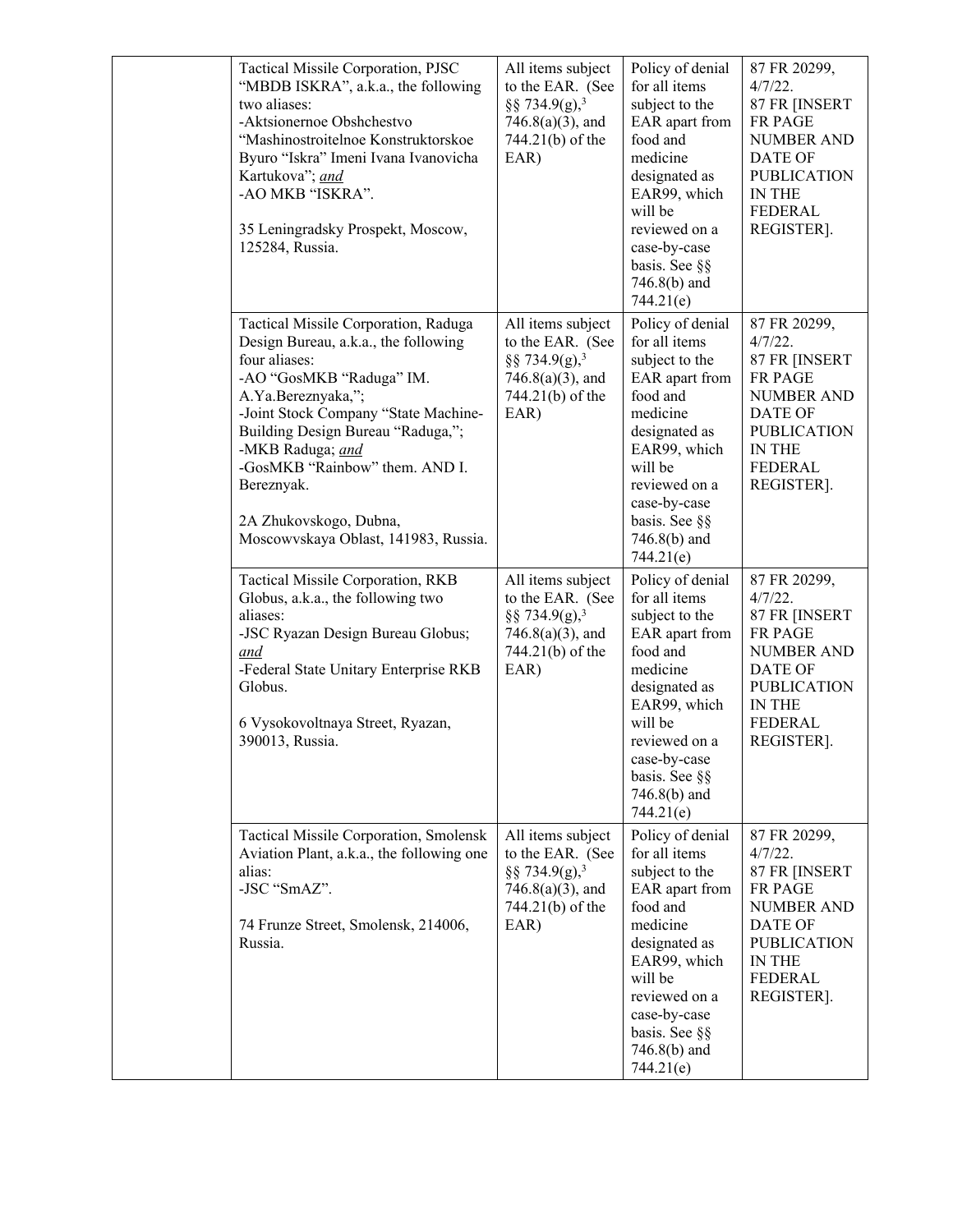| Tactical Missile Corporation, TRV<br>Engineering, a.k.a., the following one<br>alias:<br>-Zvezda-Strela Trading House LLC.<br>2A Ordzhonikidze Street, Korolev,<br>Moscow Region, Russia.                                                                                                                                                                                                                               | All items subject<br>to the EAR. (See<br>§§ 734.9(g), <sup>3</sup><br>$746.8(a)(3)$ , and<br>744.21(b) of the<br>EAR) | Policy of denial<br>for all items<br>subject to the<br>EAR apart from<br>food and<br>medicine<br>designated as<br>EAR99, which<br>will be<br>reviewed on a<br>case-by-case<br>basis. See §§<br>746.8(b) and<br>744.21(e)   | 87 FR 20299,<br>$4/7/22$ .<br>87 FR [INSERT<br><b>FR PAGE</b><br><b>NUMBER AND</b><br>DATE OF<br><b>PUBLICATION</b><br>IN THE<br><b>FEDERAL</b><br>REGISTER].        |
|-------------------------------------------------------------------------------------------------------------------------------------------------------------------------------------------------------------------------------------------------------------------------------------------------------------------------------------------------------------------------------------------------------------------------|-----------------------------------------------------------------------------------------------------------------------|----------------------------------------------------------------------------------------------------------------------------------------------------------------------------------------------------------------------------|----------------------------------------------------------------------------------------------------------------------------------------------------------------------|
| Tactical Missile Corporation, Ural<br>Design Bureau "Detal", a.k.a., the<br>following four aliases:<br>-Joint-Stock Company "Ural Design<br>Bureau "Detal";<br>-Aktsionernoe Obshchestvo "Uralskoe<br>Proektno-Konstruktorskoe Byuro<br>"Detal";<br>-AO UPKB "Detal"; and<br>-Uralskoe Proektno-Konstruktorskoe<br>Byuro Detal, Pao.<br>8 Pionerskaya Street, Kamensk-Uralski,<br>Sverdlovskaya Oblast, 623409, Russia. | All items subject<br>to the EAR. (See<br>§§ 734.9(g), <sup>3</sup><br>$746.8(a)(3)$ , and<br>744.21(b) of the<br>EAR) | Policy of denial<br>for all items<br>subject to the<br>EAR apart from<br>food and<br>medicine<br>designated as<br>EAR99, which<br>will be<br>reviewed on a<br>case-by-case<br>basis. See §§<br>$746.8(b)$ and<br>744.21(e) | 87 FR 20299,<br>$4/7/22$ .<br>87 FR [INSERT<br><b>FR PAGE</b><br><b>NUMBER AND</b><br>DATE OF<br><b>PUBLICATION</b><br>IN THE<br><b>FEDERAL</b><br>REGISTER].        |
| Tactical Missile Corporation, Zvezda-<br>Strela Limited Liability Company,<br>a.k.a., the following two aliases:<br>-Star Arrow; and<br>-Zvezda-Arrow Corporation.<br>3 Taganrog Severnaya Square, Rostov<br>Region, 347928, Russia.                                                                                                                                                                                    | All items subject<br>to the EAR. (See<br>§§ 734.9(g), <sup>3</sup><br>$746.8(a)(3)$ , and<br>744.21(b) of the<br>EAR) | Policy of denial<br>for all items<br>subject to the<br>EAR apart from<br>food and<br>medicine<br>designated as<br>EAR99, which<br>will be<br>reviewed on a<br>case-by-case<br>basis. See §§<br>$746.8(b)$ and<br>744.21(e) | 87 FR 20299,<br>$4/7/22$ .<br>87 FR [INSERT<br><b>FR PAGE</b><br><b>NUMBER AND</b><br><b>DATE OF</b><br><b>PUBLICATION</b><br>IN THE<br><b>FEDERAL</b><br>REGISTER]. |
| Tactical Missiles Corporation JSC,<br>KorolevIlyicha Street, 7, 141080,<br>Russia.<br>*******                                                                                                                                                                                                                                                                                                                           | All items subject<br>to the EAR. (See<br>§§ 734.9(g), <sup>3</sup><br>$746.8(a)(3)$ , and<br>744.21(b) of the<br>EAR) | Policy of denial<br>for all items<br>subject to the<br>EAR apart from<br>food and<br>medicine<br>designated as<br>EAR99, which<br>will be<br>reviewed on a<br>case-by-case<br>basis. See §§<br>746.8(b) and<br>744.21(e)   | 87 FR 12240,<br>$3/3/22$ .<br>87 FR [INSERT<br><b>FR PAGE</b><br><b>NUMBER AND</b><br>DATE OF<br><b>PUBLICATION</b><br>IN THE<br><b>FEDERAL</b><br>REGISTER].        |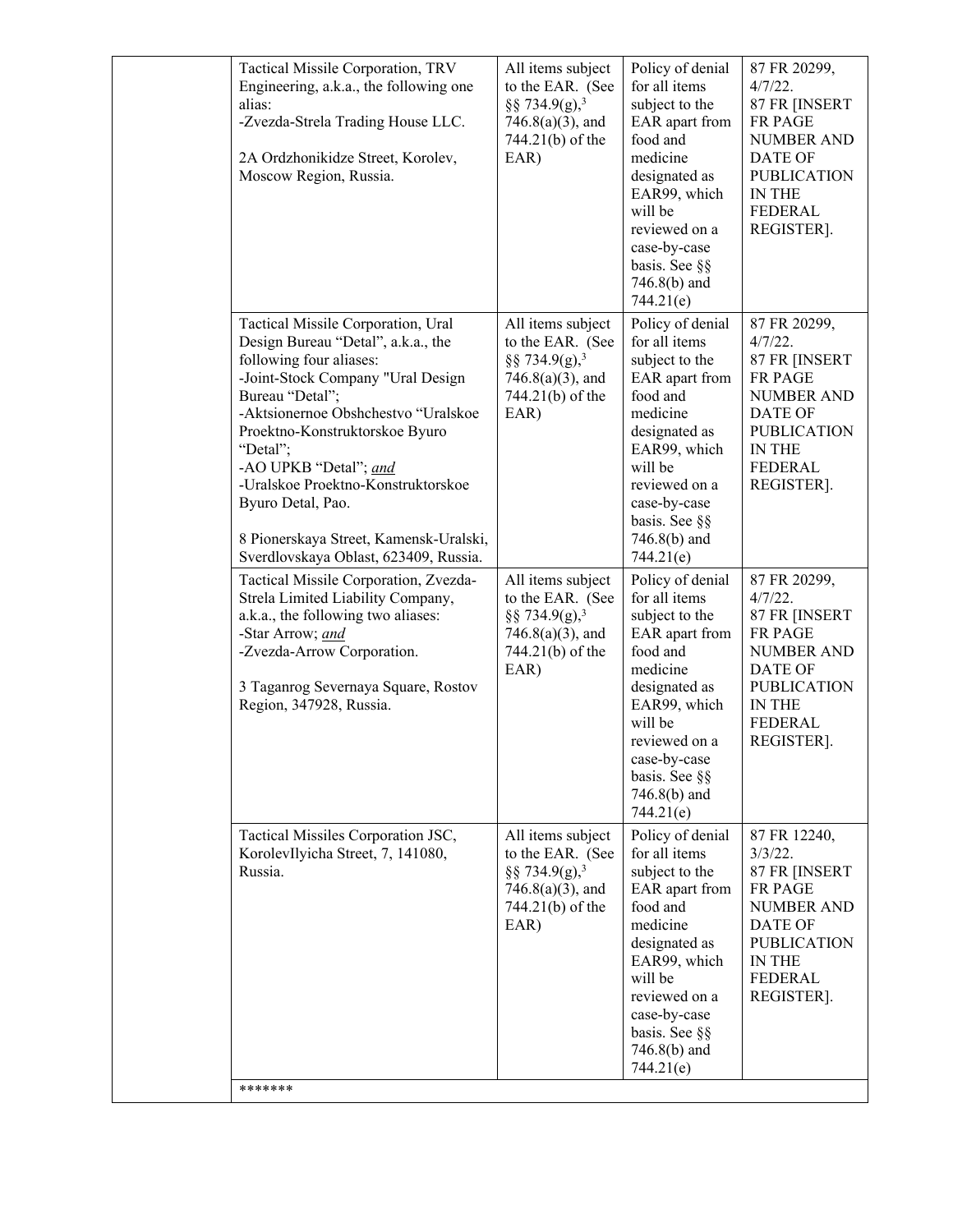| Tupolev JSC,<br>Academician Tupolev Embankment 17,<br>Moscow, 105005, Russia.            | All items subject<br>to the EAR. (See<br>§§ 734.9(g), <sup>3</sup><br>$746.8(a)(3)$ , and<br>744.21(b) of the<br>EAR) | Policy of denial<br>for all items<br>subject to the<br>EAR apart from<br>food and<br>medicine<br>designated as<br>EAR99, which<br>will be<br>reviewed on a<br>case-by-case<br>basis. | 87 FR 12240,<br>$3/3/22$ .<br>87 FR [INSERT<br><b>FR PAGE</b><br><b>NUMBER AND</b><br>DATE OF<br><b>PUBLICATION</b><br><b>IN THE</b><br><b>FEDERAL</b><br>REGISTER]. |
|------------------------------------------------------------------------------------------|-----------------------------------------------------------------------------------------------------------------------|--------------------------------------------------------------------------------------------------------------------------------------------------------------------------------------|----------------------------------------------------------------------------------------------------------------------------------------------------------------------|
| *******                                                                                  |                                                                                                                       |                                                                                                                                                                                      |                                                                                                                                                                      |
| UEC-Saturn,<br>163 Lenin Avenue, Rybinsk 152903,<br>Yavoslavl Region, Russia.            | All items subject<br>to the EAR. (See<br>§§ 734.9(g), <sup>3</sup><br>$746.8(a)(3)$ , and<br>744.21(b) of the<br>EAR) | Policy of denial<br>for all items<br>subject to the<br>EAR apart from<br>food and<br>medicine<br>designated as<br>EAR99, which<br>will be<br>reviewed on a<br>case-by-case<br>basis. | 87 FR 12240,<br>$3/3/22$ .<br>87 FR [INSERT<br>FR PAGE<br><b>NUMBER AND</b><br>DATE OF<br><b>PUBLICATION</b><br><b>IN THE</b><br><b>FEDERAL</b><br>REGISTER].        |
| *******                                                                                  |                                                                                                                       |                                                                                                                                                                                      |                                                                                                                                                                      |
| United Aircraft Corporation,<br>Bolshaya Pionerskaya str., 1, Moscow,<br>115054, Russia. | All items subject<br>to the EAR. (See<br>§§ 734.9(g), <sup>3</sup><br>$746.8(a)(3)$ , and<br>744.21(b) of the<br>EAR) | Policy of denial<br>for all items<br>subject to the<br>EAR apart from<br>food and<br>medicine<br>designated as<br>EAR99, which<br>will be<br>reviewed on a<br>case-by-case<br>basis. | 87 FR 12240,<br>$3/3/22$ .<br>87 FR [INSERT<br><b>FR PAGE</b><br><b>NUMBER AND</b><br><b>DATE OF</b><br><b>PUBLICATION</b><br>IN THE<br><b>FEDERAL</b><br>REGISTER]. |
| United Engine Corporation,<br>16, Budyonny Avenue, Moscow,<br>105118 Russia.             | All items subject<br>to the EAR. (See<br>§§ 734.9(g), <sup>3</sup><br>$746.8(a)(3)$ , and<br>744.21(b) of the<br>EAR) | Policy of denial<br>for all items<br>subject to the<br>EAR apart from<br>food and<br>medicine<br>designated as<br>EAR99, which<br>will be<br>reviewed on a<br>case-by-case<br>basis. | 87 FR 12241,<br>$3/3/22$ .<br>87 FR [INSERT<br>FR PAGE<br><b>NUMBER AND</b><br><b>DATE OF</b><br><b>PUBLICATION</b><br>IN THE<br><b>FEDERAL</b><br>REGISTER].        |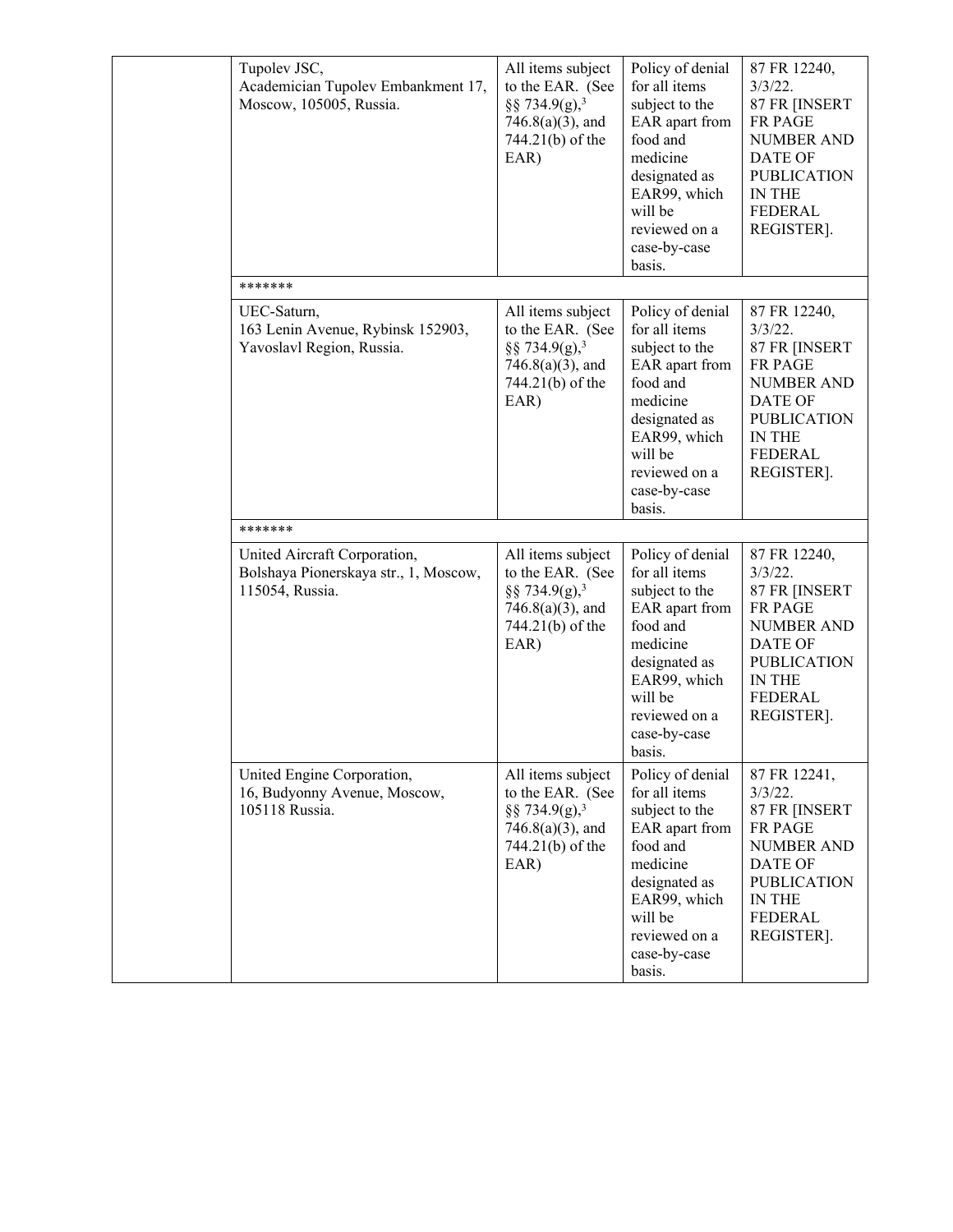|                                                                                                                                                                                                                                                   |                                                                                                                       | designated as<br>EAR99, which<br>will be<br>reviewed on a<br>case-by-case<br>basis.                                                                                                                                        | <b>DATE OF</b><br><b>PUBLICATION</b><br><b>IN THE</b><br><b>FEDERAL</b><br>REGISTER].                                                                                       |
|---------------------------------------------------------------------------------------------------------------------------------------------------------------------------------------------------------------------------------------------------|-----------------------------------------------------------------------------------------------------------------------|----------------------------------------------------------------------------------------------------------------------------------------------------------------------------------------------------------------------------|-----------------------------------------------------------------------------------------------------------------------------------------------------------------------------|
| *******                                                                                                                                                                                                                                           |                                                                                                                       |                                                                                                                                                                                                                            |                                                                                                                                                                             |
| United Shipbuilding Corporation<br>"Production Association Northern<br>Machine Building Enterprise", a.k.a.,<br>the following one alias:<br>-JSC PO Sevmash.<br>58 Archangelskoye Shosse,<br>Severodvinsk, Archangelsk Region,<br>164500, Russia. | All items subject<br>to the EAR. (See<br>§§ 734.9(g), <sup>3</sup><br>$746.8(a)(3)$ , and<br>744.21(b) of the<br>EAR) | Policy of denial<br>for all items<br>subject to the<br>EAR apart from<br>food and<br>medicine<br>designated as<br>EAR99, which<br>will be<br>reviewed on a<br>case-by-case<br>basis. See §§<br>$746.8(b)$ and<br>744.21(e) | 87 FR 20299,<br>$4/7/22$ .<br>87 FR [INSERT<br><b>FR PAGE</b><br><b>NUMBER AND</b><br><b>DATE OF</b><br><b>PUBLICATION</b><br><b>IN THE</b><br><b>FEDERAL</b><br>REGISTER]. |
| *******                                                                                                                                                                                                                                           |                                                                                                                       |                                                                                                                                                                                                                            |                                                                                                                                                                             |

# \* \* \* \* \*

# **PART 746 – EMBARGOES AND OTHER SPECIAL CONTROLS**

10. The authority citation for part 746 continues to read as follows:

**Authority:** 50 U.S.C. 4801-4852; 50 U.S.C. 4601 *et seq.*; 50 U.S.C. 1701 *et seq.*; 22

U.S.C. 287c; Sec 1503, Pub. L. 108-11, 117 Stat. 559; 22 U.S.C. 2151 note; 22 U.S.C. 6004; 22

U.S.C. 7201 *et seq.*; 22 U.S.C. 7210; E.O. 12854, 58 FR 36587, 3 CFR, 1993 Comp., p. 614;

E.O. 12918, 59 FR 28205, 3 CFR, 1994 Comp., p. 899; E.O. 13222, 66 FR 44025, 3 CFR, 2001

Comp., p. 783; E.O. 13338, 69 FR 26751, 3 CFR, 2004 Comp., p 168; Presidential

Determination 2003-23, 68 FR 26459, 3 CFR, 2004 Comp., p. 320; Presidential Determination

2007-7, 72 FR 1899, 3 CFR, 2006 Comp., p. 325; Notice of May 6, 2021, 86 FR 26793 (May 10,

2021).

11. Section 746.6 is amended by revising paragraph (b) to read as follows: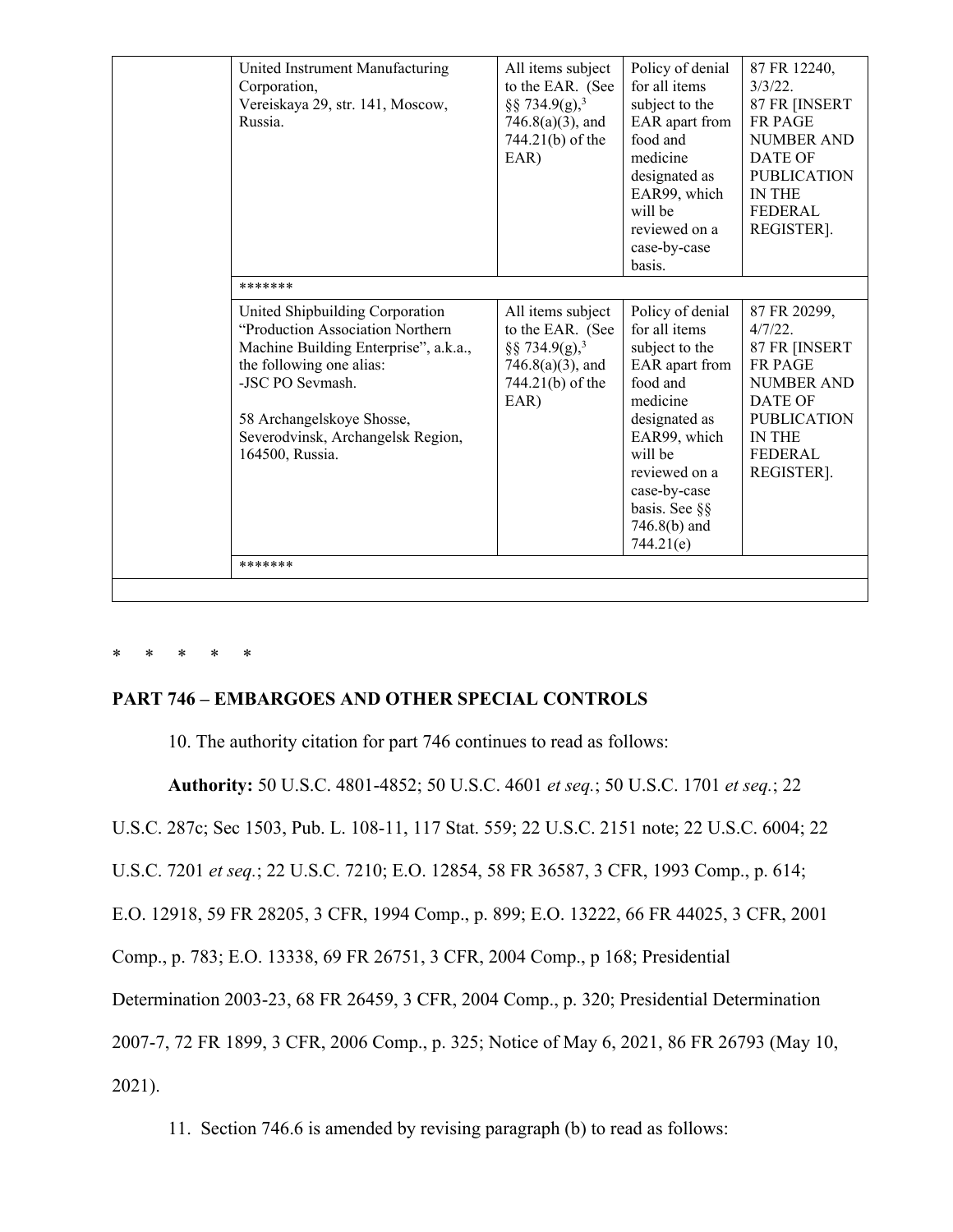#### **§ 746.6 Crimea Region of Ukraine and Covered Regions of Ukraine.**

\* \* \* \* \*

(b) *License review policy.* With limited exceptions, applications for the export, reexport, or transfer (in-country) of any item that requires a license pursuant to the requirements of this section will be reviewed with a policy of denial. The following types of license applications for licenses required under paragraphs (a)(1) and (2) of this section will be reviewed on a case-bycase basis: applications related to safety of flight; applications related to maritime safety; applications for civil nuclear safety; applications to meet humanitarian needs; applications that support government space cooperation; applications for items destined to wholly-owned U.S. subsidiaries, foreign subsidiaries of U.S. companies that are joint ventures with other U.S. companies, joint ventures of U.S. companies with companies headquartered in countries from Country Group A:5 and A:6 in supplement No. 1 to part 740 of the EAR, the wholly-owned subsidiaries of companies headquartered in countries from Country Group A:5 and A:6 in supplement no. 1 to part 740, joint ventures of companies headquartered in Country Groups A:5 and A:6 with other companies headquartered in Country Groups A:5 and A:6; applications for companies headquartered in the United States or in Country Groups A:5 and A:6 to support civil telecommunications infrastructure; and government-to-government activities. In reviewing such applications, whether the transaction in question would benefit the Russian or Belarusian government or defense sector or would otherwise be detrimental to the country or people of Ukraine are factors that will be taken into consideration.

\* \* \* \* \*

12. Section 746.8 is amended by revising paragraphs (a)(3) and (b) to read as follows: **§ 746.8 Sanctions against Russia and Belarus.**

 $(a) *$ 

(3) *Foreign-produced "direct product" items subject to the EAR under Russia/Belarus-Military End User FDP rule.* Except as described in paragraph (a)(4) of this section, a license is required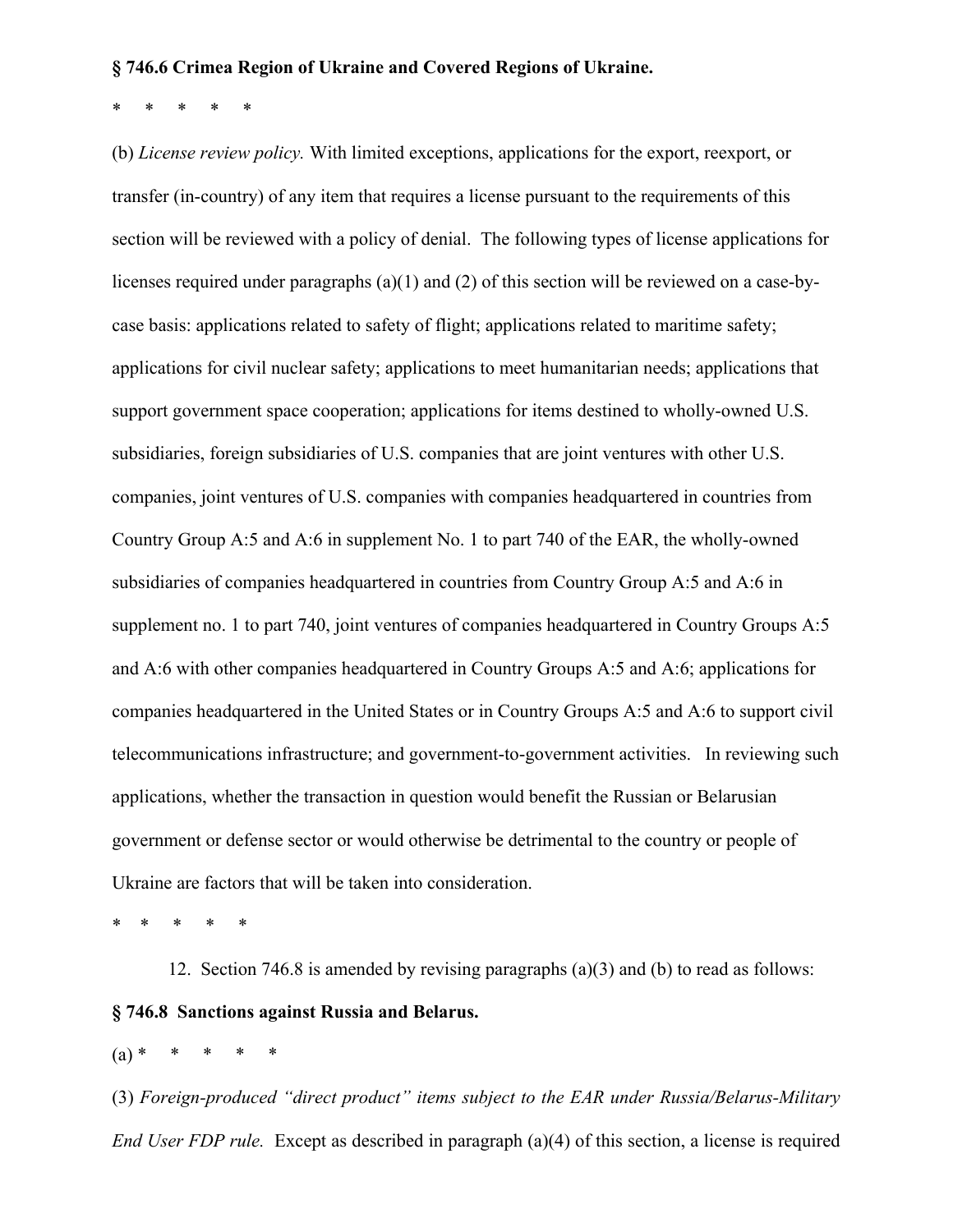to reexport, export from abroad, or transfer (in-country) to or within any destination any foreignproduced item subject to the EAR under § 734.9(g) of the EAR.

\* \* \* \* \*

(b) *Licensing policy.* With limited exceptions, applications for the export, reexport, or transfer (in-country) of any item that requires a license for export or reexport to or transfer pursuant to the requirements of this section will be reviewed with a policy of denial. The following types of license applications for licenses required under paragraphs (a)(1) and (2) of this section will be reviewed on a case-by-case basis: applications related to safety of flight; applications related to maritime safety; applications for civil nuclear safety; applications to meet humanitarian needs; applications that support government space cooperation; applications for items destined to wholly-owned U.S. subsidiaries, foreign subsidiaries of U.S. companies that are joint ventures with other U.S. companies, joint ventures of U.S. companies with companies headquartered in countries from Country Group A:5 and A:6 in supplement No. 1 to part 740 of the EAR, the wholly-owned subsidiaries of companies headquartered in countries from Country Group A:5 and A:6 in supplement No. 1 to part 740, joint ventures of companies headquartered in Country Groups A:5 and A:6 with other companies headquartered in Country Groups A:5 and A:6; applications for companies headquartered in the United States or in Country Groups A:5 and A:6, in support of civil telecommunications infrastructure; and government-to-government activities. In reviewing such applications, whether the transaction in question would benefit the Russian or Belarusian government or defense sector are factors that will be taken into consideration. License applications required under paragraph (a)(3) of this section will be reviewed under a policy of denial in all cases.

\* \* \* \* \*

13. Supplement No. 2 to part 746 is amended:

- a. By revising the last sentence of the introductory text,
- b. By removing the entries for '8421398020,' '8421398030,' and '8421398040', and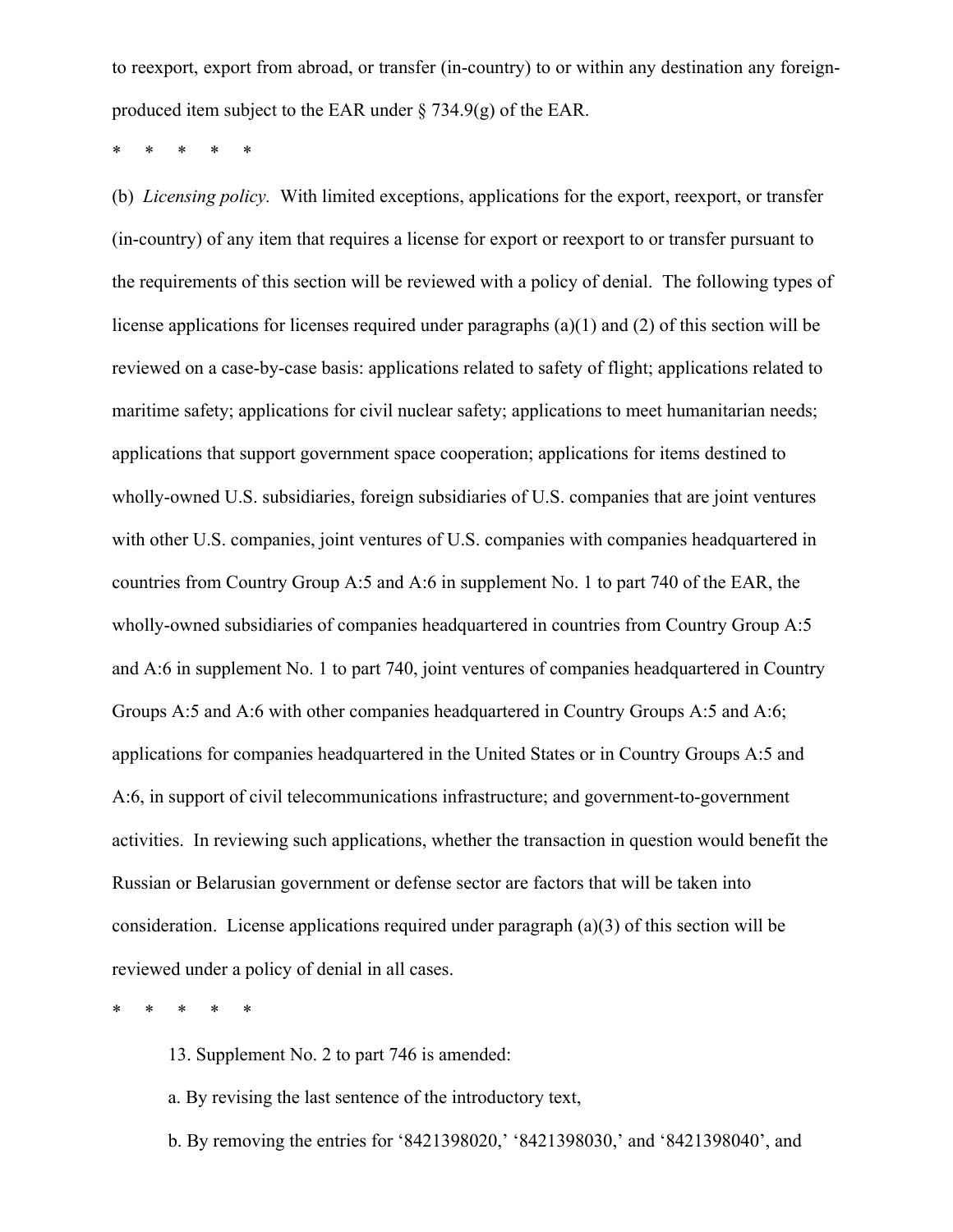c. By adding the entries for '8421390120,' '8421390130,' and '8421390140'.

The revision and additions read as follows:

# **Supplement No. 2 to Part 746 – Russian Industry Sector Sanction List**

\* \* \*Schedule B numbers 8421390140, 8479899850, and 8705200000 are listed in

both this supplement and supplement no. 4 to this part, so exporters, reexporters, and transferors must comply with the license requirements under both  $\S 746.5(a)(1)(i)$  and (ii) as applicable.

| <b>Schedule B</b> | <b>Description</b>                                             |  |
|-------------------|----------------------------------------------------------------|--|
| *******           |                                                                |  |
| 8421390120        | Electrostatic precipitators, industrial gas cleaning equipment |  |
| 8421390130        | Industrial gas cleaning equipment, NESOI                       |  |
| 8421390140        | Gas separation equipment                                       |  |
| *******           |                                                                |  |

\* \* \* \* \*

14. Supplement No. 4 to part 746 is amended by revising the second to last sentence of paragraph (a) to read as follows:

# **Supplement No. 4 to Part 746 – HTS Codes and Schedule B Numbers that Require a**

**License for Export, Reexport, and Transfer (in-country) to or within Russia pursuant to** 

# **§ 746.5(a)(1)(ii)**

(a) \* \* \* Schedule B numbers 8421390140, 8479899850, and 8705200000 are listed in both this supplement and supplement no. 2 to this part, so exporters, reexporters, and transferors must comply with the license requirements under both  $\S 746.5(a)(1)(i)$  and (ii) as applicable. \*

\* \*

\* \* \* \* \*

# **Supplement No. 5 to Part 746 [Amended]**

15. Supplement No. 5 to part 746 is amended by removing the text "\$1000 PER UNIT WHOLESALE PRICE IN THE U.S." wherever it appears and adding in its place "GREATER THAN OR EQUAL TO \$1000 PER UNIT WHOLESALE PRICE IN THE U.S."

# **PART 766 – ADMINISTRATIVE ENFORCEMENT PROCEEDINGS**